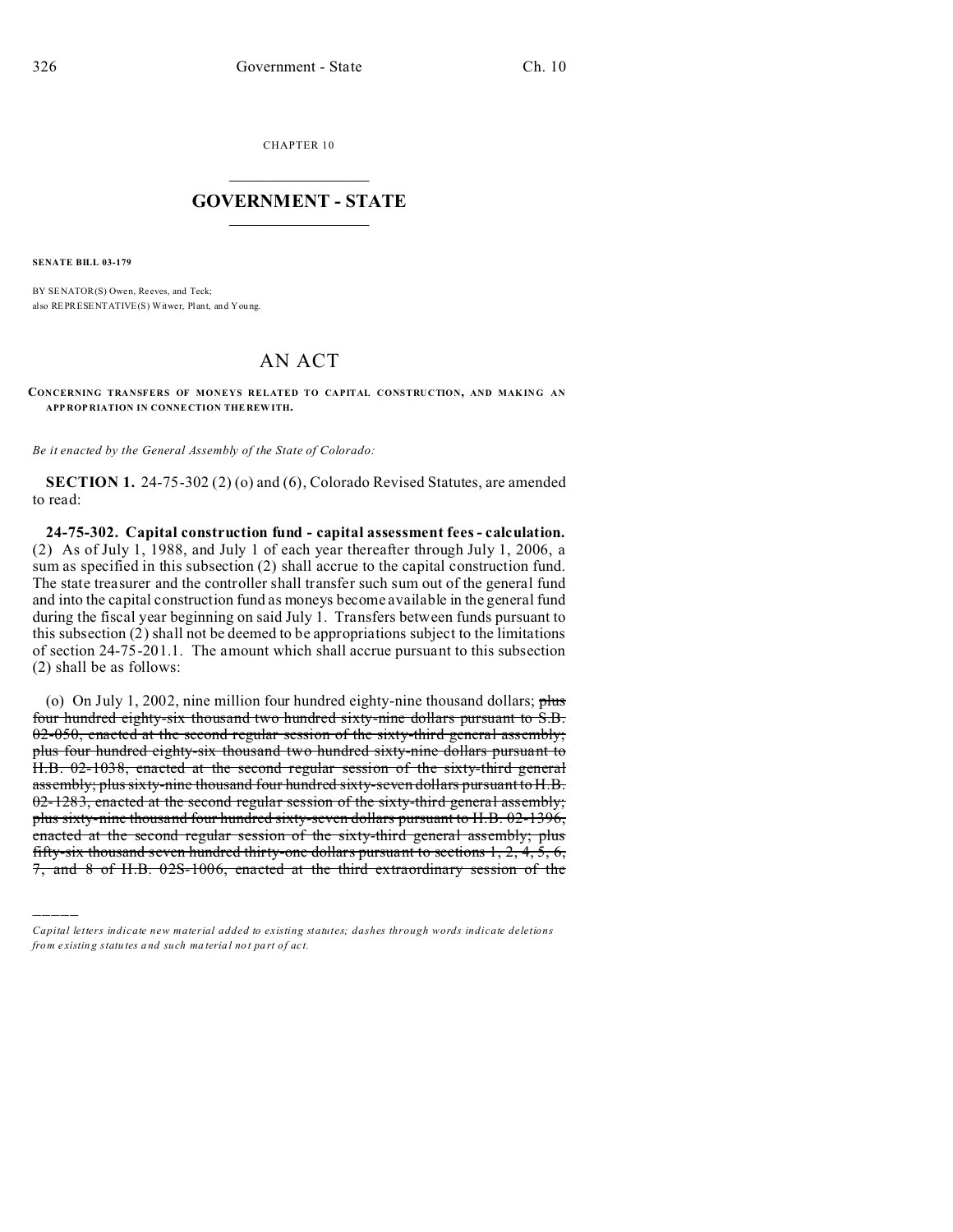sixty-third general assembly;

(6) (a) On March 27, 2002, pursuant to H.B. 02-1389, enacted at the second regular session of the sixty-third general assembly, the state treasurer and the controller shall transfer thirty-seven million five hundred thousand seven hundred fifty-five dollars from the capital construction fund to the general fund created in section 24-75-201 (1).

(b) ON MARCH 26, 2003, PURSUANT TO S.B. 03-179, ENACTED AT THE FIRST REGULAR SESSION OF THE SIXTY-FOURTH GENERAL ASSEMBLY,THE STATE TREASURER AND THE CONTROLLER SHALL TRANSFER TWENTY-FIVE MILLION TWO HUNDRED FIFTY-FIVE THOUSAND NINE HUNDRED FORTY DOLLARS FROM THE CAPITAL CONSTRUCTION FUND TO THE GENERAL FUND CREATED IN SECTION 24-75-201 (1).

**SECTION 2.** 24-75-302 (7), Colorado Revised Statutes, is amended BY THE ADDITION OF A NEW PARAGRAPH to read:

**24-75-302. Capital construction fund - capital assessment fees - calculation.** (7) (c) (I) NOTWITHSTANDING ANY PROVISION OF THIS SECTION TO THE CONTRARY, AS SOON AS PRACTICABLE AFTER MARCH 26, 2003, THE STATE TREASURER SHALL TRANSFER FROM THE CAPITAL CONSTRUCTION FUND TO THE GENERAL FUND CREATED IN SECTION 24-75-201 (1), AN AMOUNT EQUAL TO THE INTEREST EARNED ON THE PRINCIPAL OF THE CAPITAL CONSTRUCTION FUND FROM THE BEGINNING OF THE 2002-03 FISCAL YEAR THROUGH FEBRUARY 28, 2003.

(II) FOR EACH SUCCEEDING CALENDAR MONTH OF THE 2002-03 FISCAL YEAR, THROUGHJUNE 30, 2003, THE STATE TREASURER SHALL TRANSFER FROM THE CAPITAL CONSTRUCTION FUND TO THE GENERAL FUND AN AMOUNT EQUAL TO THE INTEREST EARNED ON THE PRINCIPAL OF THE CAPITAL CONSTRUCTION FUND DURING THE CALENDAR MONTH. THE TRANSFER SHALL OCCUR NO LATER THAN THE LAST DAY OF THE MONTH IN WHICH THE INTEREST WAS EARNED.

**SECTION 3. Repeal.** 17-1-140 (1) (a), Colorado Revised Statutes, is repealed as follows:

**17-1-140. Appropriation to comply with section 2-2-703 - HB 02-1283.** (1) Pursuant to section 2-2-703, C.R.S., the following statutory appropriations, or so much thereof as may be necessary, are made in order to implement H.B. 02-1283, enacted at the second regular session of the sixty-third general assembly:

(a) For the fiscal year beginning July 1, 2002, in addition to any other appropriation, there is hereby appropriated from the capital construction fund created in section 24-75-302, C.R.S., to the corrections expansion reserve fund created in section 17-1-116, the sum of sixty-nine thousand four hundred sixty-seven dollars  $$(\$69,467)$$ 

**SECTION 4. Repeal.** 17-1-141 (1) (a), Colorado Revised Statutes, is repealed as follows:

**17-1-141. Appropriation to comply with section 2-2-703 - HB 02-1396.** (1) Pursuant to section 2-2-703, C.R.S., the following statutory appropriations, or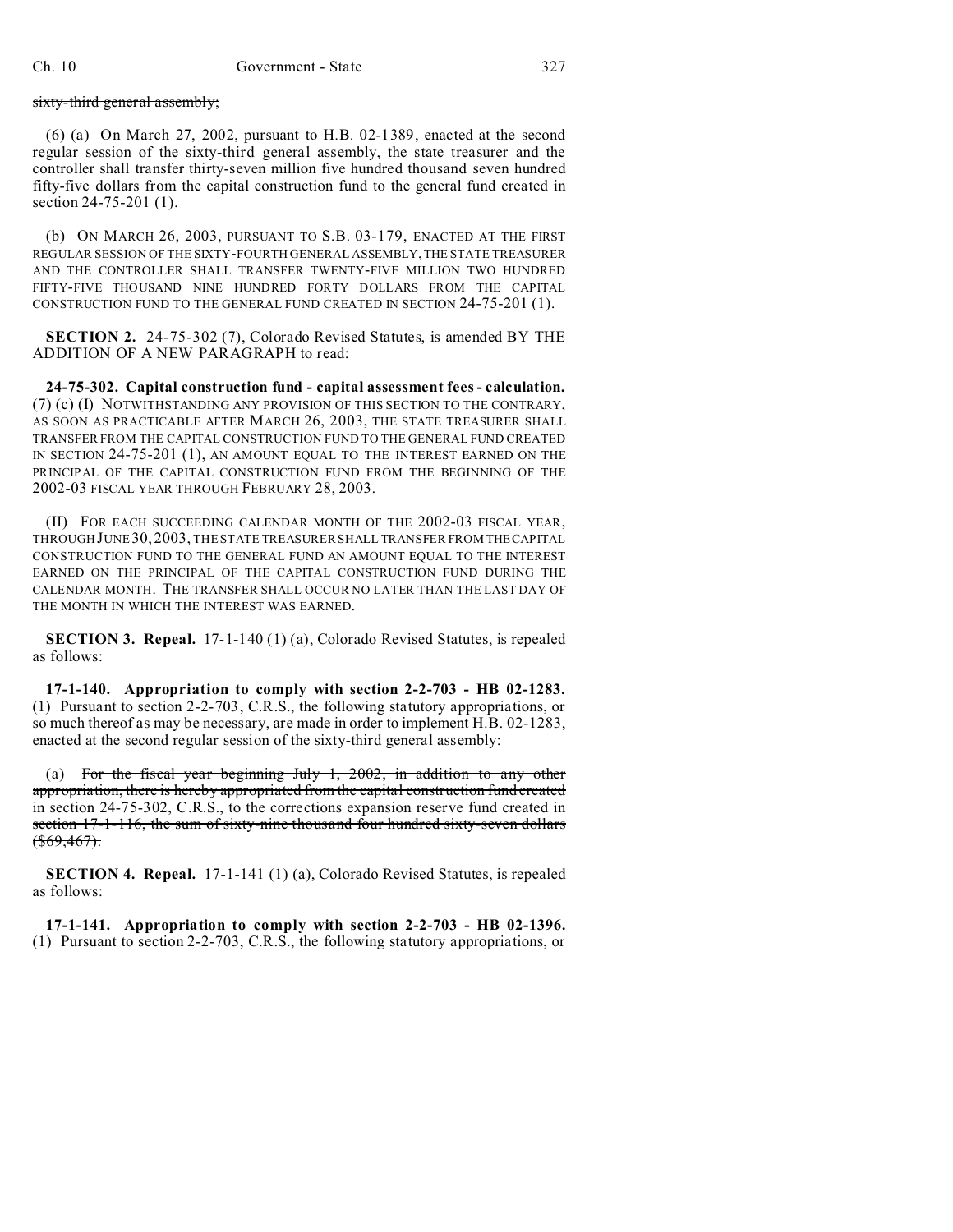so much thereof as may be necessary, are made in order to implement H.B. 02-1396, enacted at the second regular session of the sixty-third general assembly:

(a) For the fiscal year beginning July 1, 2002, in addition to any other appropriation, there is hereby appropriated from the capital construction fund created in section 24-75-302, C.R.S., to the corrections expansion reserve fund created in section 17-1-116, the sum of sixty-nine thousand four hundred sixty-seven dollars  $$(\$69,467)$$ 

**SECTION 5. Repeal.** 17-1-142 (1) (a), Colorado Revised Statutes, is repealed as follows:

**17-1-142. Appropriation to comply with section 2-2-703 - SB 02-050.** (1) Pursuant to section 2-2-703, C.R.S., the following statutory appropriations, or so much thereof as may be necessary, are made in order to implement S.B. 02-050, enacted at the second regular session of the sixty-third general assembly:

(a) For the fiscal year beginning July 1, 2002, in addition to any other appropriation, there is hereby appropriated from the capital construction fund created in section 24-75-302, C.R.S., to the corrections expansion reserve fund created in section 17-1-116, the sum of four hundred eighty-six thousand two hundred sixty-nine dollars (\$486,269).

**SECTION 6. Repeal.** 17-1-143 (1) (a), Colorado Revised Statutes, is repealed as follows:

**17-1-143. Appropriation to comply with section 2-2-703 - HB 02-1038.** (1) Pursuant to section 2-2-703, C.R.S., the following statutory appropriations, or so much thereof as may be necessary, are made in order to implement H.B. 02-1038, enacted at the second regular session of the sixty-third general assembly:

(a) For the fiscal year beginning July 1, 2002, in addition to any other appropriation, there is hereby appropriated from the capital construction fund created in section 24-75-302, C.R.S., to the corrections expansion reserve fund created in section 17-1-116, the sum of four hundred eighty-six thousand two hundred sixty-nine dollars (\$486,269).

**SECTION 7. Repeal.** 17-1-144 (1) (a), Colorado Revised Statutes, is repealed as follows:

**17-1-144. Appropriation to comply with section 2-2-703 - HB 02S-1006.** (1) Pursuant to section 2-2-703, C.R.S., the following statutory appropriations, or so much thereof as may be necessary, are made in order to implement sections 1, 2, 4, 5, 6, 7, and 8 of H.B. 02S-1006, enacted at the third extraordinary session of the sixty-third general assembly:

(a) For the fiscal year beginning July 1, 2002, in addition to any other appropriation, there is hereby appropriated from the capital construction fund created in section 24-75-302, C.R.S., to the corrections expansion reserve fund created in section 17-1-116, the sum of fifty-six thousand seven hundred thirty-one dollars  $(*556,731).$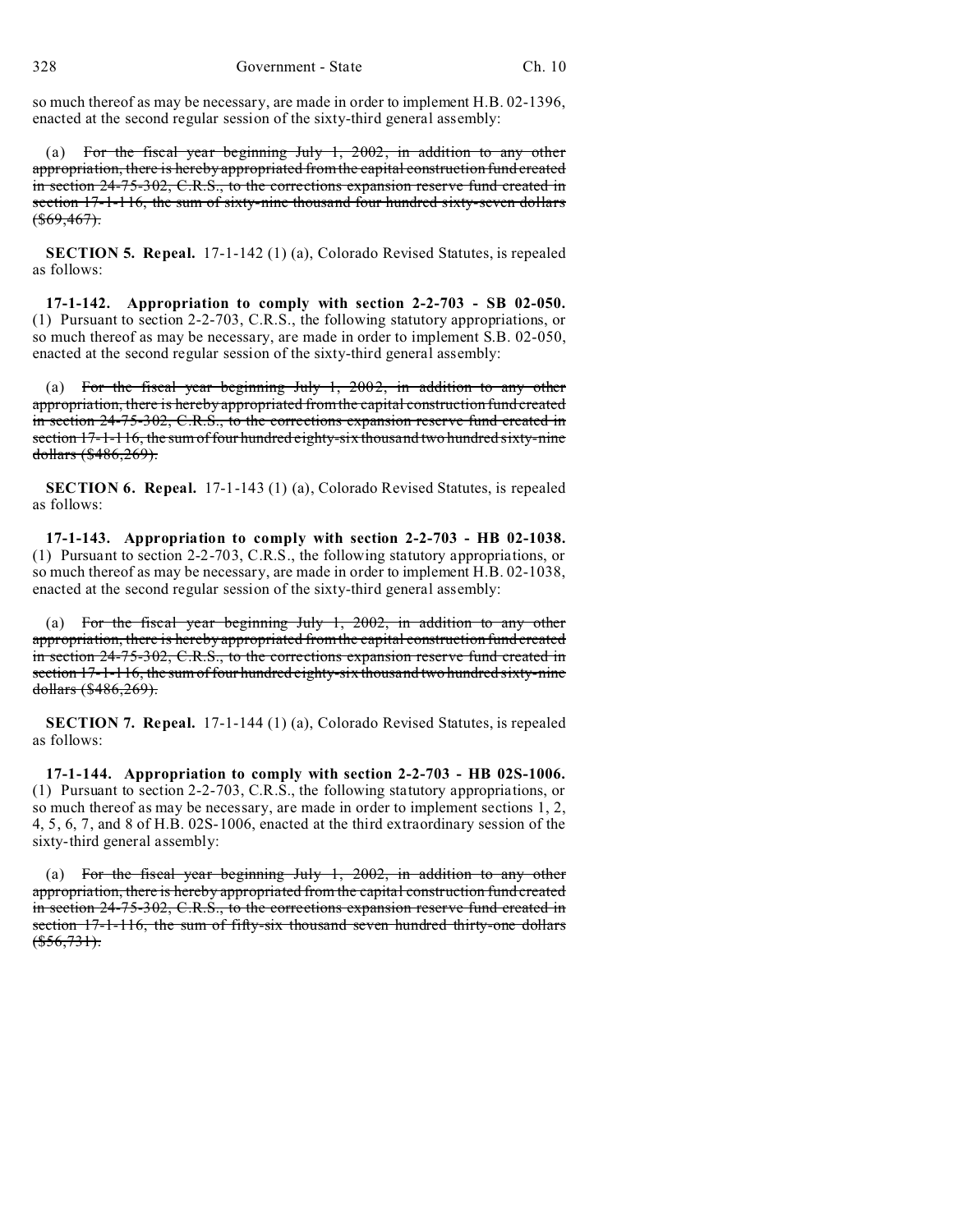**SECTION 8.** 24-80.5-101 (3) (a) (I), Colorado Revised Statutes, is amended to read:

**24-80.5-101. Works of art in public places - allocations therefor from capital construction costs - guidelines - fund created.** (3) (a) (I) Except as provided in section 24-80.5-102, and except for agricultural facilities where livestock are housed or agricultural products are grown, and except for the diagnostic center located in the city and county of Denver, and except for the facilities authorized by section 1 of Senate Bill No. 101, enacted at the second regular session of the fifty-fifth general assembly, Each capital construction appropriation for a public construction project shall include as a nondeductible item an allocation of not less than one percent of the capital construction costs to be used for the acquisition of works of art; EXCEPT THAT THE REQUIREMENTS SPECIFIED IN THIS SUBPARAGRAPH (I) SHALL NOT APPLY TO:

(A) CAPITAL CONSTRUCTION APPROPRIATIONS COVERED BY SECTION 24-80.5-102;

(B) AGRICULTURAL FACILITIES WHERE LIVESTOCK ARE HOUSED OR AGRICULTURAL PRODUCTS ARE GROWN;

(C) THE DIAGNOSTIC CENTER LOCATED IN THE CITY AND COUNTY OF DENVER;

(D) THE FACILITIES AUTHORIZED BY SECTION 1 OF SENATE BILL NO. 101, ENACTED AT THE SECOND REGULAR SESSION OF THE FIFTY-FIFTH GENERAL ASSEMBLY;

(E) THE FRONT RANGE COMMUNITY COLLEGE - LARIMER CAMPUS, MOUNT ANTERO AND BLANCA PEAK BUILDINGS RENOVATION, PHASE 2 OF 2;

(F) THE PUEBLO COMMUNITY COLLEGE - INDUSTRIAL TECHNOLOGY/TECHNICAL EDUCATION RENOVATION, PHASE 1 OF 2 AND PHASE 2 OF 2;

(G) THE MORGAN COMMUNITY COLLEGE - AUTOMOTIVE PROGRAMS RELOCATION, PHASE 1 OF 2 AND PHASE 2 OF 2;

(H) THE FORT LEWIS COLLEGE - EXERCISE SCIENCE/ATHLETIC FACILITIES, PHASE 1 OF 2 AND PHASE 2 OF 2;

(I) DEPARTMENT OF PUBLIC SAFETY -COLORADO STATE PATROL,GRAND JUNCTION TROOP OFFICE CONSTRUCTION;

(J) DEPARTMENT OF PUBLIC SAFETY - COLORADO STATE PATROL, CASTLE ROCK TROOP OFFICE CONSTRUCTION - OFFICE PORTION ONLY; AND

(K) DEPARTMENT OF PERSONNEL - NORTH CAMPUS UPGRADES.

**SECTION 9.** 24-80.5-101 (6), Colorado Revised Statutes, is amended BY THE ADDITION OF A NEW PARAGRAPH to read:

**24-80.5-101. Works of art in public places - allocations therefor from capital construction costs - guidelines - fund created.** (6) (d) NOTWITHSTANDING ANY PROVISION OF THIS SUBSECTION (6) TO THE CONTRARY, ON THE EFFECTIVE DATE OF THIS PARAGRAPH (d), THE STATE TREASURER SHALL DEDUCT ONE HUNDRED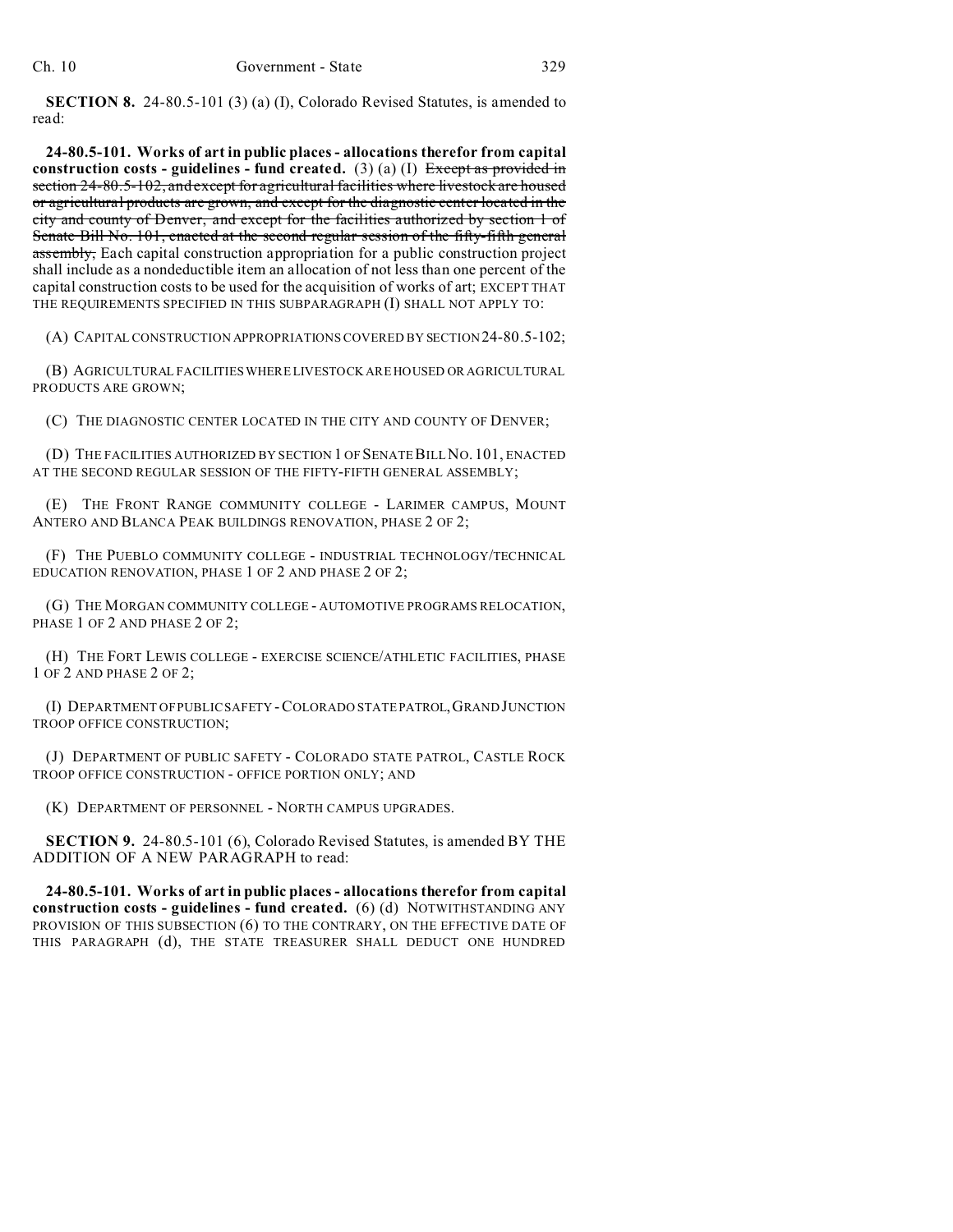FORTY-FIVE THOUSAND ONE HUNDRED THIRTY-EIGHT DOLLARS FROM THE WORKS OF ART IN PUBLIC PLACES FUND AND TRANSFER SUCH SUM TO THE GENERAL FUND.

**SECTION 10.** Part IV.5 and the affected totals of section 1 of chapter 248, Session Laws of Colorado 1993, as amended by section 3 of chapter 325, Session Laws of Colorado 1996, are amended to read:

Section 3. **Capital construction appropriation.**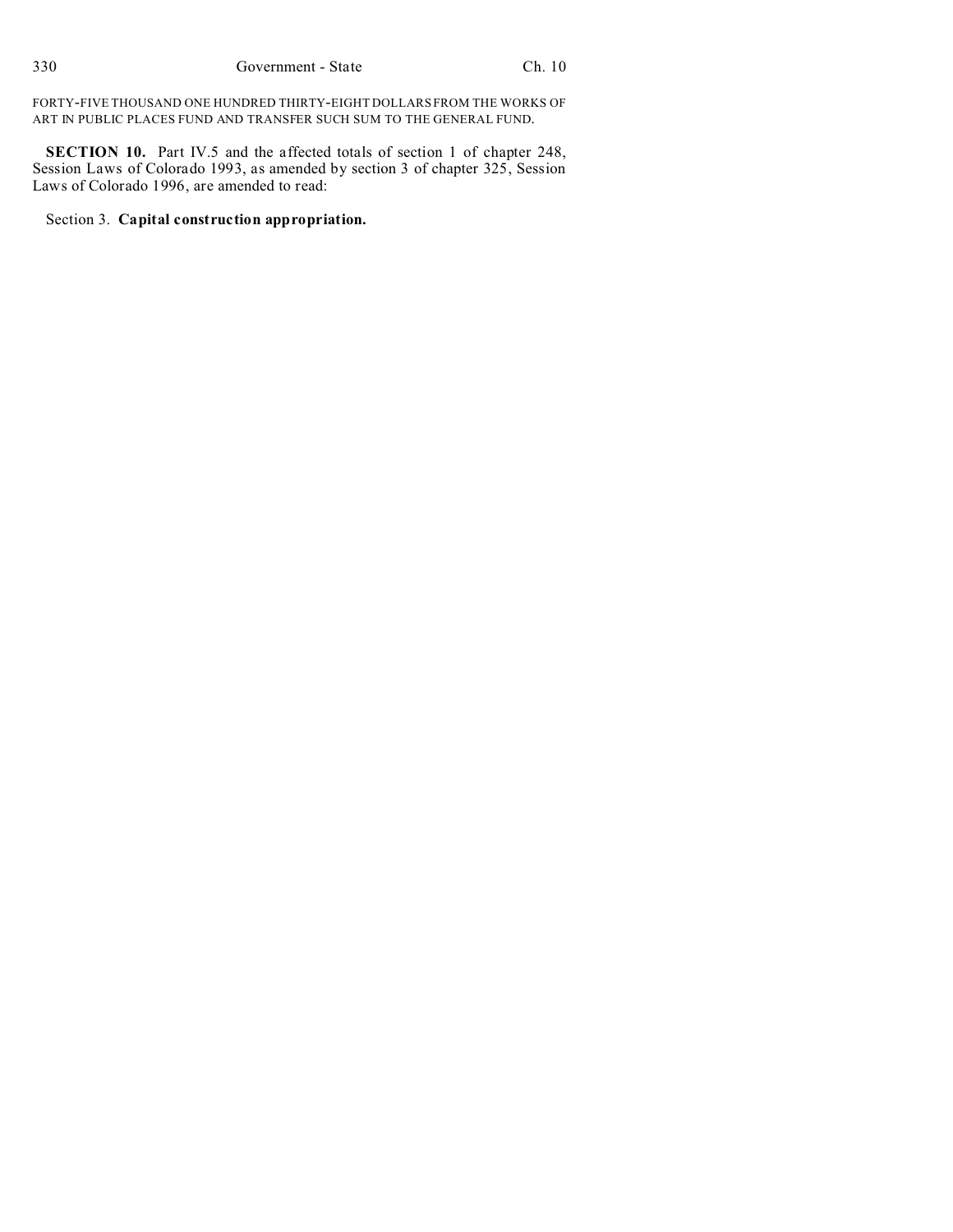|                                                                                                                        |                           |                               |                                        | <b>APPROPRIATION FROM</b> |                         |  |  |  |
|------------------------------------------------------------------------------------------------------------------------|---------------------------|-------------------------------|----------------------------------------|---------------------------|-------------------------|--|--|--|
|                                                                                                                        | ITEM &<br><b>SUBTOTAL</b> | <b>TOTAL</b>                  | CAPITAL<br>CONSTRUCTION<br><b>FUND</b> | CASH<br><b>FUNDS</b>      | FEDERAL<br><b>FUNDS</b> |  |  |  |
|                                                                                                                        | \$                        | \$                            | \$                                     | \$                        | \$                      |  |  |  |
|                                                                                                                        |                           |                               |                                        |                           |                         |  |  |  |
|                                                                                                                        |                           | PARTIV.5                      |                                        |                           |                         |  |  |  |
|                                                                                                                        |                           | <b>OFFICE OF THE GOVERNOR</b> |                                        |                           |                         |  |  |  |
| OFFICE OF STATE PLANNING AND BUDGETING                                                                                 |                           |                               |                                        |                           |                         |  |  |  |
| Implementation of the Americans with                                                                                   |                           |                               |                                        |                           |                         |  |  |  |
| Disabilities Act $(ADA)^{2, 2a}$                                                                                       |                           | 17,376,942                    | 12,233,244                             |                           | 5,121,698               |  |  |  |
|                                                                                                                        |                           | 17,023,915                    | 11,902,217                             |                           |                         |  |  |  |
| <sup>a</sup> This amount shall be from various sources of cash funds.                                                  |                           |                               |                                        |                           |                         |  |  |  |
| <b>TOTALS PART IV.5</b>                                                                                                |                           |                               |                                        |                           |                         |  |  |  |
| (GOVERNOR)                                                                                                             |                           | \$17,376,942                  | \$12,255,244                           |                           | \$5,121,698             |  |  |  |
|                                                                                                                        |                           | \$17,023,915                  | \$11,902,217                           |                           |                         |  |  |  |
| <b>GRAND TOTALS</b>                                                                                                    |                           |                               |                                        |                           |                         |  |  |  |
| (CAPITAL CONSTRUCTION)                                                                                                 |                           | 5252.573.580                  | \$83,782,560                           | $$68,255,027^{\circ}$$    | \$100,535,993           |  |  |  |
|                                                                                                                        |                           | \$252,220,553                 | \$83,429,533                           |                           |                         |  |  |  |
| <sup>a</sup> Of this amount, \$1,568,644 is from the Highway Users Tax Fund subject to Section 43-4-201(3) (a), C.R.S. |                           |                               |                                        |                           |                         |  |  |  |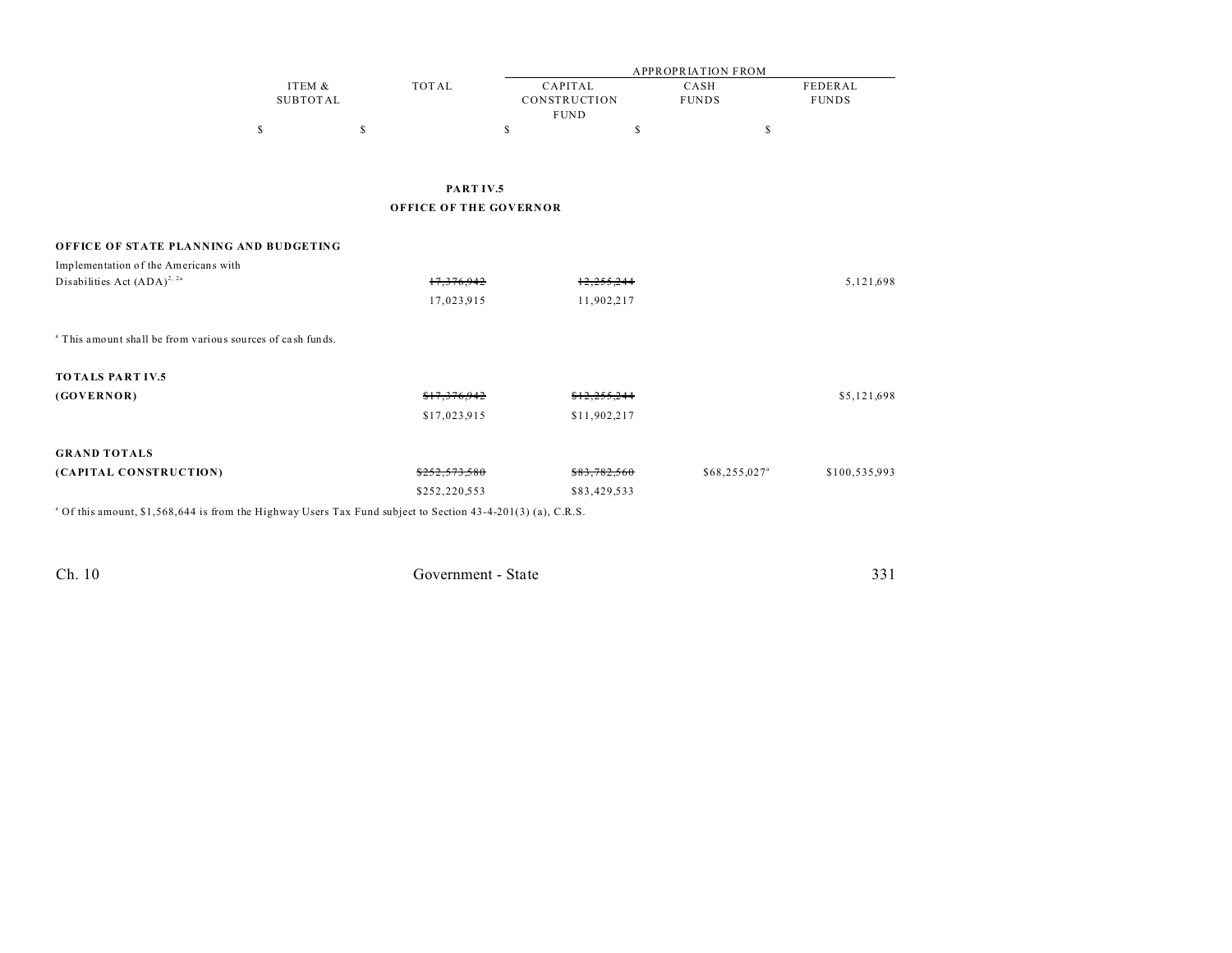|          |       |                |                           | APPROPRIATION FROM |               |                |
|----------|-------|----------------|---------------------------|--------------------|---------------|----------------|
| ITEM &   | TOTAL | <b>CAPITAL</b> | CAPITAL                   | CASH               | CASH          | <b>FEDERAL</b> |
| SUBTOTAL |       |                | CONSTRUCTION CONSTRUCTION | <b>FUNDS</b>       | <b>FUNDS</b>  | <b>FUNDS</b>   |
|          |       | <b>FUND</b>    | <b>FUND</b>               |                    | <b>EXEMPT</b> |                |
|          |       |                | <b>EXEMPT</b>             |                    |               |                |
|          |       |                |                           |                    |               |                |

**SECTION 11.** Part II (2) and the affected totals and grand totals of section 3 of chapter 336, Session Laws of Colorado 1998, as amended by section 7 of chapter 363 and by section 12 of chapter 364, Session Laws of Colorado 1999, as further amended by section 6 of chapter 412 and section 16 of chapter 413, Session Laws of Colorado 2000, and as further amended by section 13 of chapter 363, Session Laws of Colorado 2001, as Part II (2) is further amended by section 1 of chapter 376 and as the affected totals are further amended by section 1 of chapter 394, Session Laws of Colorado 2002, are amended to read:

### Section 3. **Capital Construction Appropriation.**

#### **PART II**

### **DEPARTMENT OF CORRECTIONS**

| (2) CAPITAL CONSTRUCTION<br><b>PROJECTS</b> |            |            |                          |
|---------------------------------------------|------------|------------|--------------------------|
| Sterling Correctional Facility,             |            |            |                          |
| Phase 3 of 3                                | 64,772,229 | 62,400,145 | $2,372,084$ <sup>*</sup> |
|                                             | 64,238,688 |            | 1,838,543 <sup>ª</sup>   |
| Trinidad Correctional Facility,             |            |            |                          |
| Phase 2 Planning                            | 2,526,100  | 1,529,100  | 997,000 <sup>b</sup>     |
| Denver Women's Correctional                 |            |            |                          |
| Facility, Phase 3                           | 63.065.770 | 61,865,770 | $1,200,000^b$            |
| Miscellaneous Small Projects,               |            |            |                          |
| Correctional Industries <sup>1</sup>        | 100.000    |            | $100,000^{\circ}$        |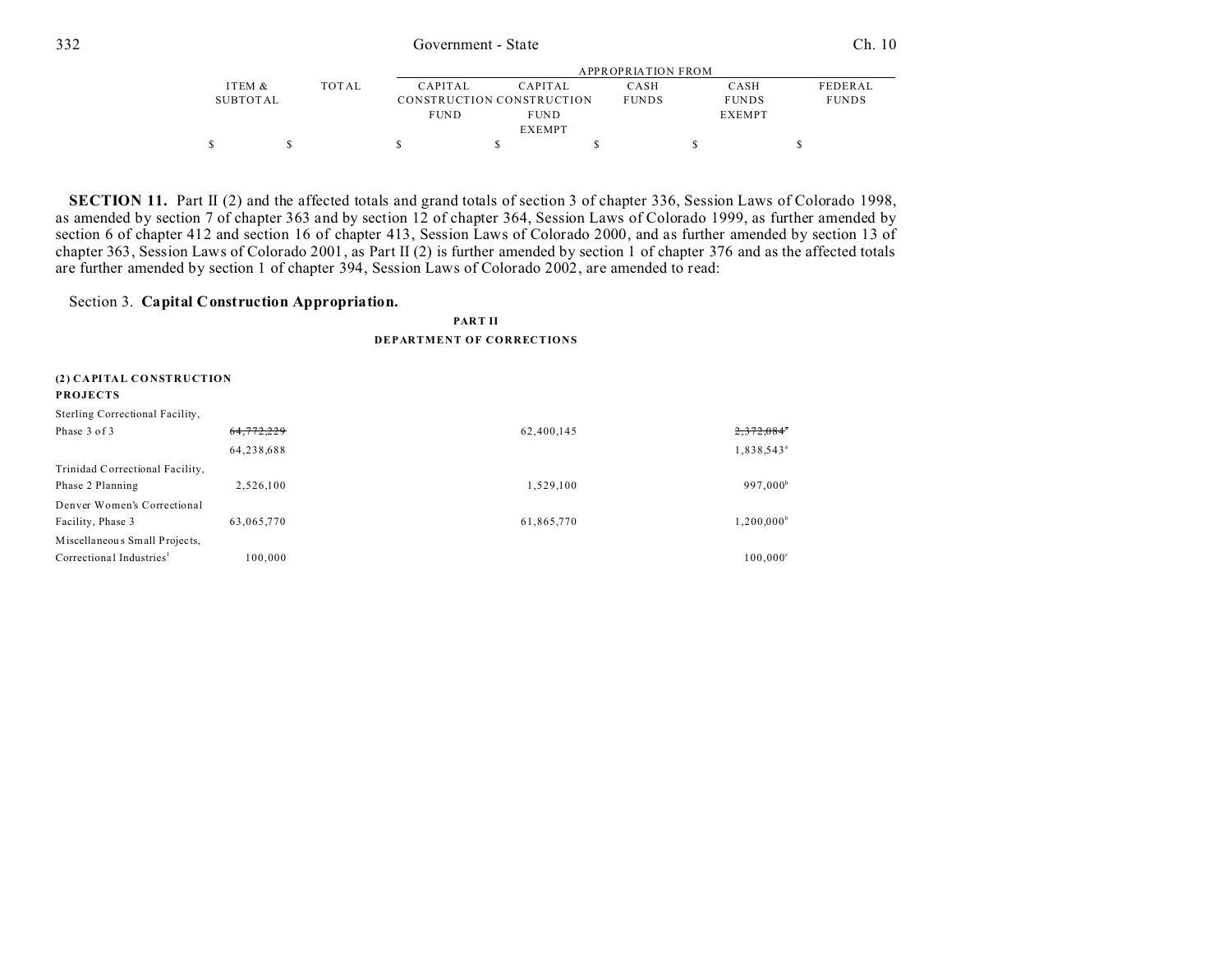| Arkansas Valley Correctional  |           |             |
|-------------------------------|-----------|-------------|
| Facility, HVAC Retrofit,      |           |             |
| Phase 1 of 3                  | 4,614,140 | 4,614,140   |
| Colorado Women's              |           |             |
| Correctional Facility, Life   |           |             |
| Safety, Inmate Duress System, |           |             |
| Living                        |           |             |
| Units 1, 2, 3, and 4          | 94,659    | 94,659      |
| Arkansas Valley Correctional  |           |             |
| Facility, Life Safety, Sewage |           |             |
| Life Station Improvements     | 68,369    | 68,369      |
| East Canon City Prison        |           |             |
| Complex Visitor Processing    |           |             |
| Center Expansion              | 402,017   | $402,017^b$ |
|                               |           | 135,643,284 |
|                               |           | 135,109,743 |

<sup>a</sup> Of this amount, \$618,543 shall be from the Corrections Expansion Reserve Fund, \$103,000 shall be from sales revenues earned by correctional industries, and \$1,650,541 \$1,1 17,0 00 shall be from reserves in the Canteen and Library Fu nd.

<sup>b</sup> These amounts shall be from reserves in the Canteen and Library Fund.

c This amount shall be from sa les revenues earned by Correctional Indu stries.

| <b>TOTALS PART II</b>                         |               |                    |              |                |              |  |
|-----------------------------------------------|---------------|--------------------|--------------|----------------|--------------|--|
| (CORRECTIONS)                                 | \$139,324,090 | \$134,252,989      |              | \$5,071,101    |              |  |
|                                               | \$138,790,549 |                    |              | \$4,537,560    |              |  |
| <b>GRAND TOTALS</b><br>(CAPITAL CONSTRUCTION) | \$615,196,015 | \$397,335,507      | \$44,668,899 | \$161,690,357" | \$11,501,252 |  |
| Ch. 10                                        |               | Government - State |              |                | 333          |  |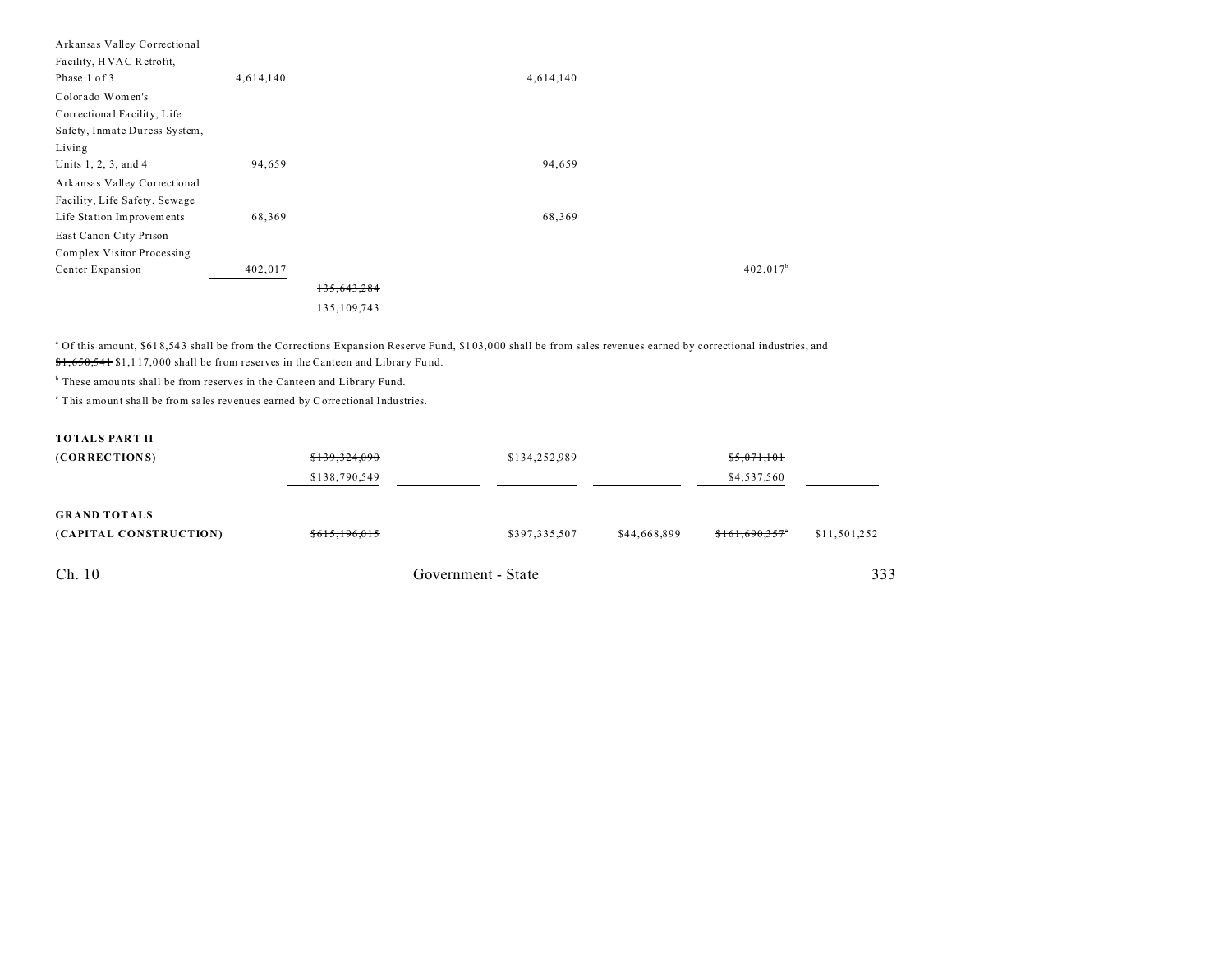| 334 |          | Government - State |                           |             |                           |              |                    |              |
|-----|----------|--------------------|---------------------------|-------------|---------------------------|--------------|--------------------|--------------|
|     |          |                    | <b>APPROPRIATION FROM</b> |             |                           |              |                    |              |
|     | ITEM &   |                    | TOTAL                     | CAPITAL     | CAPITAL                   | CASH         | CASH               | FEDERAL      |
|     | SUBTOTAL |                    |                           |             | CONSTRUCTION CONSTRUCTION | <b>FUNDS</b> | <b>FUNDS</b>       | <b>FUNDS</b> |
|     |          |                    |                           | <b>FUND</b> | <b>FUND</b>               |              | <b>EXEMPT</b>      |              |
|     |          |                    |                           |             | <b>EXEMPT</b>             |              |                    |              |
|     | S        | S                  |                           | \$          | ch<br>ъ                   | \$           | <sup>\$</sup>      | S            |
|     |          |                    |                           |             |                           |              |                    |              |
|     |          |                    |                           |             |                           |              |                    |              |
|     |          |                    | \$614,662,474             |             |                           |              | $$161, 156, 816^a$ |              |

<sup>a</sup> Of this amount, \$1,636,120 contains a (T) notation and \$2,135,148 is from the Highway Users Tax Fund pursuant to Section 43-4-201(3)(a), C.R.S.

**SECTION 12.** Part VI (2) (A) and the affected totals of section 3 of chapter 364, Session Laws of Colorado 1999, as the affected totals are further amended by section 14 of chapter 363, Session Laws of Colorado 2001, are amended to read:

## Section 3. **Capital construction appropriation.**

#### **PART VI**

#### **DEPARTMENT OF H UM AN SERVICES**

| (2) DIVISION OF YOUTH<br><b>CORRECTIONS</b> |           |           |         |
|---------------------------------------------|-----------|-----------|---------|
| (A) Capital Construction Projects           |           |           |         |
| Ridge View Youth Services                   |           |           |         |
| Center, Equipment Phase                     | 3,573,680 | 3,573,680 |         |
|                                             | 3,532,239 | 3,532,239 |         |
| Forty Bed Girls Treatment                   |           |           |         |
| Unit, Phase 1 of 2                          | 1,120,636 | 310,636   | 810,000 |
|                                             |           | 4,694,316 |         |
|                                             |           | 4,652,875 |         |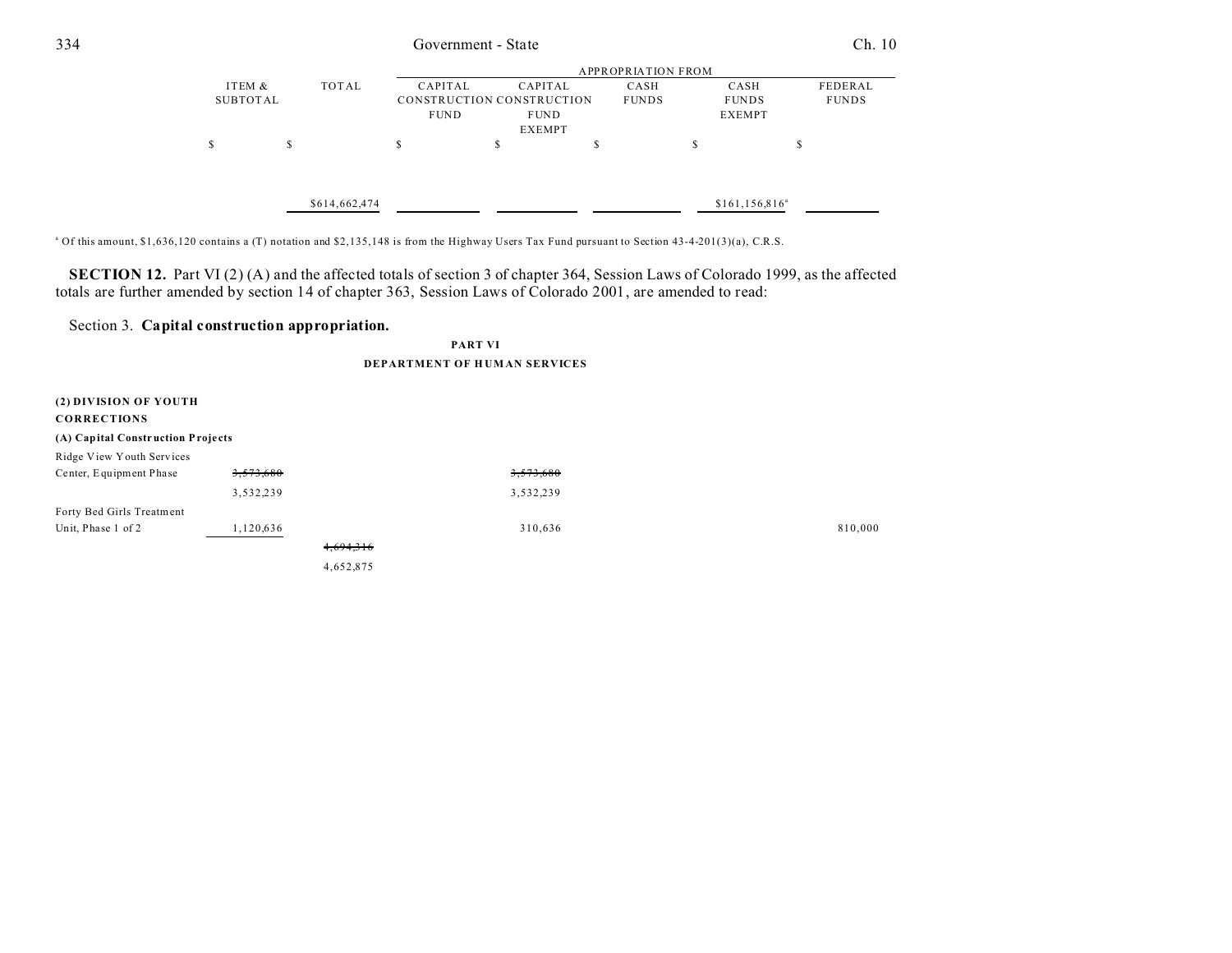| <b>TOTALS PART VI</b>                                              |               |               |              |                           |              |
|--------------------------------------------------------------------|---------------|---------------|--------------|---------------------------|--------------|
| (HUM AN SERVICES)                                                  | \$49,792,166  | \$15,468,088  | \$3,190,208  | \$13,798,394 <sup>a</sup> | \$17,335,476 |
|                                                                    | \$49,750,725  | \$15,426,647  |              |                           |              |
| <sup>8</sup> Of this amount, \$13,798,394 contains a (T) notation. |               |               |              |                           |              |
| <b>GRAND TOTALS</b>                                                |               |               |              |                           |              |
| (CAPITAL CONSTRUCTION)                                             | \$511,607,155 | \$270,096,545 | \$42,709,285 | $$165,596,121^a$          | \$33,205,204 |
|                                                                    | \$511,565,714 | \$270,055,104 |              |                           |              |
|                                                                    |               |               |              |                           |              |

<sup>a</sup> Of this amount, \$15,441,394 contains a (T) notation and \$1,816,490 is from the Highway Users Tax Fund pursuant to Section 43-4-201(3)(a), C.R.S.

**SECTION 13.** Part I (2), Part IV (4) (B), (6) (B), (7) (B), (8) (B), (9) (A), (11) (B), (23) (B), (24) (B), Part V (2) (A) and (3) (B), Part IX (1), Part XI (3), Part XII (1), and the affected totals and grand totals of section 3 of chapter 413, Session Laws of Colorado 2000, as Part IV  $(4)$  (B) and  $(24)$  (B), Part XI (3), and Part XII (1) are amended by section 15 of chapter 363 and as Part IV (24) (B) is further amended by section 3 of chapter 294, Session Laws of Colorado 2001, as Part IV (4) (B), (8) (B), and (23) (B), Part V (3) (B) and the affected totals are further amended by section 4 of chapter 9, Session Laws of Colorado 2001, Second Extraordinary Session, and as Part IV (24) (B) and affected totals and grand totals are further amended by section 3 of chapter 376, Session Laws of Colorado 2002, are amended, and the said Part XII is further amended BY THE ADDITION OF A NEW FOOTNOTE, to read:

Section 3. **Capital construction appropriation.**

**PART I**

#### **DEPARTMENT OF AGRICULTURE**

| (2) CAPITAL CONSTRUCTION PROJECTS |        |
|-----------------------------------|--------|
| Animal Health Laboratory,         |        |
| Power Supply Upgrade              | 21.054 |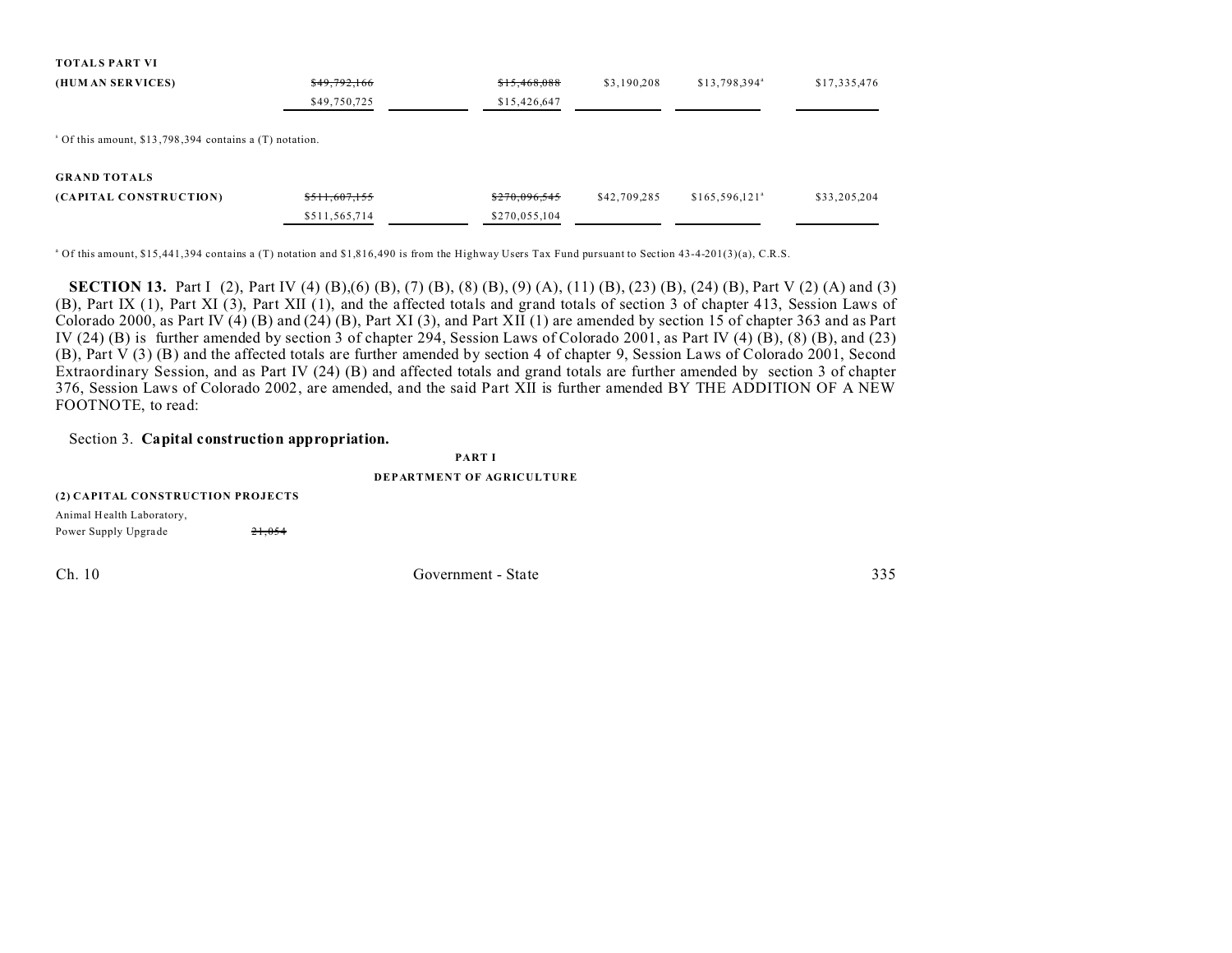| ×<br>۰. | ۰.<br>× | I<br>×<br>٧ |
|---------|---------|-------------|

## 336 Government - State Ch. 10

|                            |                 |         |             | <b>APPROPRIATION FROM</b> |                           |              |               |              |  |
|----------------------------|-----------------|---------|-------------|---------------------------|---------------------------|--------------|---------------|--------------|--|
|                            | ITEM &          |         | TOTAL       | CAPITAL                   | CAPITAL                   | CASH         | CASH          | FEDERAL      |  |
|                            | <b>SUBTOTAL</b> |         |             |                           | CONSTRUCTION CONSTRUCTION | <b>FUNDS</b> | <b>FUNDS</b>  | <b>FUNDS</b> |  |
|                            |                 |         |             | <b>FUND</b>               | <b>FUND</b>               |              | <b>EXEMPT</b> |              |  |
|                            |                 |         |             |                           | <b>EXEMPT</b>             |              |               |              |  |
|                            | \$              | \$      |             | \$                        | s                         | \$           | \$            | S            |  |
|                            |                 |         |             |                           |                           |              |               |              |  |
|                            |                 |         |             |                           |                           |              |               |              |  |
|                            |                 | 51,545  |             |                           |                           |              |               |              |  |
| Biochemistry Laboratory,   |                 |         |             |                           |                           |              |               |              |  |
| Work stations Replacement  |                 | 23,931  |             |                           |                           |              |               |              |  |
| Colorado State Fair, Three |                 |         |             |                           |                           |              |               |              |  |
| <b>Restroom Buildings</b>  |                 | 494,759 |             |                           |                           |              |               |              |  |
| Colorado State Fair, Cover |                 |         |             |                           |                           |              |               |              |  |
| Horse Arena                |                 | 475,000 |             |                           |                           |              |               |              |  |
|                            |                 |         | 1,014,744   |                           | 1,014,744                 |              |               |              |  |
|                            |                 |         | 1,045,235   |                           | 1,045,235                 |              |               |              |  |
|                            |                 |         |             |                           |                           |              |               |              |  |
|                            |                 |         |             |                           |                           |              |               |              |  |
| <b>TOTALS PART I</b>       |                 |         |             |                           |                           |              |               |              |  |
| (AGRICULTURE)              |                 |         | \$2,769,513 |                           | \$2,769,513               |              |               |              |  |
|                            |                 |         | \$2,800,004 |                           | \$2,800,004               |              |               |              |  |
|                            |                 |         |             |                           |                           |              |               |              |  |

**PART IV DEPARTMENT OF HIGHER EDUCATION**

**(4) COLORADO STATE UNIVERSITY**

**(B) Capital Construction Pro jects**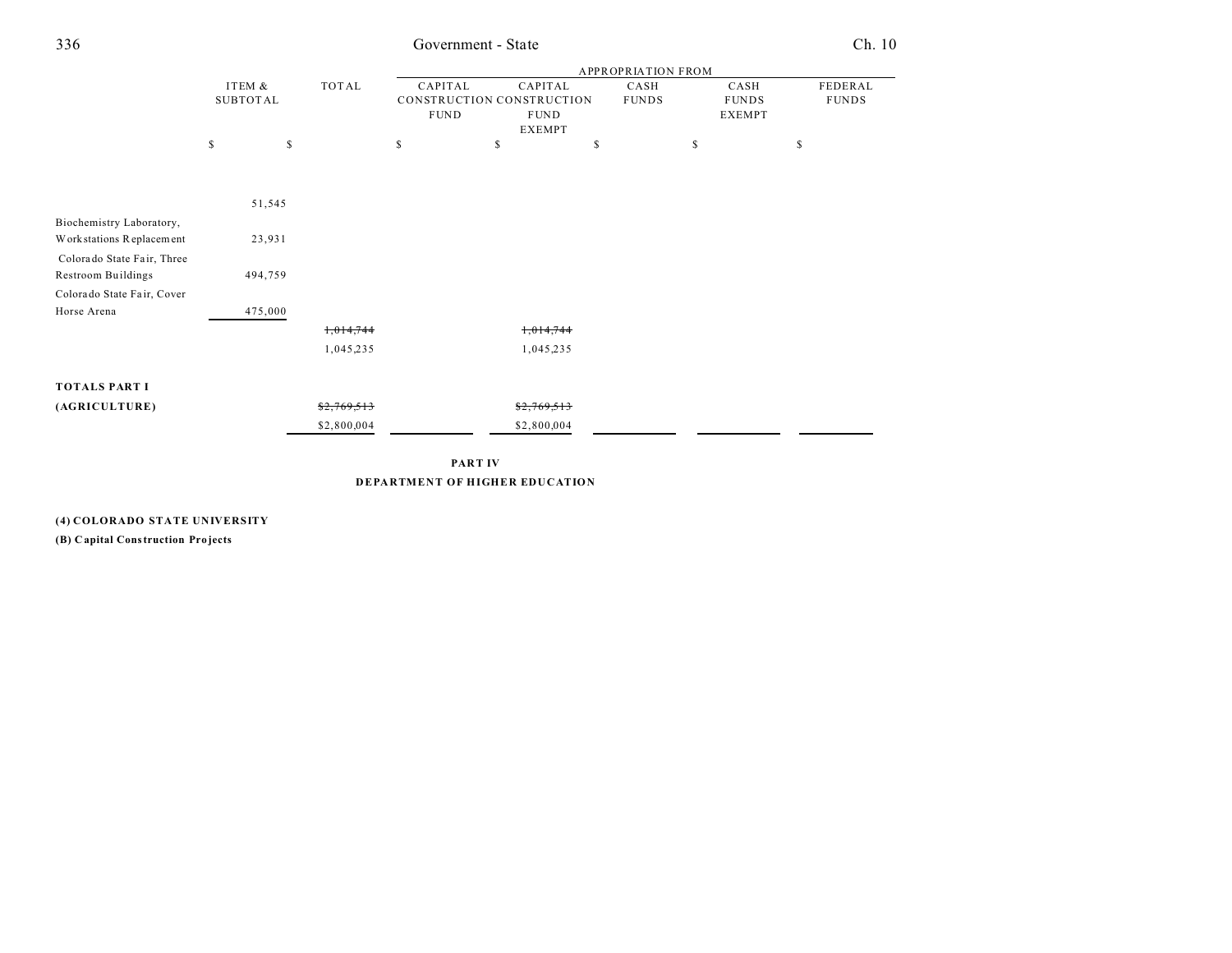| Chemistry/Biological                        |           |           |                        |
|---------------------------------------------|-----------|-----------|------------------------|
| Sciences Instructional                      |           |           |                        |
| Laboratories Upgrades, Phase                |           |           |                        |
| $2$ of $3$                                  | 7,051,475 | 7,051,475 |                        |
| University Center for the Arts <sup>3</sup> | 780,297   | 699,844   | $80,453^b$             |
| Information and Instructional               |           |           |                        |
| Technology in Education for                 |           |           |                        |
| the Year 2000, Project 1                    | 2,593,806 | 2,593,806 |                        |
| Auditorium/Gymnasium                        |           |           |                        |
| Complex, Second Floor                       |           |           |                        |
| Renovation                                  | 1,019,795 | 1,019,795 |                        |
| San Luis Valley Research                    |           |           |                        |
| Center Improvements, Phase                  |           |           |                        |
| $1$ of $3$                                  | 247,106   | 247.106   |                        |
|                                             | 196,534   | 196,534   |                        |
| Plant Sciences Building                     |           |           |                        |
| Renovation, Phase 1 of 3                    | 869,774   | 869,774   |                        |
| Microbiology Building                       |           |           |                        |
| Addition                                    | 5,800,000 |           | 5,800,000 <sup>a</sup> |
| Chemistry Building Addition                 | 481,000   |           | 481,000 <sup>a</sup>   |
| Land Acquisition Plan - Main                |           |           |                        |
| Campus Addition                             | 480,000   |           | 480,000 <sup>a</sup>   |
| Land Acquisition Plan -                     |           |           |                        |
| Foothills Campus Addition                   | 326,000   |           | 326,000 <sup>a</sup>   |
| Moby Arena, Air                             |           |           |                        |
| Conditioning                                | 750,000   |           | $750,000^a$            |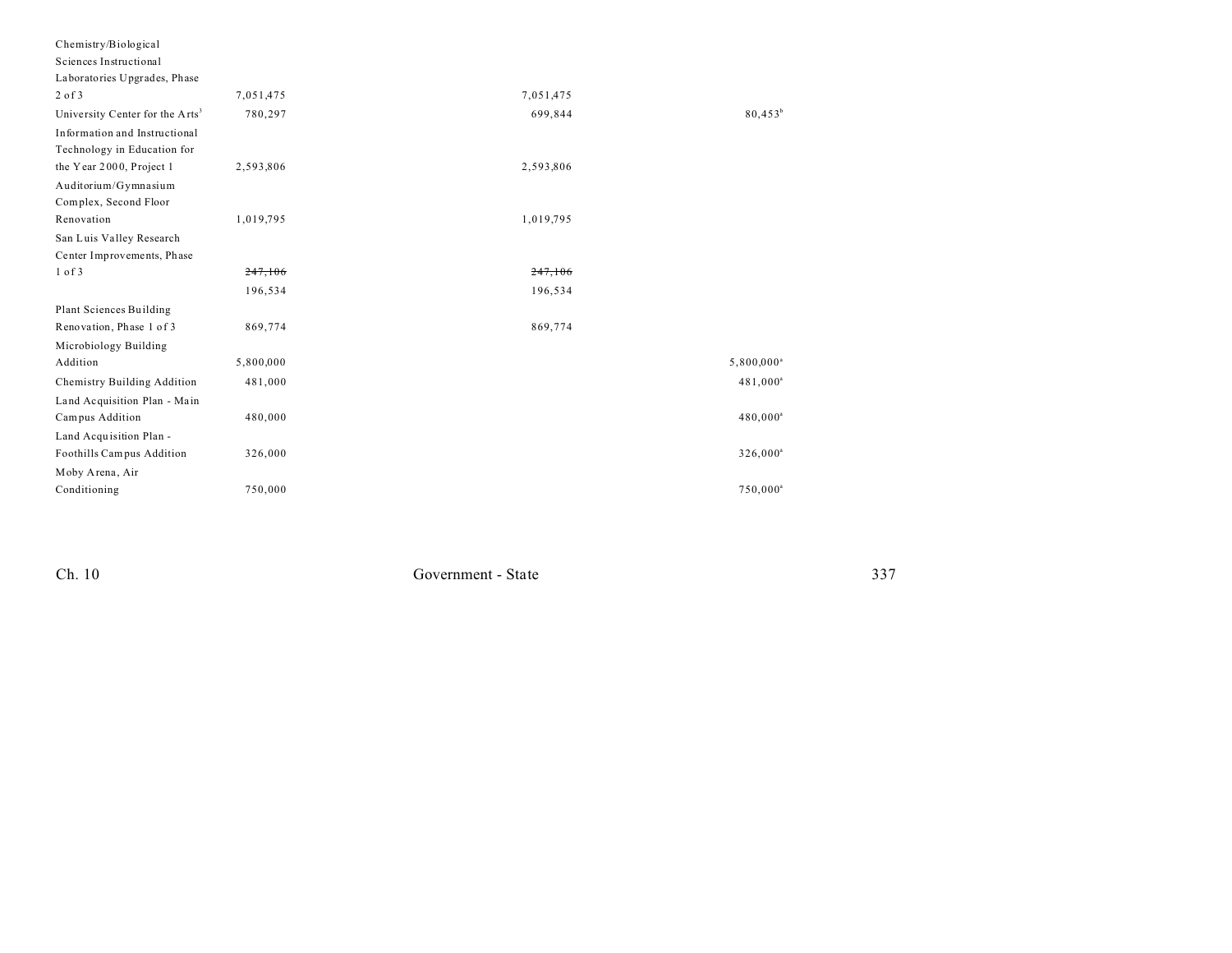## Government - State

|                               |                 |    |            |         |             |                           | <b>APPROPRIATION FROM</b> |                      |              |
|-------------------------------|-----------------|----|------------|---------|-------------|---------------------------|---------------------------|----------------------|--------------|
|                               | ITEM &          |    | TOTAL      | CAPITAL |             | CAPITAL                   | CASH                      | CASH                 | FEDERAL      |
|                               | <b>SUBTOTAL</b> |    |            |         |             | CONSTRUCTION CONSTRUCTION | <b>FUNDS</b>              | <b>FUNDS</b>         | <b>FUNDS</b> |
|                               |                 |    |            |         | <b>FUND</b> | <b>FUND</b>               |                           | <b>EXEMPT</b>        |              |
|                               |                 |    |            |         |             | <b>EXEMPT</b>             |                           |                      |              |
|                               | \$              | \$ |            | \$      | \$          |                           | \$                        | \$<br>S              |              |
|                               |                 |    |            |         |             |                           |                           |                      |              |
|                               |                 |    |            |         |             |                           |                           |                      |              |
| Engineering Building,         |                 |    |            |         |             |                           |                           |                      |              |
| Entrance Enhancements and     |                 |    |            |         |             |                           |                           |                      |              |
| Install Outdoor Student Plaza | 400,000         |    |            |         |             |                           |                           | $400,000^{\circ}$    |              |
| Corbett-Parmelee Dishroom     |                 |    |            |         |             |                           |                           |                      |              |
| Expansion                     | 625,000         |    |            |         |             |                           |                           | 625,000 <sup>a</sup> |              |
| Hughes Stadium, Athletic      |                 |    |            |         |             |                           |                           |                      |              |
| Field Lighting Improvements   | 825,000         |    |            |         |             |                           |                           | 825,000 <sup>a</sup> |              |
|                               | 22,249,253      |    |            |         |             |                           |                           |                      |              |
|                               | 22,198,681      |    |            |         |             |                           |                           |                      |              |
|                               |                 |    |            |         |             |                           |                           |                      |              |
|                               |                 |    | 28,853,954 |         |             |                           |                           |                      |              |

28,803,382

a These amounts shall be from exempt institutional sources and are shown here for informational purposes only. Therefore, they shall not be accounted for in the State's Capital Construction Fund and the limitations on encumbrance timeliness and use of internal workforce do not apply.

<sup>b</sup> This amount shall be from exempt institutional sources.

 $(6)$  FORT LEWIS COLLEGE (B) Capital Construction Projects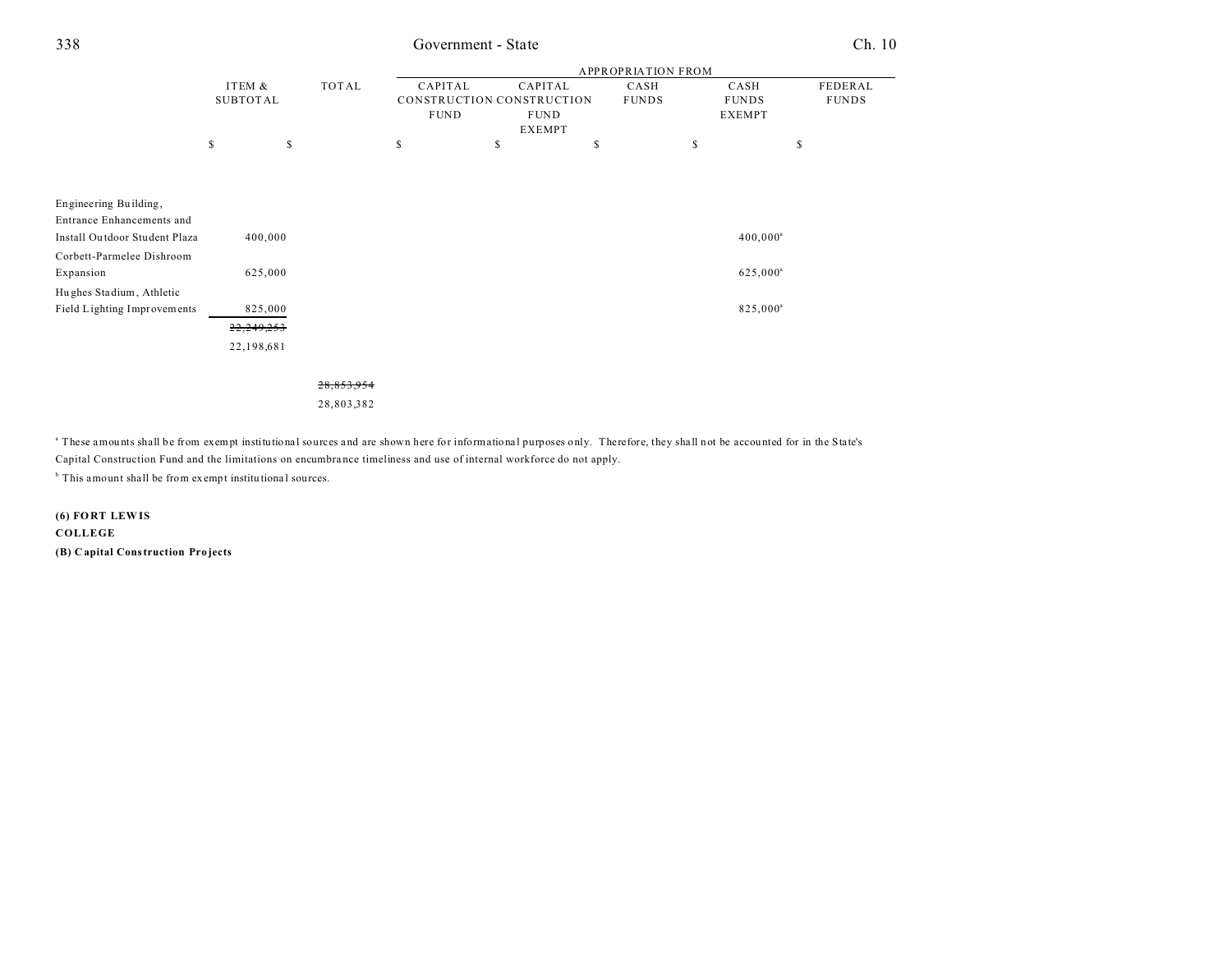| Berndt Hall Reconstruction    |           |           |         |                      |
|-------------------------------|-----------|-----------|---------|----------------------|
| Biology/Agriculture/Forestry, |           |           |         |                      |
| Phase 1 of 3                  | 906,744   |           | 906,744 |                      |
|                               | 851,668   |           | 851,668 |                      |
| Hesperus Hall Replacement,    |           |           |         |                      |
| Phase 3 of 3                  | 489,721   |           | 489,721 |                      |
| Exercise Science/Athletic     |           |           |         |                      |
| Facilities, Phase 1 of 2      | 540,854   |           | 540,854 |                      |
| Miller Student Center         |           |           |         |                      |
| Renovation, Phase 3 of 3      | 895,000   |           |         | 895,000 <sup>a</sup> |
|                               | 2,832,319 |           |         |                      |
|                               | 2,777,243 |           |         |                      |
|                               |           |           |         |                      |
|                               |           | 4,372,704 |         |                      |
|                               |           | 4,317,628 |         |                      |
|                               |           |           |         |                      |

<sup>a</sup> This amount shall be from exempt institutional sources and is shown here for informational purposes only. Therefore, it shall not be accounted for in the State's Capital Construction Fund and the limitations on encumbra nce timeliness and use of internal workforce do not apply.

| (7) UNIVERSITY OF COLORADO AT BOULDER |           |                    |         |     |
|---------------------------------------|-----------|--------------------|---------|-----|
| (B) Capital Construction Projects     |           |                    |         |     |
| Porter Biosciences Building           |           |                    |         |     |
| Renovation, Phase 4 of 4              | 6,460,548 | 6,460,548          |         |     |
| Alliance for Teaching,                |           |                    |         |     |
| Learning and Society Center,          |           |                    |         |     |
| Phase                                 |           |                    |         |     |
| $1$ of $3$                            | 3,077,640 | 2,121,049          | 956,591 |     |
|                                       |           |                    |         |     |
|                                       |           |                    |         |     |
| Ch. 10                                |           | Government - State |         | 339 |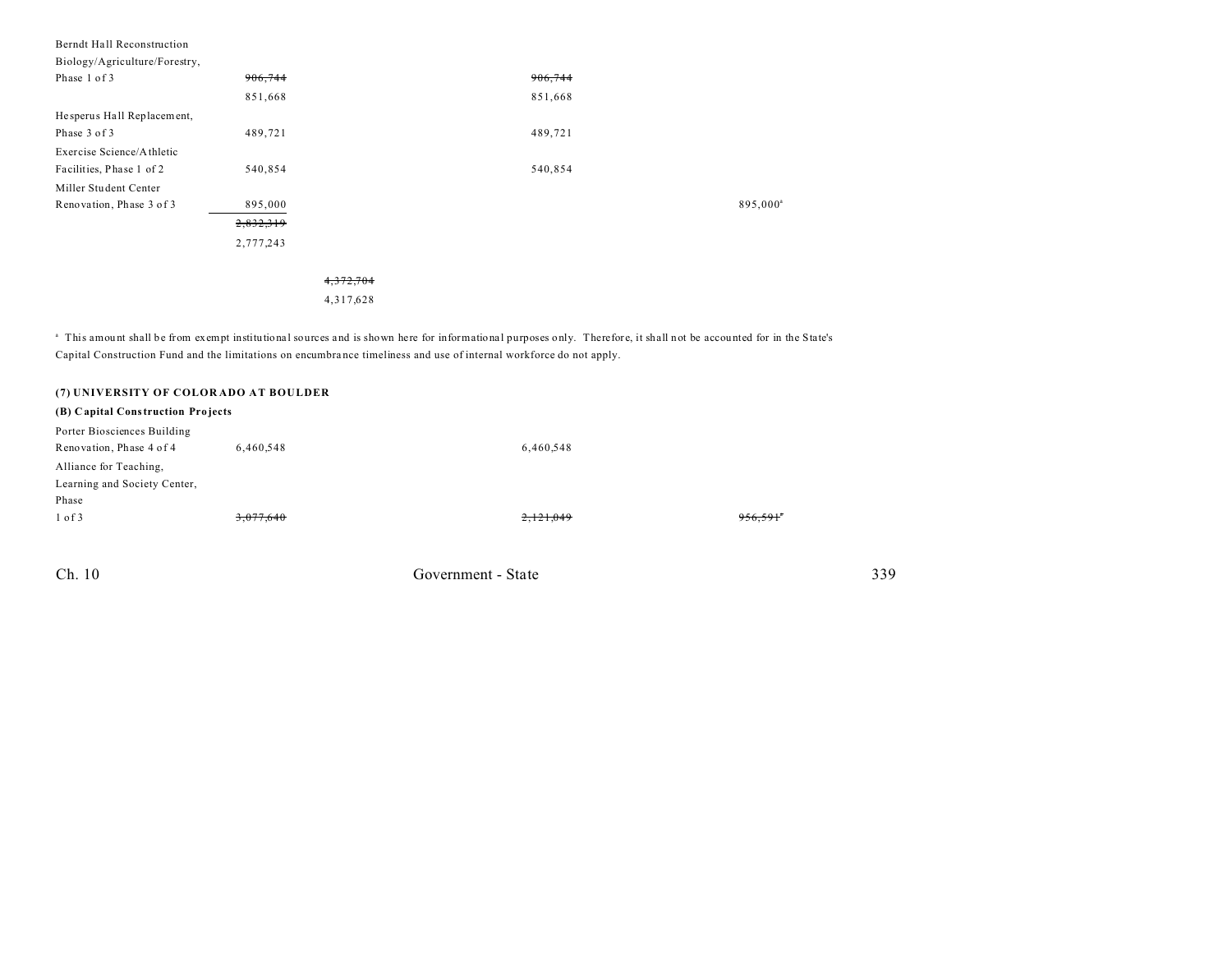| ٦<br>۰.<br>× | ٦<br>×<br>۰, |
|--------------|--------------|

## 340 Government - State Ch. 10

|                                   |            |                 |            | APPROPRIATION FROM |                           |    |              |    |                      |              |  |
|-----------------------------------|------------|-----------------|------------|--------------------|---------------------------|----|--------------|----|----------------------|--------------|--|
|                                   | ITEM &     |                 | TOTAL      | CAPITAL            | CAPITAL                   |    | CASH         |    | CASH                 | FEDERAL      |  |
|                                   |            | <b>SUBTOTAL</b> |            |                    | CONSTRUCTION CONSTRUCTION |    | <b>FUNDS</b> |    | <b>FUNDS</b>         | <b>FUNDS</b> |  |
|                                   |            |                 |            | <b>FUND</b>        | <b>FUND</b>               |    |              |    | <b>EXEMPT</b>        |              |  |
|                                   |            |                 |            | <b>EXEMPT</b>      |                           |    |              |    |                      |              |  |
|                                   | \$         | \$              |            | \$                 | \$                        | \$ |              | \$ | \$                   |              |  |
|                                   |            |                 |            |                    |                           |    |              |    |                      |              |  |
|                                   |            |                 |            |                    |                           |    |              |    |                      |              |  |
|                                   | 1,712,097  |                 |            |                    | 1,712,097                 |    |              |    |                      |              |  |
| New Law School, Phase 1 of        |            |                 |            |                    |                           |    |              |    |                      |              |  |
| 4 <sup>4</sup>                    | 3,818,266  |                 |            |                    | 1,992,458                 |    |              |    | 1,825,808            |              |  |
|                                   | 1,542,159  |                 |            |                    | 1,542,159                 |    |              |    |                      |              |  |
| <b>Business School Renovation</b> |            |                 |            |                    |                           |    |              |    |                      |              |  |
| and Addition                      | 3,264,373  |                 |            |                    | 1,983,169                 |    |              |    | 1,281,204"           |              |  |
|                                   | 1,193,616  |                 |            |                    | 1,193,616                 |    |              |    |                      |              |  |
| Student Housing Renovations,      |            |                 |            |                    |                           |    |              |    |                      |              |  |
| Phase 1 of 3                      | 56,083,000 |                 |            |                    |                           |    |              |    | $56,083,000^{\rm b}$ |              |  |
| Folsom Field, Stadium             |            |                 |            |                    |                           |    |              |    |                      |              |  |
| Lighting Installation             |            | 850,000         |            |                    |                           |    |              |    | 850,000 <sup>b</sup> |              |  |
|                                   | 73,553,827 |                 |            |                    |                           |    |              |    |                      |              |  |
|                                   | 67,841,420 |                 |            |                    |                           |    |              |    |                      |              |  |
|                                   |            |                 |            |                    |                           |    |              |    |                      |              |  |
|                                   |            |                 | 78,198,324 |                    |                           |    |              |    |                      |              |  |
|                                   |            |                 | 72,485,917 |                    |                           |    |              |    |                      |              |  |
|                                   |            |                 |            |                    |                           |    |              |    |                      |              |  |

<sup>a</sup>These amounts shall be from exempt institu tiona l sources.

<sup>b</sup> These amounts shall be from exempt institutional sources and are shown here for informational purposes only. Therefore, they shall not be accounted for in the State's Capital Construction Fund and the limitations on encumbra nce timeliness and use of internal workforce do not apply.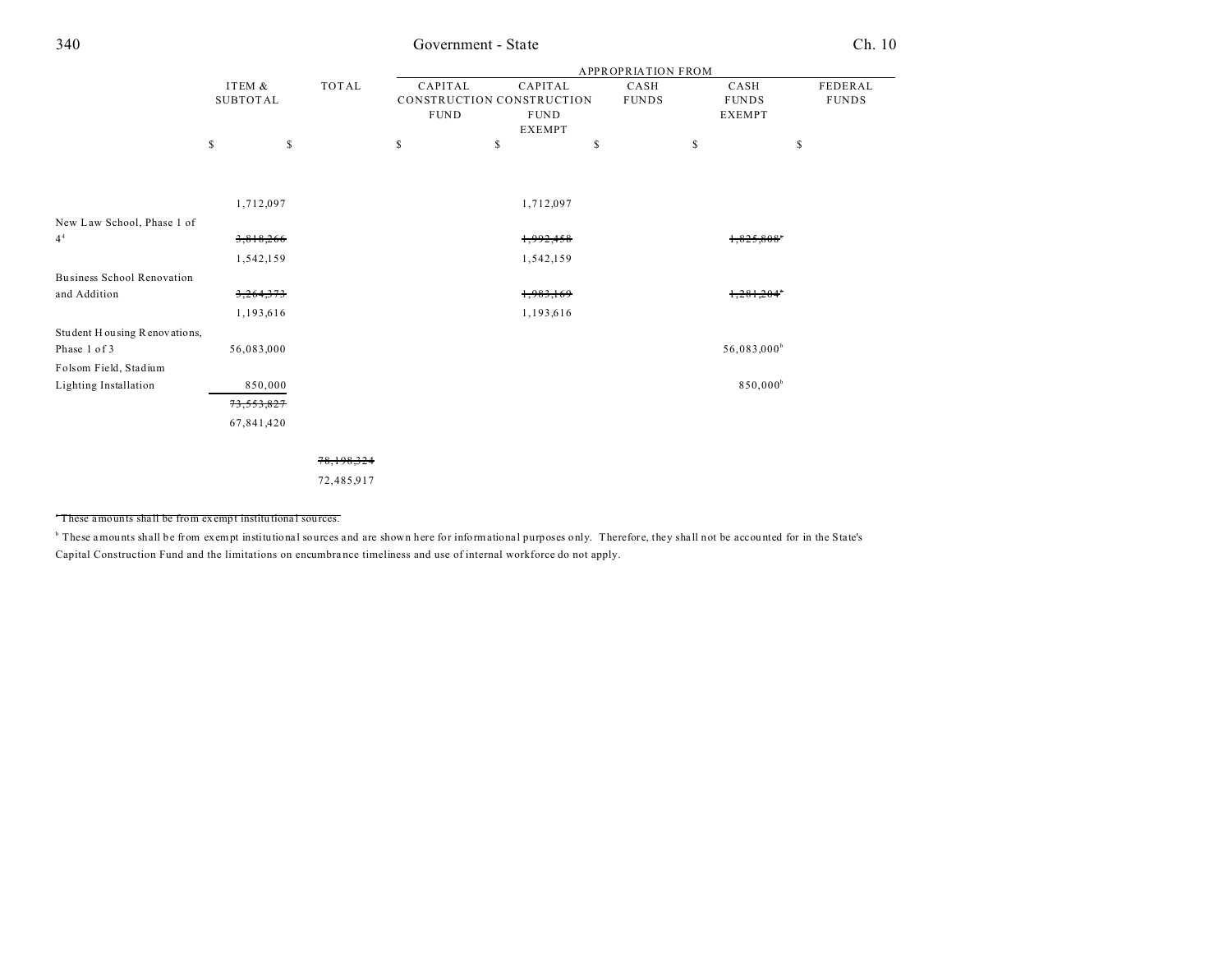### **(8) UNIVERSITY OF CO LORADO AT COLO RADO SPRINGS**

| (B) Capital Construction Projects<br>Library Remodeling and<br>Information Technology and<br>Communication Center<br>Expansion, Phase 4 of 4<br>2,221,814<br>Main and Cragmor Halls,<br>Renovation and Technology<br>Upgrade, Phase 2 of 3<br>7,567,278<br>Engineering Building,<br>Expansion, Renovation and<br>Technology Upgrade, |
|--------------------------------------------------------------------------------------------------------------------------------------------------------------------------------------------------------------------------------------------------------------------------------------------------------------------------------------|
|                                                                                                                                                                                                                                                                                                                                      |
|                                                                                                                                                                                                                                                                                                                                      |
|                                                                                                                                                                                                                                                                                                                                      |
|                                                                                                                                                                                                                                                                                                                                      |
|                                                                                                                                                                                                                                                                                                                                      |
|                                                                                                                                                                                                                                                                                                                                      |
|                                                                                                                                                                                                                                                                                                                                      |
|                                                                                                                                                                                                                                                                                                                                      |
|                                                                                                                                                                                                                                                                                                                                      |
|                                                                                                                                                                                                                                                                                                                                      |
|                                                                                                                                                                                                                                                                                                                                      |
| Phase 1 of 3                                                                                                                                                                                                                                                                                                                         |
| 1,169,322                                                                                                                                                                                                                                                                                                                            |
| Dwire Hall, Renovation and                                                                                                                                                                                                                                                                                                           |
| Technology Up grade,                                                                                                                                                                                                                                                                                                                 |
| Phase 1 of 3<br>84,932                                                                                                                                                                                                                                                                                                               |
| 10.843.936<br><del>10,843,930</del>                                                                                                                                                                                                                                                                                                  |
| 11,043,346<br>11,043,346                                                                                                                                                                                                                                                                                                             |
|                                                                                                                                                                                                                                                                                                                                      |

12,076,466

### **(9) UNIVERSITY OF COLOR ADO HEALTH SCIENCES CENTER**

### **(A) Co ntrolled M aintenance Pro jects**

| Replace Underground Storage |         |                   |  |  |  |  |
|-----------------------------|---------|-------------------|--|--|--|--|
| Tanks, Phase 1 of 3         | 245.000 | $245,000^{\circ}$ |  |  |  |  |
|                             | 119.196 | $119.196^a$       |  |  |  |  |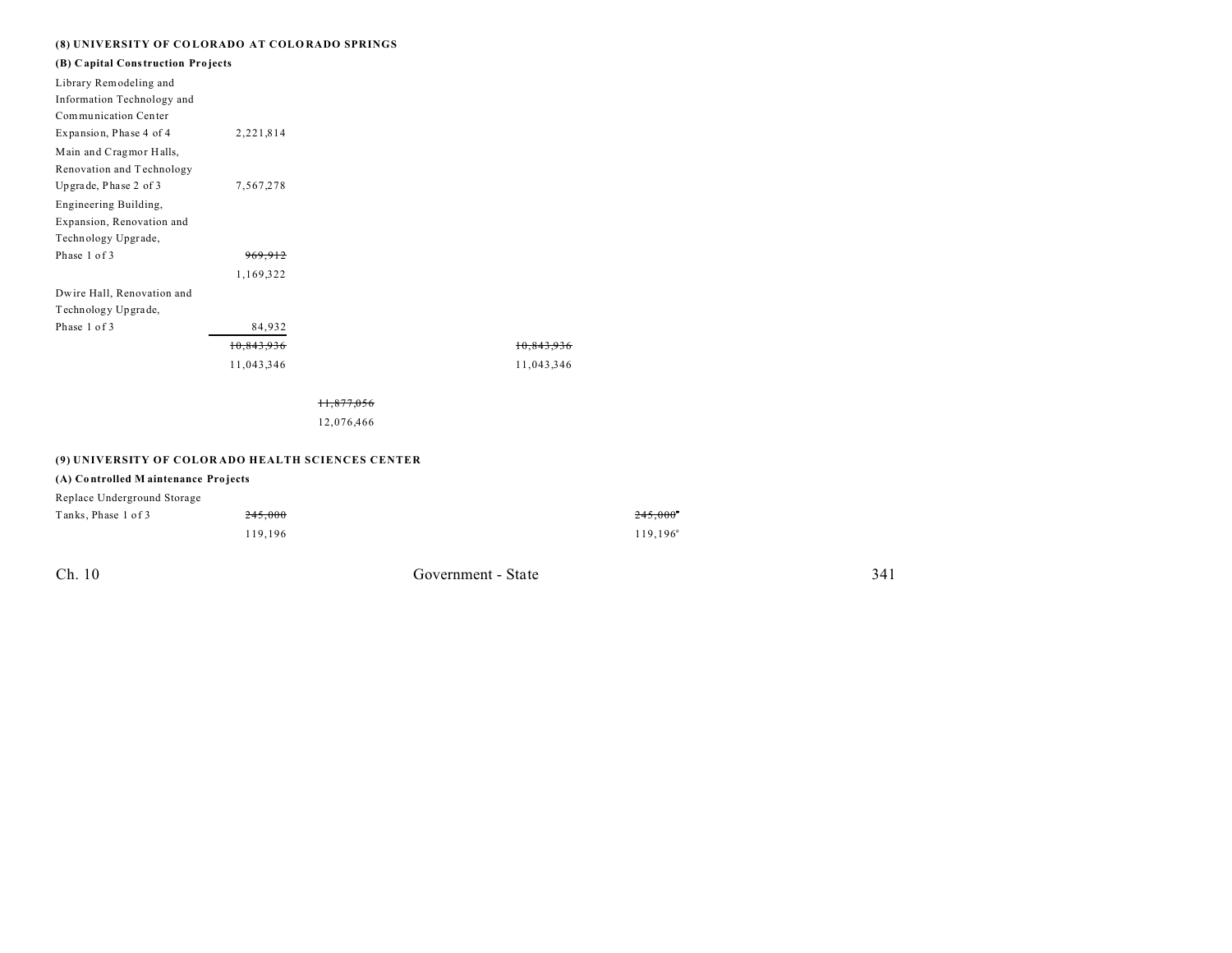## 342 Government - State Ch. 10

|                             |           |                 |       |                           |    |               | <b>APPROPRIATION FROM</b> |               |              |
|-----------------------------|-----------|-----------------|-------|---------------------------|----|---------------|---------------------------|---------------|--------------|
|                             | ITEM &    |                 | TOTAL | CAPITAL                   |    | CAPITAL       | CASH                      | CASH          | FEDERAL      |
|                             |           | <b>SUBTOTAL</b> |       | CONSTRUCTION CONSTRUCTION |    |               | <b>FUNDS</b>              | <b>FUNDS</b>  | <b>FUNDS</b> |
|                             |           |                 |       | <b>FUND</b>               |    | <b>FUND</b>   |                           | <b>EXEMPT</b> |              |
|                             |           |                 |       |                           |    | <b>EXEMPT</b> |                           |               |              |
|                             | \$        | \$              |       | \$                        | \$ |               | \$                        | \$            | \$           |
|                             |           |                 |       |                           |    |               |                           |               |              |
|                             |           |                 |       |                           |    |               |                           |               |              |
| Power Plant, Heating and    |           |                 |       |                           |    |               |                           |               |              |
| <b>Electrical System</b>    |           |                 |       |                           |    |               |                           |               |              |
| Improvements, Phase 2 of 3  |           | 911,550         |       |                           |    |               | 911,550                   |               |              |
|                             |           | 534,041         |       |                           |    |               | 534,041 <sup>ª</sup>      |               |              |
| School of Medicine, Exhaust |           |                 |       |                           |    |               |                           |               |              |
| System Replacement,         |           |                 |       |                           |    |               |                           |               |              |
| Phase 1 of 4                |           | 431,045         |       |                           |    | 36,030        | 395,015 <sup>a</sup>      |               |              |
| Campus Roof and Window      |           |                 |       |                           |    |               |                           |               |              |
| Replacement, Phase 3 of 5   |           | 308,376         |       |                           |    | 308,376       |                           |               |              |
|                             | 1,895,971 |                 |       |                           |    |               |                           |               |              |
|                             | 1,392,658 |                 |       |                           |    |               |                           |               |              |

<sup>a</sup> These amounts shall be from interest earnings in the Controlled Maintenance Trust Fund.

### 24,527,644

24,024,331

### **(11) UNIVERSITY OF NORTHERN COLORADO**

### **(B) Capital Construction Pro jects**

Ross Hall, Addition and Renovation, Phase  $3$  of  $3$  10,042,332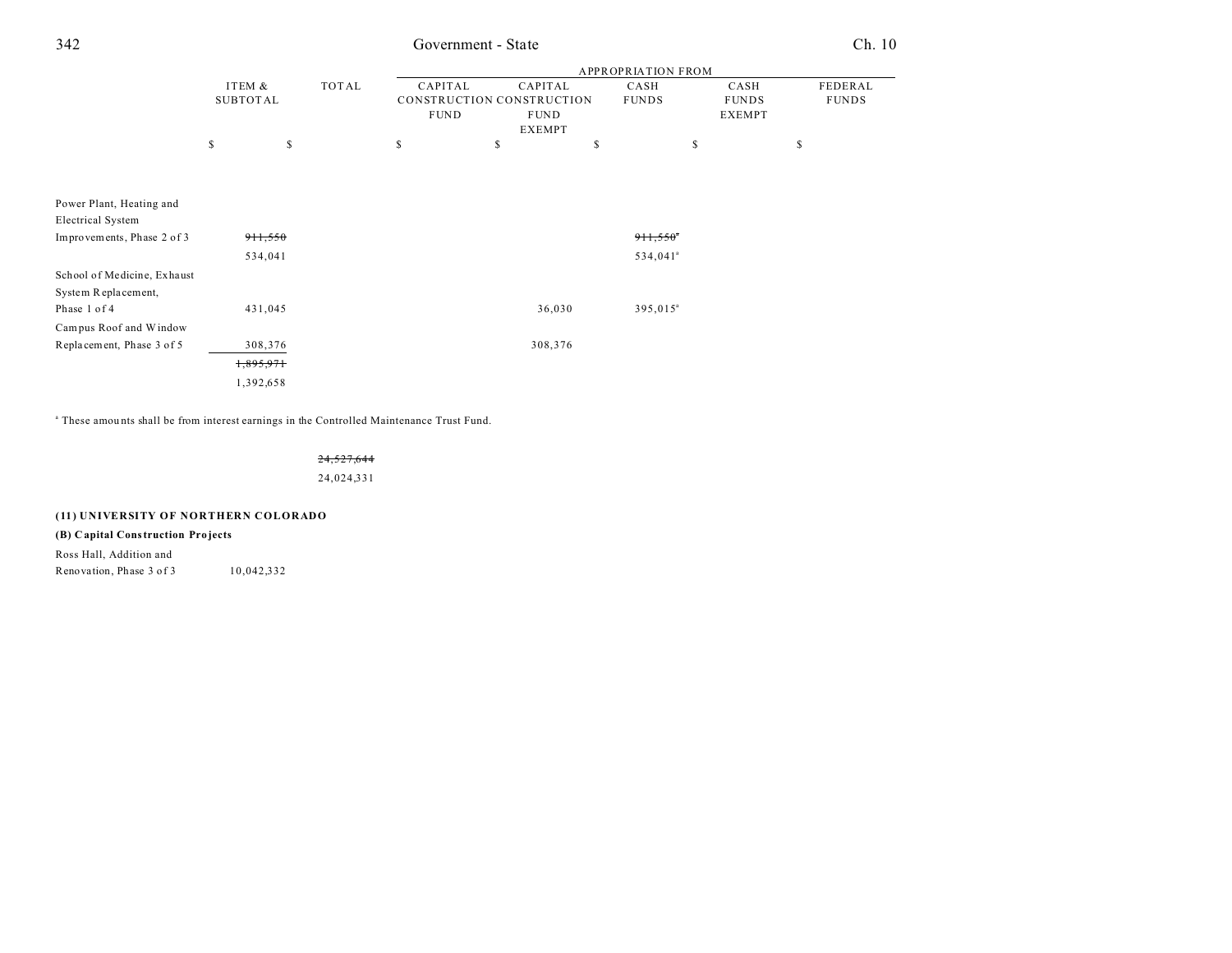| Guggenheim Hall and Arts |            |            |                      |
|--------------------------|------------|------------|----------------------|
| Annex, Addition and      |            |            |                      |
| Renovation, Phase 2 of 2 | 2,670,661  |            |                      |
| New Academic Building,   |            |            |                      |
| Phase 1 of $35$          | 1,268,000  |            |                      |
|                          | 1,100,844  |            |                      |
| Smart Classrooms         | 4,587,620  |            |                      |
|                          | 18,568,613 | 18,568,613 |                      |
|                          | 18,401,457 | 17,898,144 | 503,313 <sup>a</sup> |

a THIS AMOUNT SHALL BE FROM INTEREST EARNINGS IN THE CONTROLLED MAINTENANCE TRUST FUND.

### 19,946,849

19,779,693

| (23) AURARIA HIGHER EDUCATION CENTER |           |           |                    |                 |     |
|--------------------------------------|-----------|-----------|--------------------|-----------------|-----|
| (B) Capital Construction Projects    |           |           |                    |                 |     |
| Classroom Improvements,              |           |           |                    |                 |     |
| Phase 2 of 2                         | 2,706,523 |           |                    |                 |     |
| Arts Building Renovation,            |           |           |                    |                 |     |
| Phase 1 of 3                         | 334,384   |           |                    |                 |     |
|                                      | 365,366   |           |                    |                 |     |
|                                      | 3,040,907 |           | 3,040,907          |                 |     |
|                                      | 3,071,889 |           |                    | $30,982(T)^{a}$ |     |
|                                      |           |           |                    |                 |     |
|                                      |           | 5,191,595 |                    |                 |     |
|                                      |           | 5,222,577 |                    |                 |     |
|                                      |           |           |                    |                 |     |
|                                      |           |           |                    |                 |     |
| Ch. 10                               |           |           | Government - State |                 | 343 |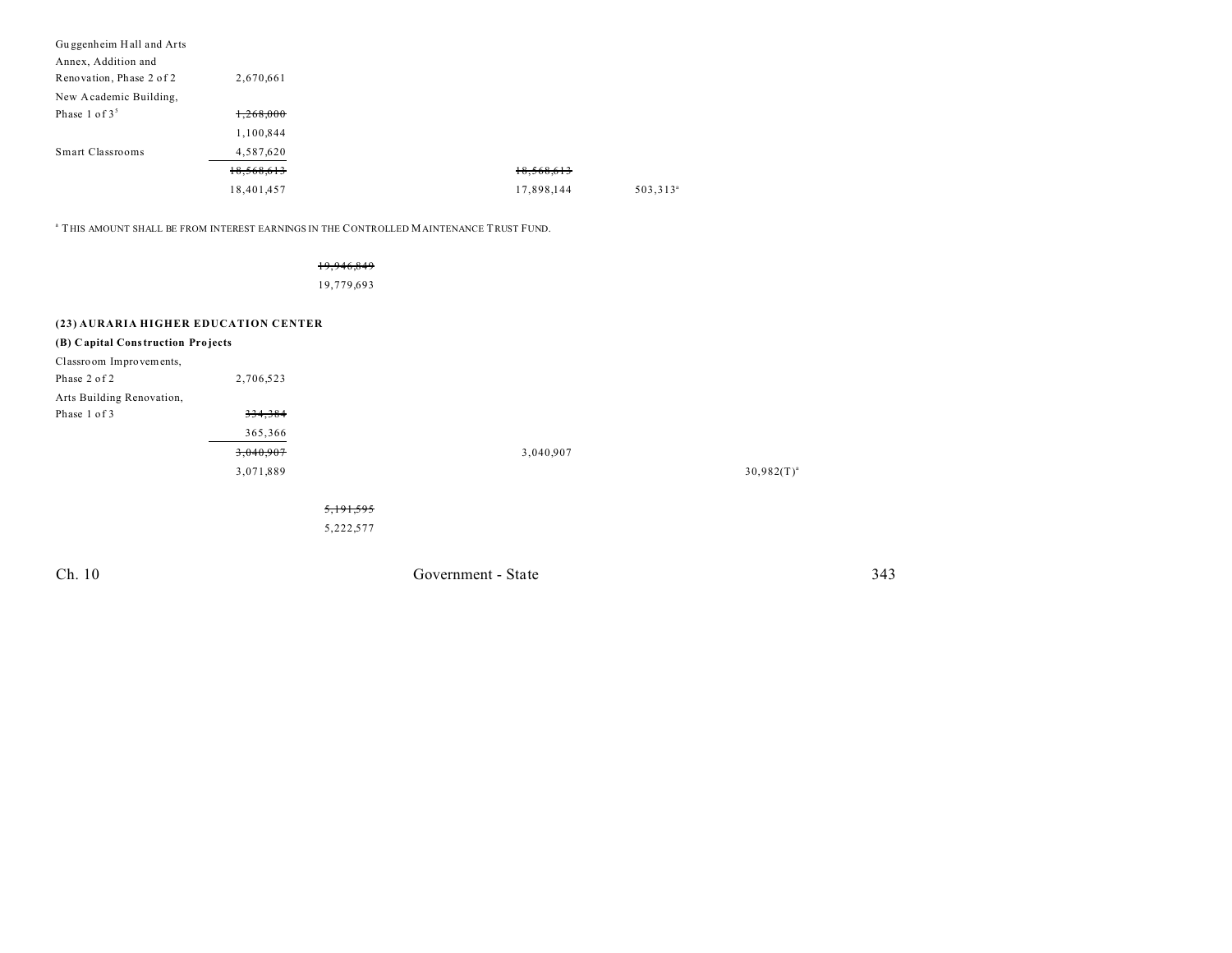|          |       |             | APPROPRIATION FROM        |              |               |                |  |  |  |  |
|----------|-------|-------------|---------------------------|--------------|---------------|----------------|--|--|--|--|
| ITEM &   | TOTAL | CAPITAL     | CAPITAL                   | CASH         | CASH          | <b>FEDERAL</b> |  |  |  |  |
| SUBTOTAL |       |             | CONSTRUCTION CONSTRUCTION | <b>FUNDS</b> | <b>FUNDS</b>  | <b>FUNDS</b>   |  |  |  |  |
|          |       | <b>FUND</b> | <b>FUND</b>               |              | <b>EXEMPT</b> |                |  |  |  |  |
|          |       |             | <b>EXEMPT</b>             |              |               |                |  |  |  |  |
|          |       |             |                           |              |               |                |  |  |  |  |

a THIS AMOUNT SHALL BE FROM THE APPROPRIATIONS FOR THE STATE BOARD OF COMMUNITY COLLEGES AND OCCUPATIONAL EDUCATION, THE TRUSTEES OF THE STATE COLLEGES, AND THE REGENTS OF THE UNIVERSITY OF COLORADO.

| (24) COLORADO HISTORICAL<br><b>SOCIETY</b> |           |         |                          |         |
|--------------------------------------------|-----------|---------|--------------------------|---------|
| (B) Capital Construction Projects          |           |         |                          |         |
| El Pueblo Museum                           |           |         |                          |         |
| Development, New                           |           |         |                          |         |
| Construction, Phase 3 of 3                 | 1,879,125 |         | 1,617,125                | 262,000 |
|                                            | 2,027,425 |         | $1,617,425$ <sup>a</sup> | 410,000 |
| Stephen Hart Research                      |           |         |                          |         |
| Library Renovation and                     |           |         |                          |         |
| Expansion                                  | 395,819   | 345,819 | $50,000^{\circ}$         |         |
| Discovery Hall Education                   |           |         |                          |         |
| Pavilion                                   | 442,500   | 442,500 |                          |         |
| Cumbres & Toltec Scenic                    |           |         |                          |         |
| Railroad Commission -                      |           |         |                          |         |
| Locomotive Running Gear                    |           |         |                          |         |
| Renovation                                 | 400,000   | 200,000 | $200,000^b$              |         |
|                                            | 3,117,444 |         |                          |         |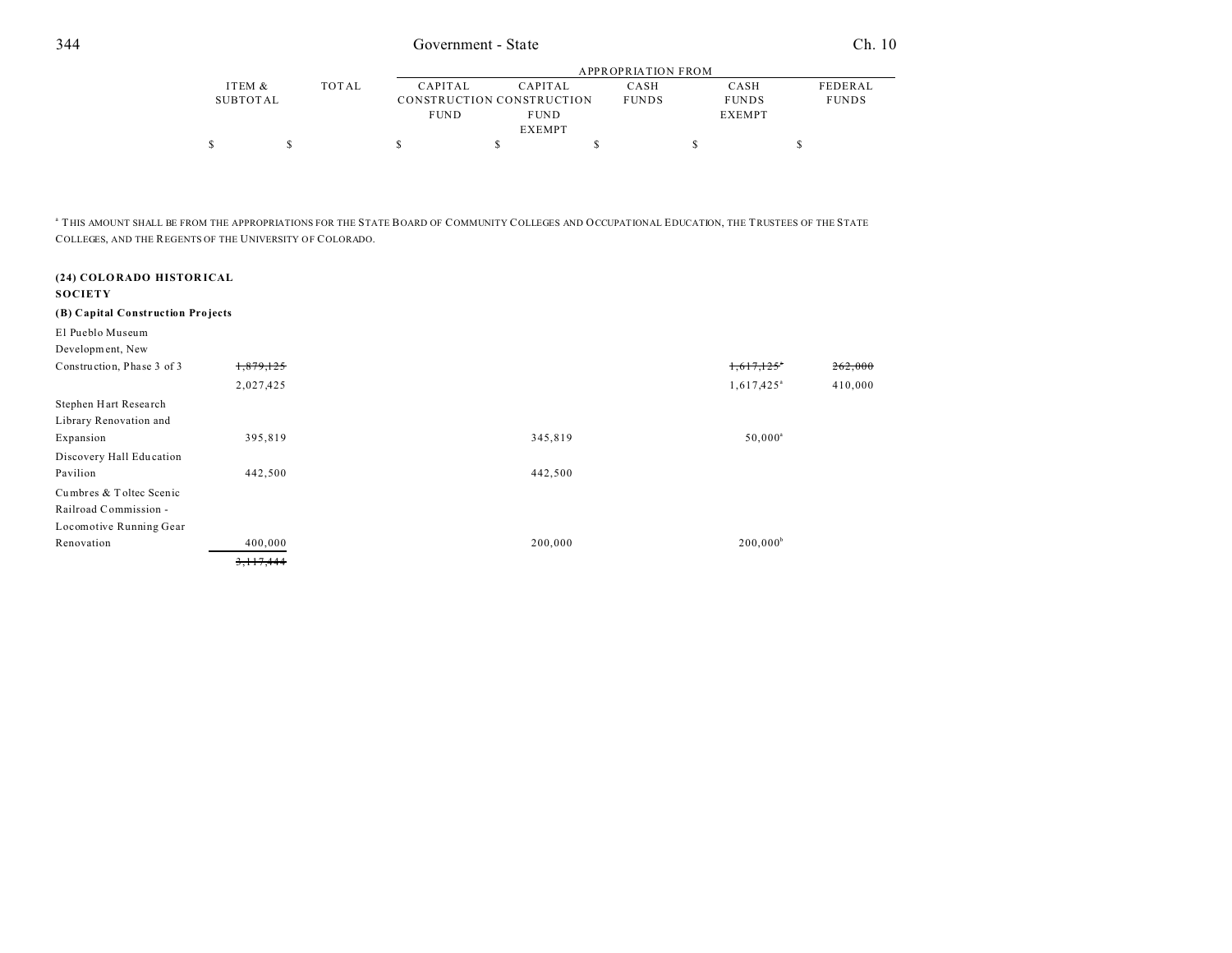3,265,744

### 3,712,959

3,861,259

<sup>a</sup> These amounts shall be from private contributions.

<sup>b</sup> This amount shall be from the state of New Mexico.

### **TOTALS PART IV**

| (HIGHER EDUCATION)                          |           | \$252,691,773 | \$137,044,090                | \$18,712,643 | \$94,367,040 | \$2,568,000 |
|---------------------------------------------|-----------|---------------|------------------------------|--------------|--------------|-------------|
|                                             |           | \$246,581,941 | \$134,818,579                |              | \$90,334,719 | \$2,716,000 |
|                                             |           |               | <b>PART V</b>                |              |              |             |
|                                             |           |               | DEPARTMENT OF HUMAN SERVICES |              |              |             |
| (2) DIVISION OF YOUTH<br><b>CORRECTIONS</b> |           |               |                              |              |              |             |
| (A) Capital Construction Projects           |           |               |                              |              |              |             |
| Division of Youth                           |           |               |                              |              |              |             |
| Corrections, Girls Treatment                |           |               |                              |              |              |             |
| Unit                                        | 5,962,964 |               | 1,466,564                    |              |              | 4,496,400   |
| Division of Youth                           |           |               |                              |              |              |             |
| Corrections, Colorado Mental                |           |               |                              |              |              |             |
| Health Institute, Secure                    |           |               |                              |              |              |             |
| 20-Bed Mental Health Unit                   | 429,822   |               | 429,822                      |              |              |             |
|                                             | 436,419   |               | 436,419                      |              |              |             |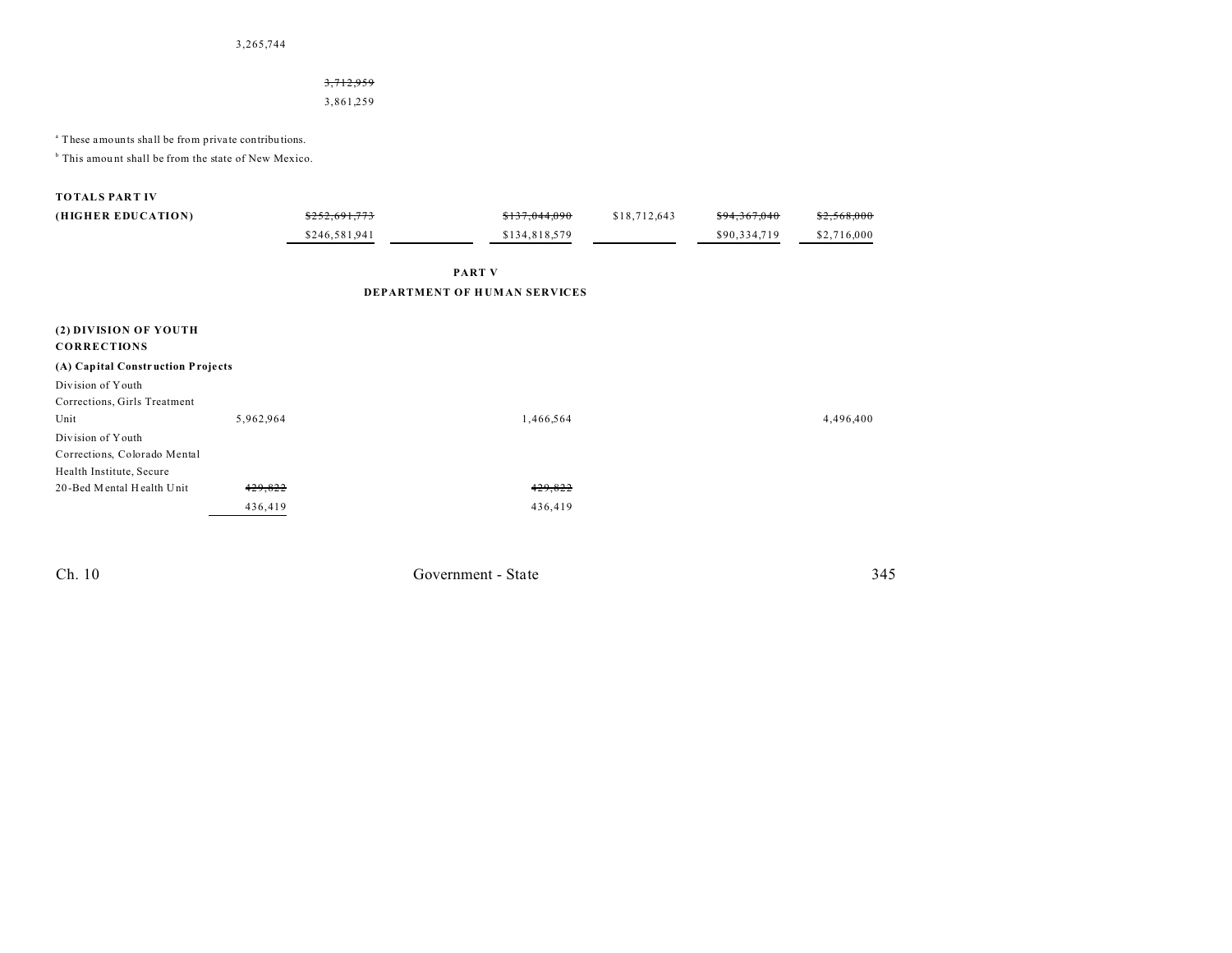## 346 Government - State Ch. 10

|                                   |                 |           | <b>APPROPRIATION FROM</b> |    |                              |    |              |    |               |              |
|-----------------------------------|-----------------|-----------|---------------------------|----|------------------------------|----|--------------|----|---------------|--------------|
|                                   | ITEM &          | TOTAL     | CAPITAL                   |    | CAPITAL                      |    | CASH         |    | CASH          | FEDERAL      |
|                                   | <b>SUBTOTAL</b> |           | CONSTRUCTION CONSTRUCTION |    |                              |    | <b>FUNDS</b> |    | <b>FUNDS</b>  | <b>FUNDS</b> |
|                                   |                 |           | <b>FUND</b>               |    | <b>FUND</b><br><b>EXEMPT</b> |    |              |    | <b>EXEMPT</b> |              |
|                                   | \$              | \$        | \$                        | \$ |                              | \$ |              | \$ |               | \$           |
|                                   |                 |           |                           |    |                              |    |              |    |               |              |
|                                   |                 |           |                           |    |                              |    |              |    |               |              |
|                                   |                 | 6.392.786 |                           |    |                              |    |              |    |               |              |
|                                   |                 | 6,399,383 |                           |    |                              |    |              |    |               |              |
| (3) DIRECT SERVICES               |                 |           |                           |    |                              |    |              |    |               |              |
| (B) Capital Construction Projects |                 |           |                           |    |                              |    |              |    |               |              |
| Colorado Mental Health            |                 |           |                           |    |                              |    |              |    |               |              |
| Institute at Pueblo, Forensics    |                 |           |                           |    |                              |    |              |    |               |              |
| Replacement and Master Plan       | 2,258,810       |           |                           |    | 2,258,810                    |    |              |    |               |              |
|                                   | 2,287,754       |           |                           |    | 2,287,754                    |    |              |    |               |              |
| Wheatridge Regional Center,       |                 |           |                           |    |                              |    |              |    |               |              |
| Kipling Village                   |                 |           |                           |    |                              |    |              |    |               |              |
| Improvements                      | 3,921,857       |           |                           |    | 3,921,857                    |    |              |    |               |              |
| State Veterans Nursing Home       |                 |           |                           |    |                              |    |              |    |               |              |
| at Fitzsimons                     | 20,930,671      |           |                           |    | 5,006,617                    |    |              |    |               | 15,924,054   |
| Colorado Mental Health            |                 |           |                           |    |                              |    |              |    |               |              |
| Institute at Pueblo, Kitchen,     |                 |           |                           |    |                              |    |              |    |               |              |
| Warehouse, Heating Plant          |                 |           |                           |    |                              |    |              |    |               |              |
| Expansion                         | 644,964         |           |                           |    | 644,964                      |    |              |    |               |              |
|                                   | 650,864         |           |                           |    | 650,864                      |    |              |    |               |              |
|                                   | 27,756,302      |           |                           |    |                              |    |              |    |               |              |
|                                   | 27,791,146      |           |                           |    |                              |    |              |    |               |              |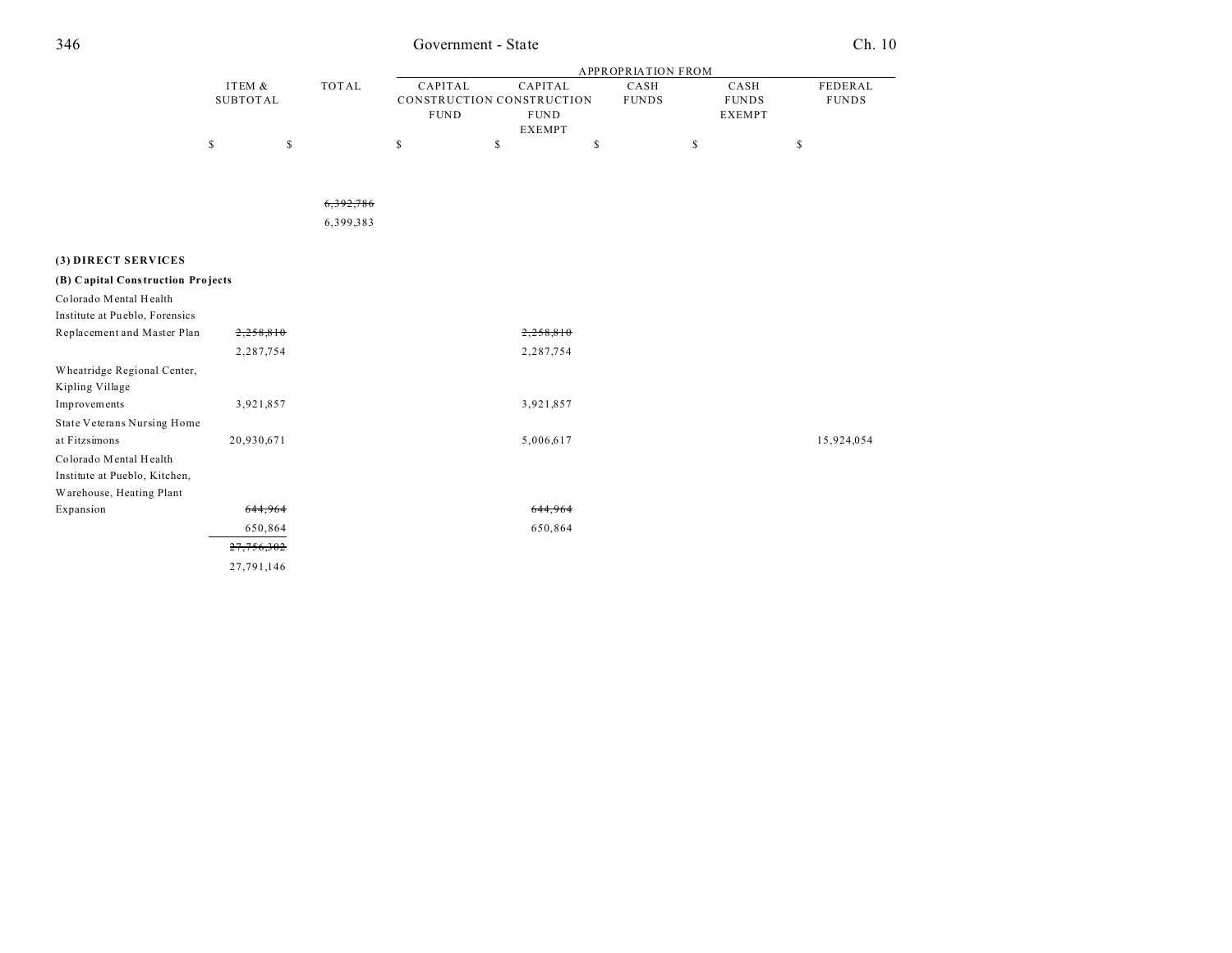|                                     | 29,539,777   |                                |              |
|-------------------------------------|--------------|--------------------------------|--------------|
|                                     | 29,574,621   |                                |              |
| <b>TOTALS PART V</b>                |              |                                |              |
|                                     |              |                                |              |
| (HUM AN SERVICES)                   | \$37,452,525 | \$17,032,071                   | \$20,420,454 |
|                                     | \$37,493,966 | \$17,073,512                   |              |
|                                     |              | PART IX                        |              |
|                                     |              | DEPARTMENT OF MILITARY AFFAIRS |              |
| (1) CONTROLLED MAINTENANCE PROJECTS |              |                                |              |
| Fort Collins Armory, Septic         |              |                                |              |

| <b>System Replacement</b>       | 76,613  | 76,613  |        |
|---------------------------------|---------|---------|--------|
| State Armories, Emergency       |         |         |        |
| Lighting/Electrical Violations, |         |         |        |
| Phase 1 of 3                    | 284,500 | 234,450 | 50,050 |
| State Armories, Armory Roof     |         |         |        |
| Projects, Phase 1 of 5          | 141,538 | 84,138  | 57,400 |
|                                 | 106,357 | 48,957  |        |
| Englewood Administration        |         |         |        |
| Building, Exterior Closure      |         |         |        |
| Replacement, Phase 1 of 4       | 24,887  | 24,887  |        |
|                                 |         | 527,538 |        |
|                                 |         | 492,357 |        |
|                                 |         |         |        |

### **TOTALS PART IX**

| Ch. 10 | Government - State<br>$\begin{array}{cccccccccccccc} \multicolumn{4}{c}{} & \multicolumn{4}{c}{} & \multicolumn{4}{c}{} & \multicolumn{4}{c}{} & \multicolumn{4}{c}{} & \multicolumn{4}{c}{} & \multicolumn{4}{c}{} & \multicolumn{4}{c}{} & \multicolumn{4}{c}{} & \multicolumn{4}{c}{} & \multicolumn{4}{c}{} & \multicolumn{4}{c}{} & \multicolumn{4}{c}{} & \multicolumn{4}{c}{} & \multicolumn{4}{c}{} & \multicolumn{4}{c}{} & \multicolumn{4}{c}{} & \multicolumn{4}{c}{} & \multicolumn{4}{c}{} & \$ | $34-$<br>$\sim$ $\sim$ |
|--------|--------------------------------------------------------------------------------------------------------------------------------------------------------------------------------------------------------------------------------------------------------------------------------------------------------------------------------------------------------------------------------------------------------------------------------------------------------------------------------------------------------------|------------------------|
|        |                                                                                                                                                                                                                                                                                                                                                                                                                                                                                                              |                        |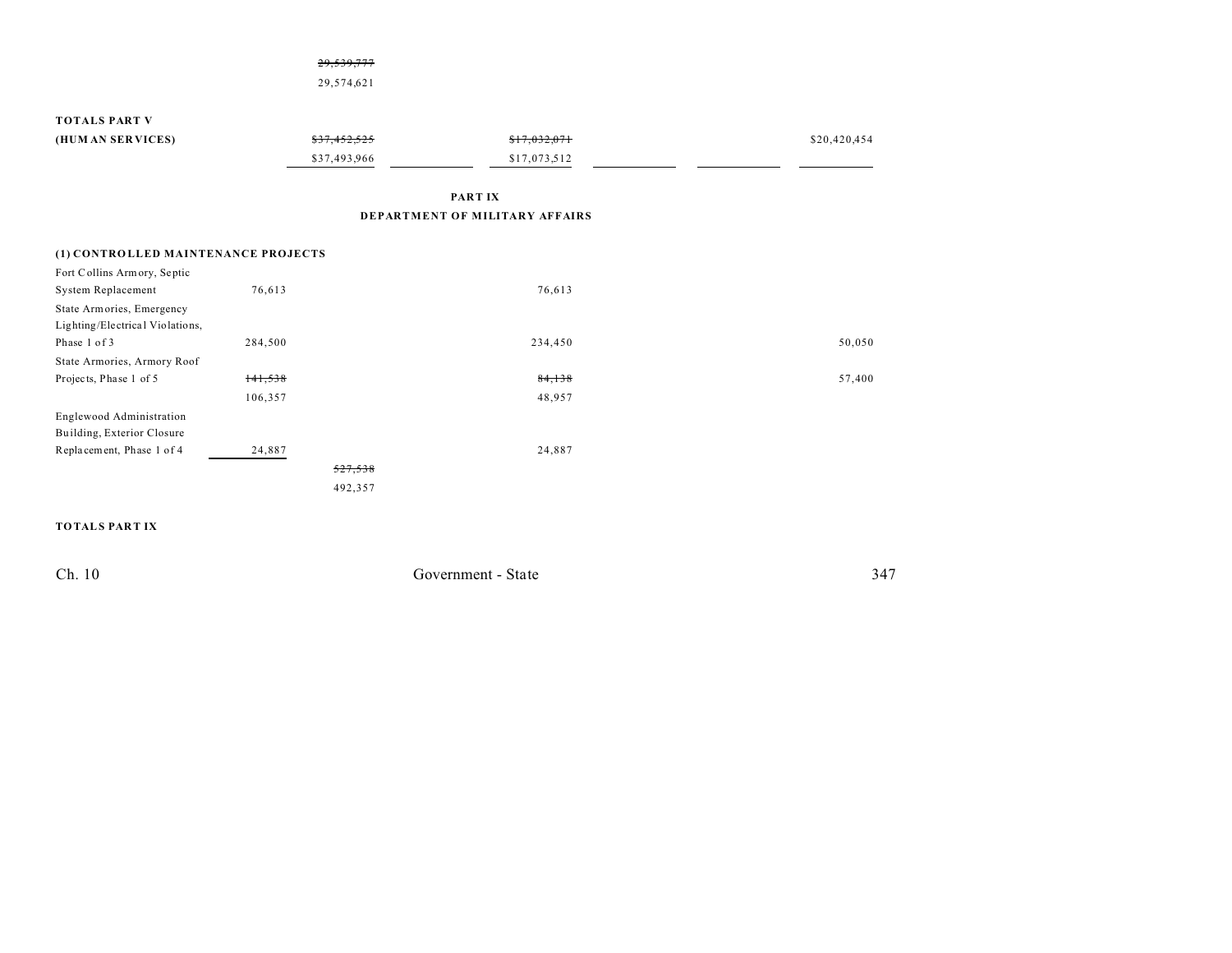| 348                                 |                           |           |                        | Government - State                                                          |                           |                                       | Ch. 10                  |
|-------------------------------------|---------------------------|-----------|------------------------|-----------------------------------------------------------------------------|---------------------------|---------------------------------------|-------------------------|
|                                     |                           |           |                        |                                                                             | <b>APPROPRIATION FROM</b> |                                       |                         |
|                                     | ITEM &<br><b>SUBTOTAL</b> | TOTAL     | CAPITAL<br><b>FUND</b> | <b>CAPITAL</b><br>CONSTRUCTION CONSTRUCTION<br><b>FUND</b><br><b>EXEMPT</b> | CASH<br><b>FUNDS</b>      | CASH<br><b>FUNDS</b><br><b>EXEMPT</b> | FEDERAL<br><b>FUNDS</b> |
|                                     | \$<br>$\mathbb{S}$        |           | \$                     | \$                                                                          | \$                        | \$                                    | \$                      |
|                                     |                           |           |                        |                                                                             |                           |                                       |                         |
| (MILITARY AFFAIRS)                  |                           | \$586,348 |                        | \$420,088                                                                   |                           | \$58,810                              | \$107,450               |
|                                     |                           | \$551,167 |                        | \$384,907                                                                   |                           |                                       |                         |
|                                     |                           |           | <b>PART XI</b>         |                                                                             |                           |                                       |                         |
|                                     |                           |           |                        | DEPARTMENT OF PERSONNEL                                                     |                           |                                       |                         |
|                                     |                           |           |                        |                                                                             |                           |                                       |                         |
| (3) CAPITAL CONSTRUCTION PROJECTS   |                           |           |                        |                                                                             |                           |                                       |                         |
| Life/Safety Upgrade for the         |                           |           |                        |                                                                             |                           |                                       |                         |
| State Capitol Building <sup>9</sup> | 2,620,892                 |           |                        | 2,620,892                                                                   |                           |                                       |                         |
|                                     | 2,765,408                 |           |                        | 2,765,408                                                                   |                           |                                       |                         |
| Life/Safety Upgrades for the        |                           |           |                        |                                                                             |                           |                                       |                         |
| Capitol Annex Building -            |                           |           |                        |                                                                             |                           |                                       |                         |
| 1375 Sherman Street <sup>10</sup>   | 4,296,743                 |           |                        | 4,296,743                                                                   |                           |                                       |                         |
| Statewide Multi-Use Network         |                           |           |                        |                                                                             |                           |                                       |                         |
| Implementation                      | 5,250,000                 |           |                        | 5,250,000                                                                   |                           |                                       |                         |
| Public Safety                       |                           |           |                        |                                                                             |                           |                                       |                         |
| Communications Trust Fund           | 12,880,000                |           |                        | 12,880,000                                                                  |                           |                                       |                         |
| Digital Trunked Radio System        | 12,880,000                |           |                        |                                                                             |                           | $12,880,000^{\rm b}$                  |                         |
| North Campus Upgrades               | 942,628                   |           |                        | 942,628                                                                     |                           |                                       |                         |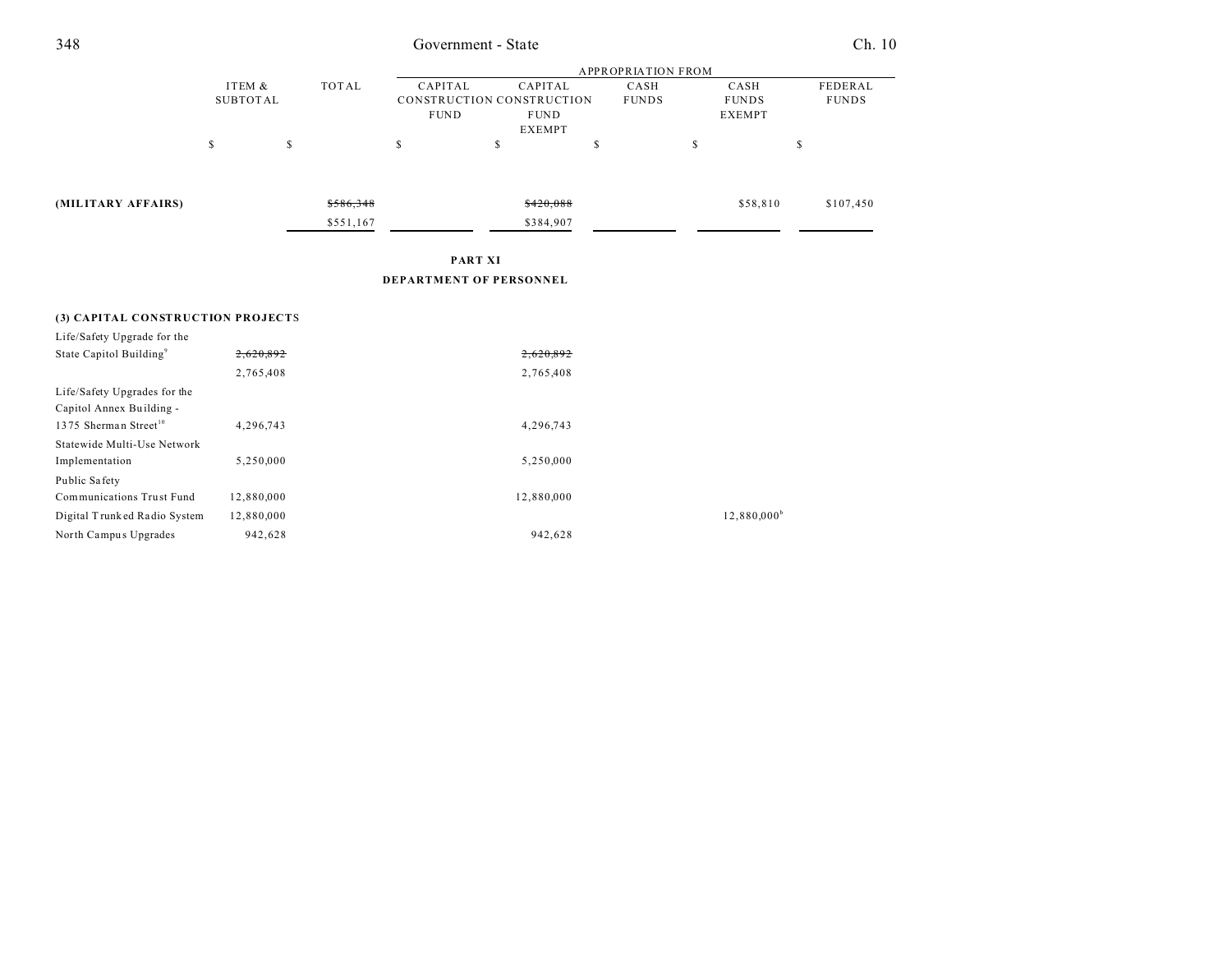| Demolition of Energy       |           |            |                      |
|----------------------------|-----------|------------|----------------------|
| Conservation Building and  |           |            |                      |
| Old State Library Building | 878,240   |            | 878,240 <sup>a</sup> |
| Woodward House Feasibility |           |            |                      |
| Study <sup>10a</sup>       | 30,675    | 30,675     |                      |
| Telecom munications Cash   |           |            |                      |
| Deficit                    | 2,256,061 | 2,256,061  |                      |
|                            |           | 42,035,239 |                      |
|                            |           | 42,179,755 |                      |
|                            |           |            |                      |

<sup>a</sup>This amount shall be from reserves in the Capitol Parking Fund.

<sup>b</sup> This amount shall be from the Public Safety Communications Trust Fund.

### **TOTALS PART XI**

| (PERSONNEL) | \$49,882,178 | \$34,469,851 | $$15,412,327$ <sup>a</sup> |  |
|-------------|--------------|--------------|----------------------------|--|
|             | \$50,026,694 | \$34,614,367 |                            |  |

<sup>a</sup> Of this amount, \$1,654,087 contains a (T) notation.

### **PART XII DEPARTMENT OF PUBLIC HEALTH AND ENVIRONMENT**

#### **(1) CAPITAL CONSTRUCTION PROJECTS**

| Small Community                       |           |           |               |
|---------------------------------------|-----------|-----------|---------------|
| Wastewater Treatment                  |           |           |               |
| <b>Facilities Construction Grants</b> | 3.000.000 | 1.500.000 | $1.500.000^8$ |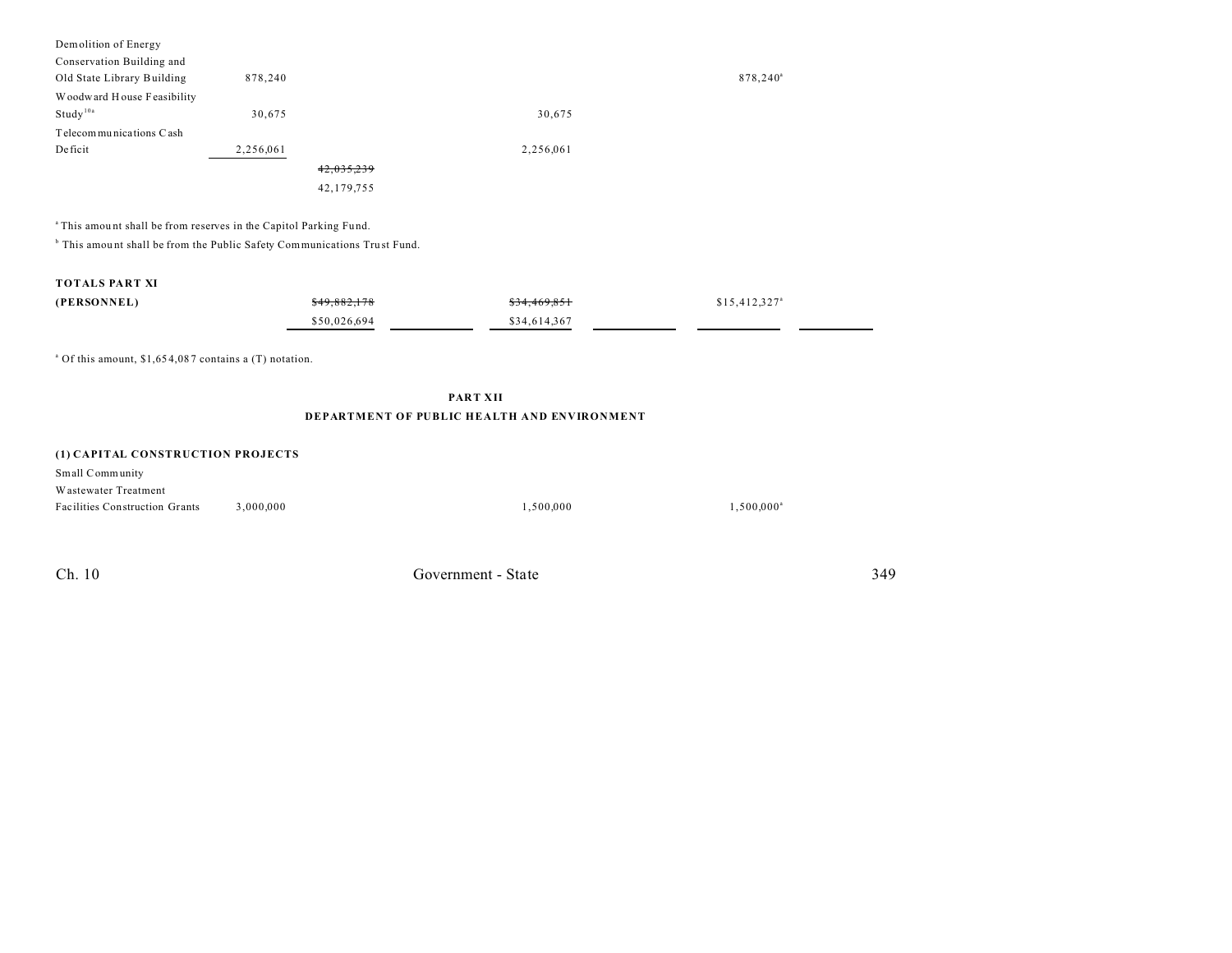## 350 Government - State Ch. 10

|                                   |                           |            |             |                                      | <b>APPROPRIATION FROM</b> |                      |                         |
|-----------------------------------|---------------------------|------------|-------------|--------------------------------------|---------------------------|----------------------|-------------------------|
|                                   | ITEM &<br><b>SUBTOTAL</b> | TOTAL      | CAPITAL     | CAPITAL<br>CONSTRUCTION CONSTRUCTION | CASH<br><b>FUNDS</b>      | CASH<br><b>FUNDS</b> | FEDERAL<br><b>FUNDS</b> |
|                                   |                           |            | <b>FUND</b> | <b>FUND</b><br><b>EXEMPT</b>         |                           | <b>EXEMPT</b>        |                         |
|                                   | \$                        | \$         | \$          | S                                    | \$<br>\$                  |                      | \$                      |
|                                   |                           |            |             |                                      |                           |                      |                         |
| Small Community Drinking          |                           |            |             |                                      |                           |                      |                         |
| Water Treatment Facilities        |                           |            |             |                                      |                           |                      |                         |
| <b>Construction Grants</b>        | 3,000,000                 |            |             | 1,500,000                            |                           | $1,500,000^a$        |                         |
| Superfund Site <del>Cleanup</del> |                           |            |             |                                      |                           |                      |                         |
| CLEANUP <sup>10A.4</sup>          | 15,110,000                |            |             |                                      |                           | 800,000 <sup>b</sup> | 14,310,000              |
| Shattuck Superfund Site           |                           |            |             |                                      |                           |                      |                         |
| $C$ leanup $10a.5$                | 29,000,000                |            |             |                                      |                           | $2,900,000^{\rm b}$  | 26,100,000              |
| Pipet Station Newborn             |                           |            |             |                                      |                           |                      |                         |
| Screening Laboratory              | 75,000                    |            |             |                                      | $75,000^{\circ}$          |                      |                         |
|                                   |                           | 50,185,000 |             |                                      |                           |                      |                         |

a These amounts shall be from grants and loans from the Local Government Severance Tax Fund pursuant to Section 39-29-110, C.R.S.

b These amounts shall be from reserves in the Hazardous Substance Response Fund pursuant to Section 25-16-104.6, C.R.S.

This amount shall be from the Newborn Screening and Genetic Counseling Cash Funds pursuant to Section 25-4-1006, C.R.S.

### **GRAND TOTALS**

| (CAPITAL CONSTRUCTION) | \$524,895,929 | \$275,250,288 | \$46,147,821 | <del>\$138,514,965</del> *  | \$64,982,855 |
|------------------------|---------------|---------------|--------------|-----------------------------|--------------|
|                        | \$518,967,364 | \$273,206,044 |              | $$134.482.644$ <sup>a</sup> | \$65,130,855 |

<sup>a</sup> Of this amount, \$1,936,470 contains a (T) notation and \$3,047,174 is from the Highway Users Tax Fund pursuant to Section 43-4-201(3)(a), C.R.S.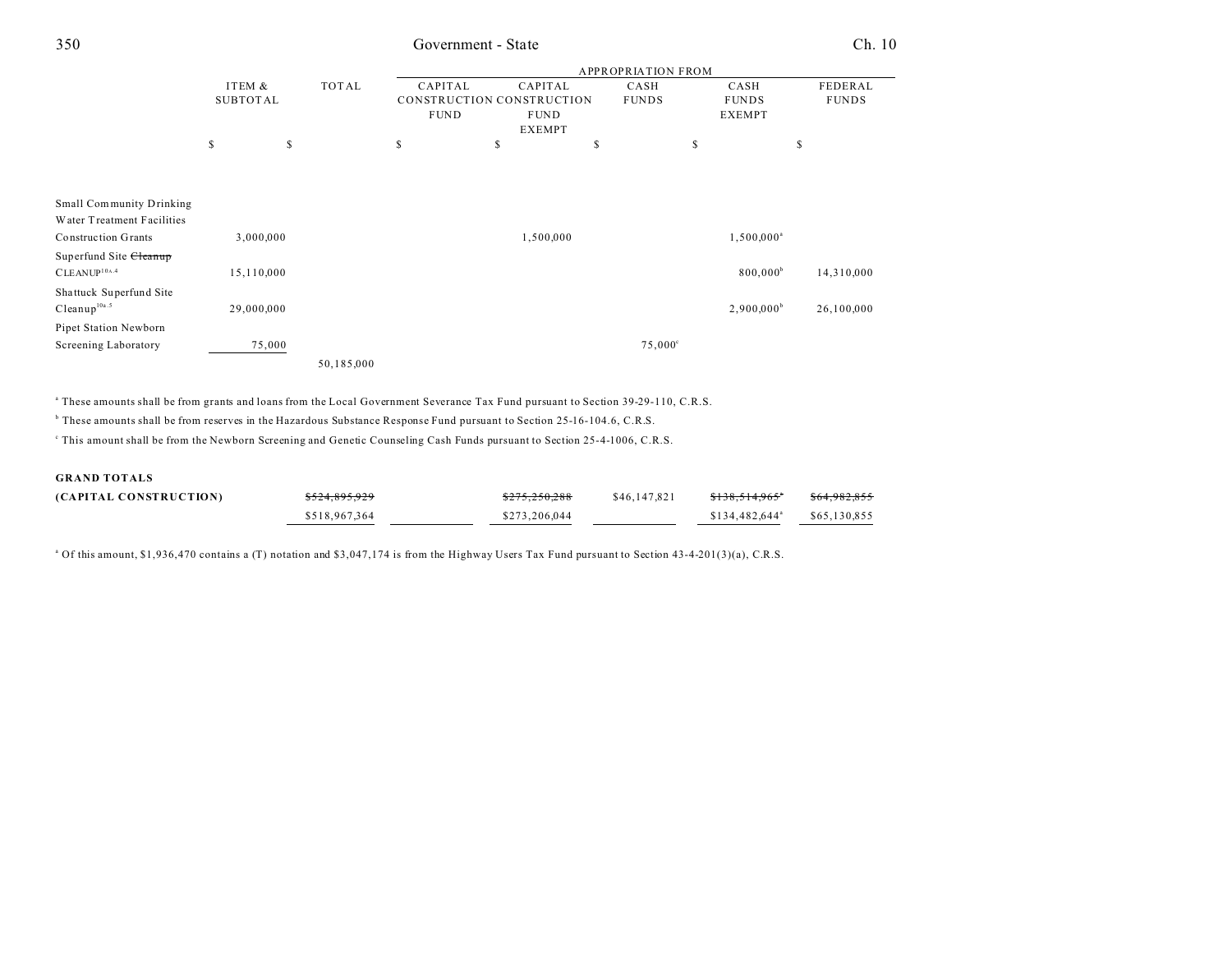## **FOOTNOTES** --

10a.4 CAPITAL CONSTRUCTION, DEPARTMENT OF PUBLIC HEALTH AND ENVIRONMENT, CAPITAL CONSTRUCTION PROJECTS, SUPERFUND SITE CLEANUP -- IT IS THE INTENT OF THE GENERAL ASSEMBLY THAT THE APPROPRIATIONS FOR THIS PROJECT REMAIN AVAILABLE UNTIL JUNE 30, 2006.

**SECTION 14.** Part I (1), Part II (1), Part III (1), Part VI (4) (B), (7) (B), (9) (A), (10) (A), (11) (A), (11) (B), (12) (A), (14) (A), (15) (A), (16) (A), (17) (A), (18) (A), (19) (A), (21) (A), (22) (A), (23) (A), (25) (A), Part VII (1), (2) (A), Part XII (1), Part XIV (2), Part XVII (1), and the affected totals of section 3 of chapter 363, Session Laws of Colorado 2001, as Part II and the affected totals are amended by section 5 of chapter 262, Session Laws of Colorado 2001, as Part VI (4) (B), (11) (B), and the affected totals are amended by section 5 of chapter 9, Session Laws of Colorado 2001, Second Extraordinary Session, and as the affected totals of section 3 of the said chapter 363 are amended by section 4 of chapter 376 and section 5 of chapter 394, Session Laws of Colorado 2002, are amended to read:

### Section 3. **Capital construction appropriation.**

**PART I DEPARTMENT OF AGRICULTURE**

| (1) CONTROLLED MAINTENANCE PROJECTS |         |  |
|-------------------------------------|---------|--|
| Biochemistry Lab Bldg               |         |  |
| System Replacement, Phase           |         |  |
| $2$ of $2$                          | 259.325 |  |
|                                     | 14,822  |  |
| Metrology Lab Building              |         |  |
| System Replacement, Phase           |         |  |
| $2$ of $2$                          | 169,528 |  |
|                                     | 5.573   |  |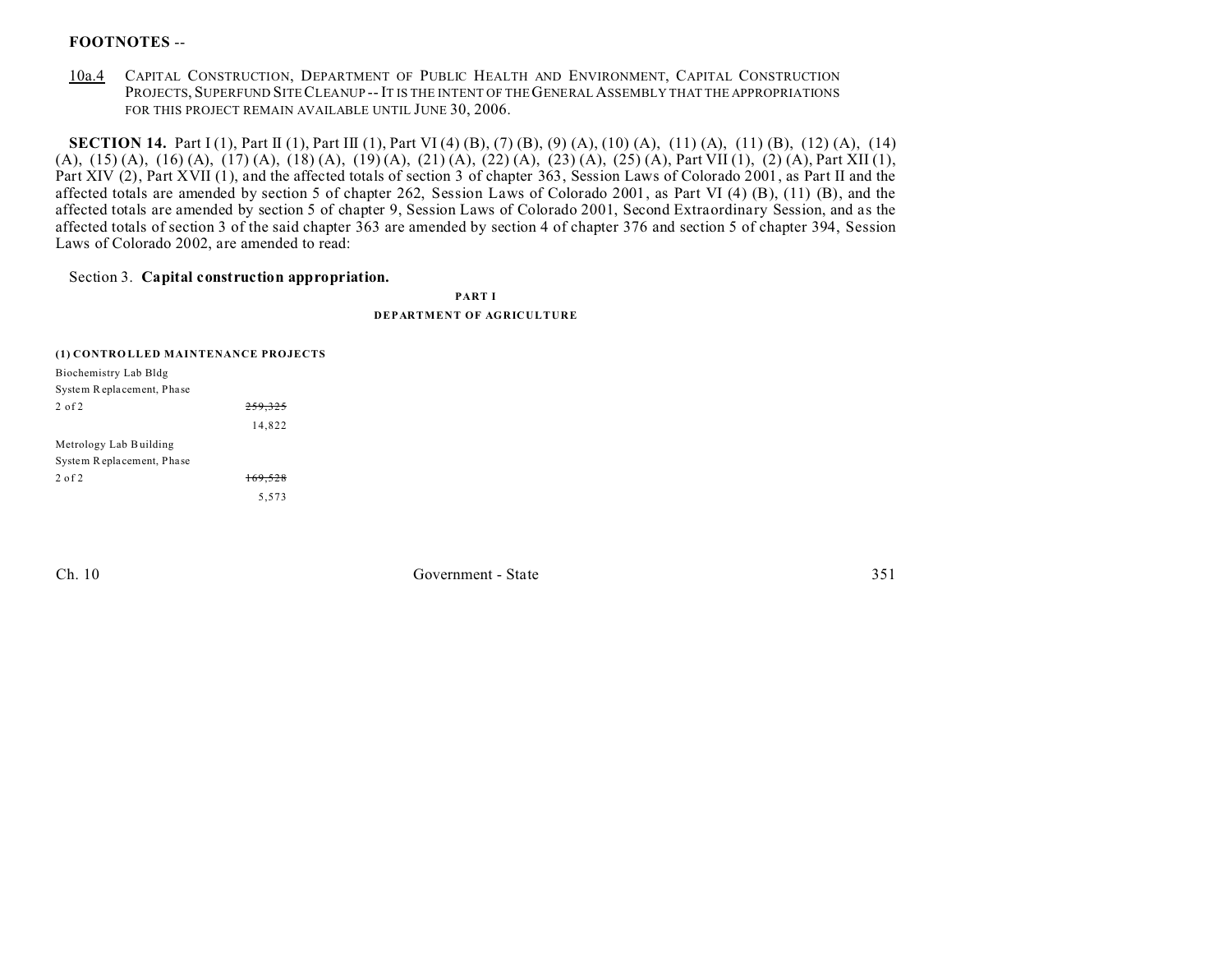| 352 | Government - State | Ch. 10 |
|-----|--------------------|--------|
|     |                    |        |

|                            |                           |           |             |                        |                                                                      | <b>APPROPRIATION FROM</b> |                                       |              |                         |
|----------------------------|---------------------------|-----------|-------------|------------------------|----------------------------------------------------------------------|---------------------------|---------------------------------------|--------------|-------------------------|
|                            | ITEM &<br><b>SUBTOTAL</b> |           | TOTAL       | CAPITAL<br><b>FUND</b> | CAPITAL<br>CONSTRUCTION CONSTRUCTION<br><b>FUND</b><br><b>EXEMPT</b> | CASH<br><b>FUNDS</b>      | CASH<br><b>FUNDS</b><br><b>EXEMPT</b> |              | FEDERAL<br><b>FUNDS</b> |
|                            | \$                        | \$        |             | \$                     | \$                                                                   | \$                        | \$                                    | $\mathbb{S}$ |                         |
| State Fair, Infrastructure |                           |           |             |                        |                                                                      |                           |                                       |              |                         |
| Repair and Replacement,    |                           |           |             |                        |                                                                      |                           |                                       |              |                         |
| Phase 3 of 4               |                           | 1,143,300 |             |                        |                                                                      |                           |                                       |              |                         |
| State Fair, Correct        |                           |           |             |                        |                                                                      |                           |                                       |              |                         |
| Accessibility Problems,    |                           |           |             |                        |                                                                      |                           |                                       |              |                         |
| Phase 1 of 4               |                           | 275,000   |             |                        |                                                                      |                           |                                       |              |                         |
|                            |                           | 5,996     |             |                        |                                                                      |                           |                                       |              |                         |
|                            |                           |           | 1,847,153   |                        | 1,847,153                                                            |                           |                                       |              |                         |
|                            |                           |           | 1,169,691   |                        | 1,169,691                                                            |                           |                                       |              |                         |
| <b>TOTALS PART I</b>       |                           |           |             |                        |                                                                      |                           |                                       |              |                         |
| (AGRICULTURE)              |                           |           | \$1,847,153 |                        | \$1,847,153                                                          |                           |                                       |              |                         |
|                            |                           |           | \$1,169,691 |                        | \$1,169,691                                                          |                           |                                       |              |                         |
|                            |                           |           |             |                        |                                                                      |                           |                                       |              |                         |

**PART II DEPARTMENT OF CORRECTIONS**

**(1) CONTRO LLED MAINTENANCE PROJECTS**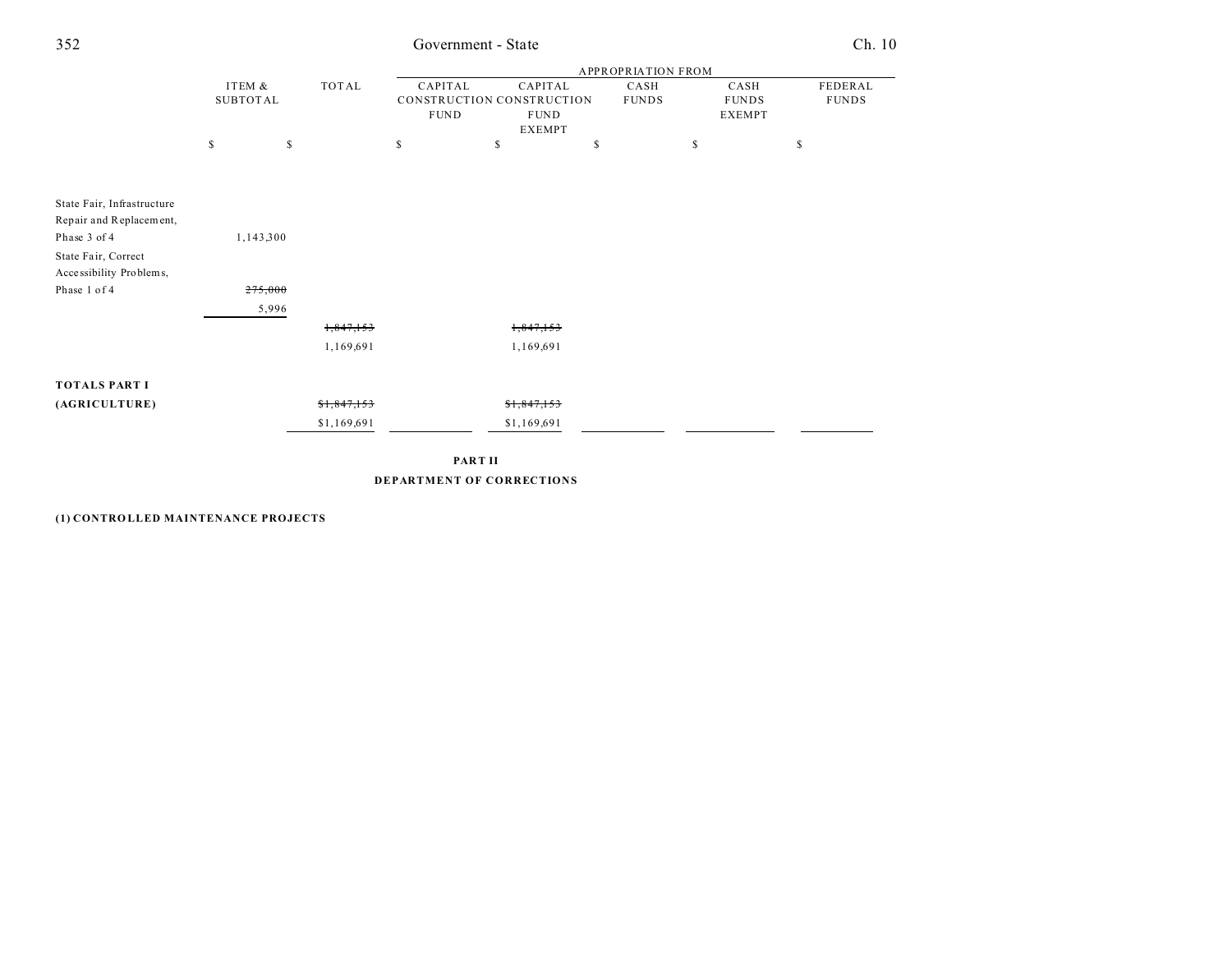| Arkansas Valley              |                      |
|------------------------------|----------------------|
| Correctional Facility,       |                      |
| Repair/Replace Security      |                      |
| Components,                  |                      |
| Phase 1 of 2                 | 408.548              |
|                              | 9,796                |
|                              |                      |
| Colorado State Penitentiary, |                      |
| Colorado Territorial,        |                      |
| Arkansas Valley, and         |                      |
| Fremont Correctional         |                      |
| Facilities, Repair/Replace   |                      |
| Security Systems,            |                      |
| Phase 2 of 4                 | 538.679              |
| Buena Vista Correctional     |                      |
| Facility, Replace Boiler     |                      |
| Refractory                   | 108,051              |
| Colorado Correctional        |                      |
| Center, Buena Vista,         |                      |
| Centennial and Fremont       |                      |
| Correctional Facilities,     |                      |
| Upgrade Fire                 |                      |
| Detection/Alarm/             |                      |
| Suppression Systems          | <del>2,905,290</del> |
|                              | 422,780              |
| Arkansas Valley              |                      |
| Correctional Facility,       |                      |
| Repair/Replace Water         |                      |
| Treatment and Piping         |                      |
| Systems                      | 368,648              |
|                              |                      |
|                              |                      |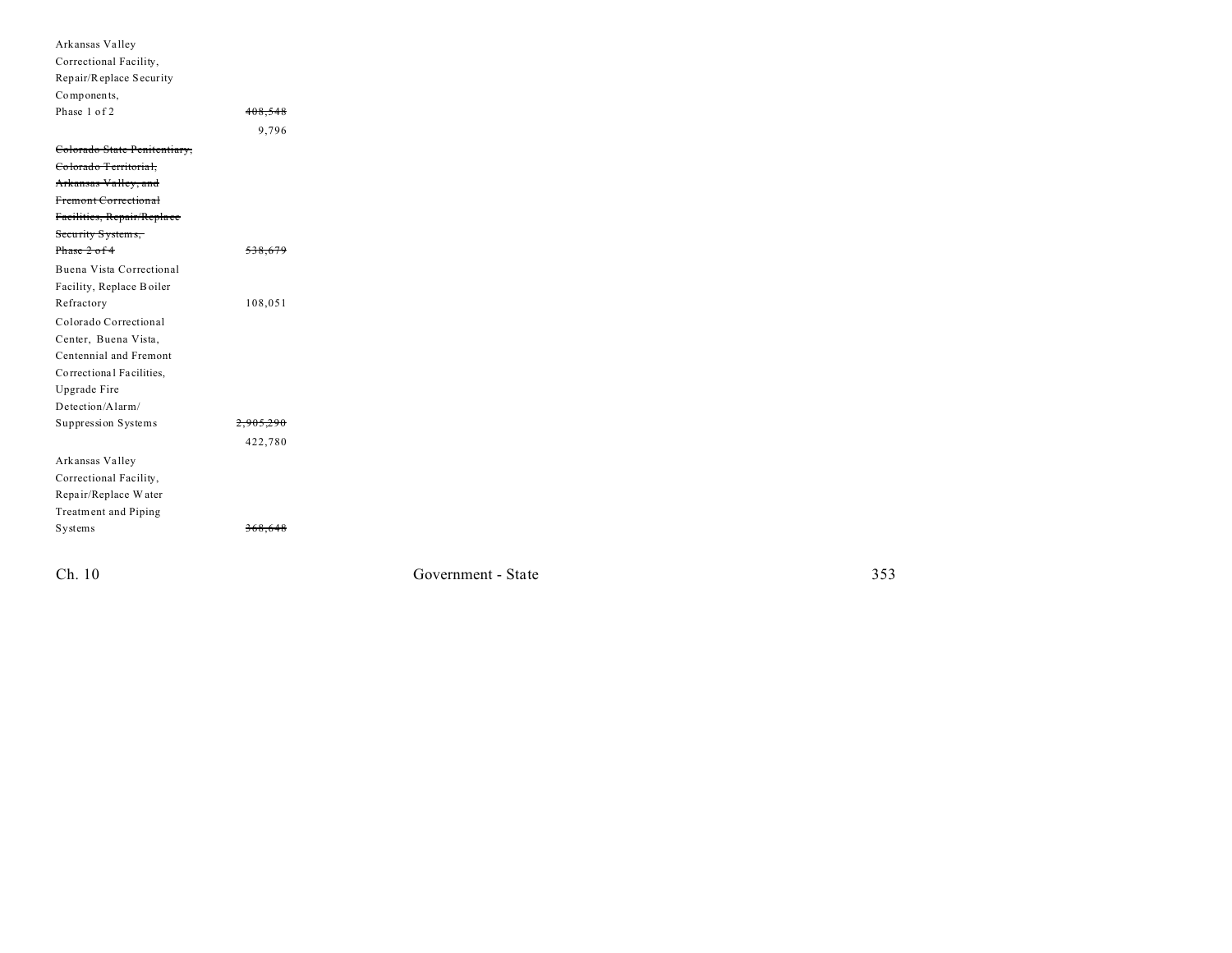| 4 |  |  |  |
|---|--|--|--|
|   |  |  |  |
|   |  |  |  |
|   |  |  |  |

## 354 Government - State Ch. 10

|                                                                                |                 |              |             |                           | <b>APPROPRIATION FROM</b> |                      |              |
|--------------------------------------------------------------------------------|-----------------|--------------|-------------|---------------------------|---------------------------|----------------------|--------------|
|                                                                                | ITEM &          | <b>TOTAL</b> | CAPITAL     | CAPITAL                   | CASH                      | CASH                 | FEDERAL      |
|                                                                                | <b>SUBTOTAL</b> |              |             | CONSTRUCTION CONSTRUCTION | <b>FUNDS</b>              | <b>FUNDS</b>         | <b>FUNDS</b> |
|                                                                                |                 |              | <b>FUND</b> | <b>FUND</b>               |                           | <b>EXEMPT</b>        |              |
|                                                                                |                 |              |             | <b>EXEMPT</b>             |                           |                      |              |
|                                                                                | \$<br>\$        |              | \$          | \$                        | \$                        | \$                   | \$           |
|                                                                                |                 |              |             |                           |                           |                      |              |
|                                                                                |                 |              |             |                           |                           |                      |              |
|                                                                                | 25,046          |              |             |                           |                           |                      |              |
| Fremont Correctional                                                           |                 |              |             |                           |                           |                      |              |
| Facility, Repair Utility                                                       |                 |              |             |                           |                           |                      |              |
| Tunnel, Phase 2 of 2                                                           | 1.246.228       |              |             |                           |                           |                      |              |
| Colorado Territorial                                                           |                 |              |             |                           |                           |                      |              |
| Correctional Facility,                                                         |                 |              |             |                           |                           |                      |              |
| Sanitary Sewer/Storm Sewer                                                     |                 |              |             |                           |                           |                      |              |
| Distribution Improvements,                                                     |                 |              |             |                           |                           |                      |              |
| Phase 2 of 4                                                                   | 395,950         |              |             |                           |                           |                      |              |
|                                                                                | 3,843           |              |             |                           |                           |                      |              |
| Centennial Correctional                                                        |                 |              |             |                           |                           |                      |              |
| Facility, Repair/Replace                                                       |                 |              |             |                           |                           |                      |              |
| Roofs, Phase 3 of 4                                                            | 345,540         |              |             |                           |                           |                      |              |
|                                                                                |                 | 6,316,934    |             | 5,960,076                 |                           | 356,858 <sup>a</sup> |              |
|                                                                                |                 | 915,056      |             | 558,198                   |                           |                      |              |
|                                                                                |                 |              |             |                           |                           |                      |              |
| <sup>a</sup> This amount shall be from the Corrections Expansion Reserve Fund. |                 |              |             |                           |                           |                      |              |
| <b>TOTALS PART II</b>                                                          |                 |              |             |                           |                           |                      |              |
| (CORRECTIONS)                                                                  |                 | \$20,174,815 |             | \$5,960,076               |                           | \$8,334,339          | \$5,880,400  |
|                                                                                |                 | \$14,772,937 |             | \$558,198                 |                           |                      |              |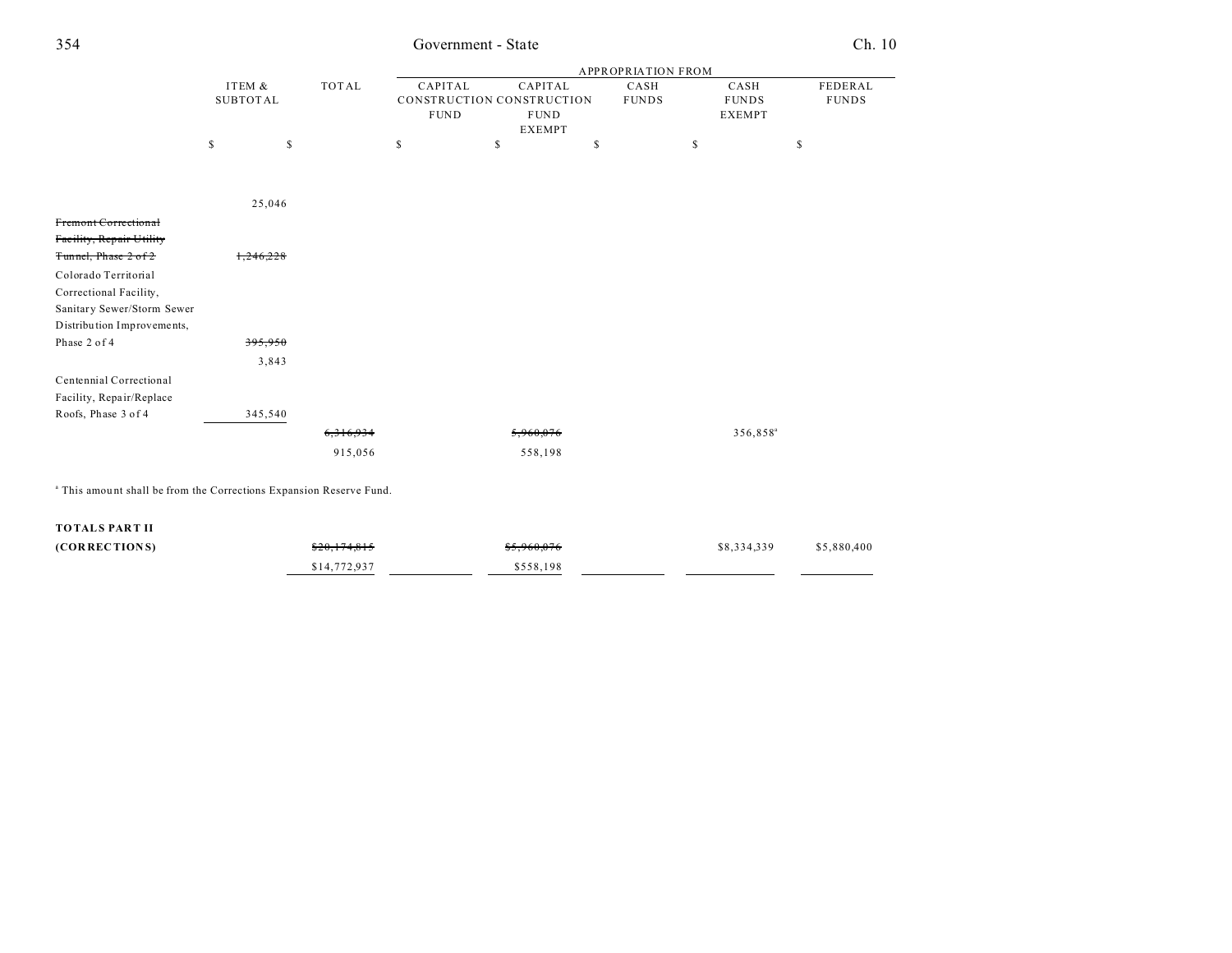### **PART III DEPARTMENT OF EDUCATION**

### **(1) CONTRO LLED MAINTENANCE PROJECTS**

| School for the Deaf and the<br>Blind, Electrical Distribution |         |           |           |  |
|---------------------------------------------------------------|---------|-----------|-----------|--|
| Upgrade, Phase 2 of 3                                         | 212,128 |           |           |  |
|                                                               | 864     |           |           |  |
| School for the Deaf and the                                   |         |           |           |  |
| Blind, Roof                                                   |         |           |           |  |
| Repair/Replacement                                            |         |           |           |  |
| Campus-wide, Phase 3 of 3                                     | 164,813 |           |           |  |
|                                                               | 2,188   |           |           |  |
| School for the Deaf and the                                   |         |           |           |  |
| Blind, Campus Safety/Fire                                     |         |           |           |  |
| Lanes Upgrade                                                 | 301,000 |           |           |  |
|                                                               | 11,029  |           |           |  |
|                                                               |         | 677,941   | 677,941   |  |
|                                                               |         | 14,081    | 14,081    |  |
| <b>TOTALS PART III</b>                                        |         |           |           |  |
|                                                               |         |           |           |  |
| (EDUCATION)                                                   |         | \$677,941 | \$677,941 |  |
|                                                               |         | \$14,081  | \$14,081  |  |

**PART VI DEPARTMENT OF HIGHER EDUCATION**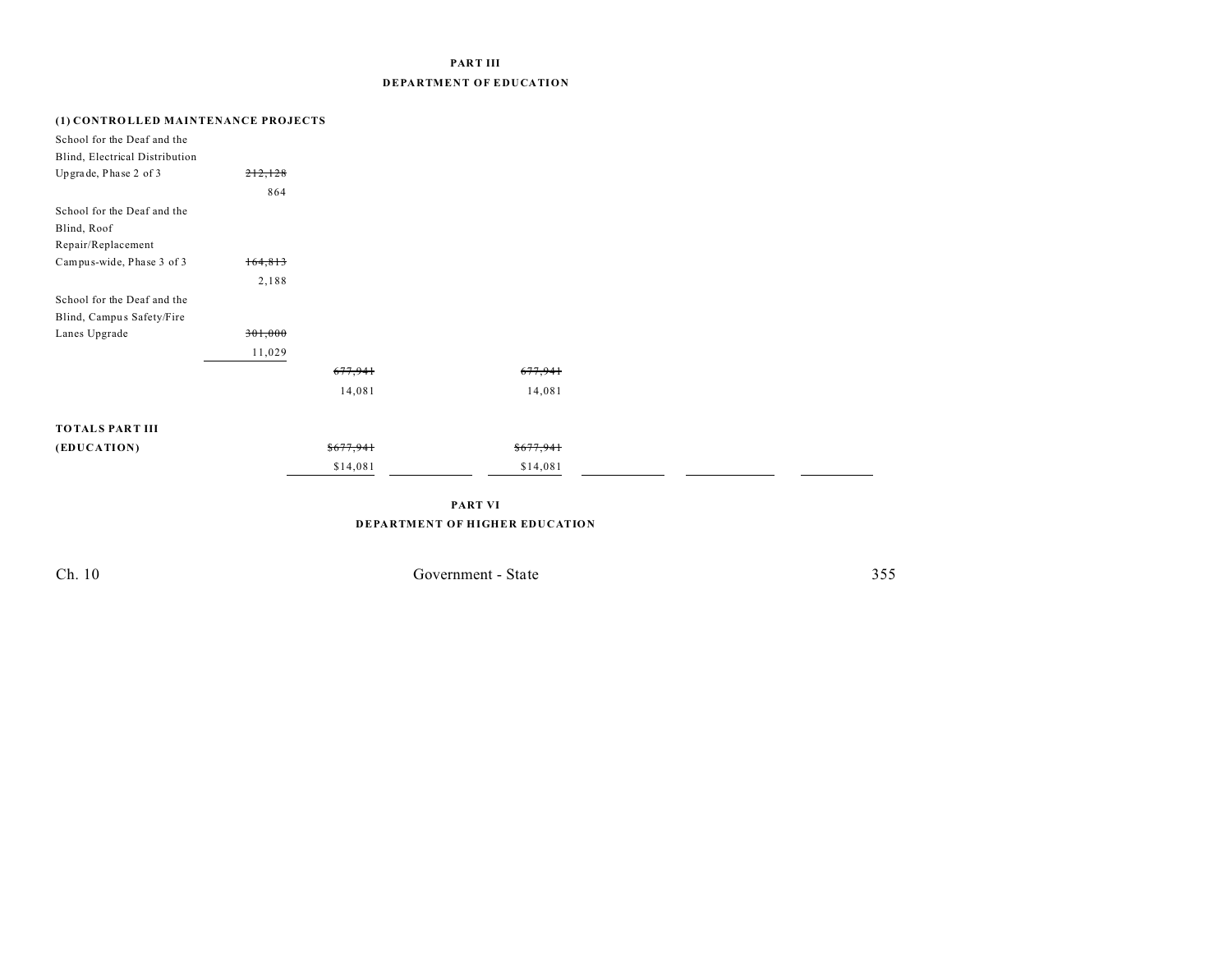## Government - State

Ch. 10

|               |  |       | APPROPRIATION FROM        |                |              |               |              |  |
|---------------|--|-------|---------------------------|----------------|--------------|---------------|--------------|--|
| ITEM &        |  | TOTAL | CAPITAL                   | <b>CAPITAL</b> | CASH         | CASH          | FEDERAL      |  |
| SUBTOTAL      |  |       | CONSTRUCTION CONSTRUCTION |                | <b>FUNDS</b> | <b>FUNDS</b>  | <b>FUNDS</b> |  |
|               |  |       | <b>FUND</b>               | <b>FUND</b>    |              | <b>EXEMPT</b> |              |  |
| <b>EXEMPT</b> |  |       |                           |                |              |               |              |  |
|               |  |       |                           |                |              |               |              |  |

### (4) COLORADO STATE UNIVERSITY

| $430, 136$ <sup>*</sup> |
|-------------------------|
|                         |
|                         |
|                         |
|                         |
|                         |
|                         |
|                         |
| $70,004^{\circ}$        |
|                         |
|                         |
| $2,400,000^a$           |
| $494,669$ <sup>a</sup>  |
|                         |
| $377,750^b$             |
|                         |
| $22,412,250^{\circ}$    |
|                         |
|                         |
|                         |
|                         |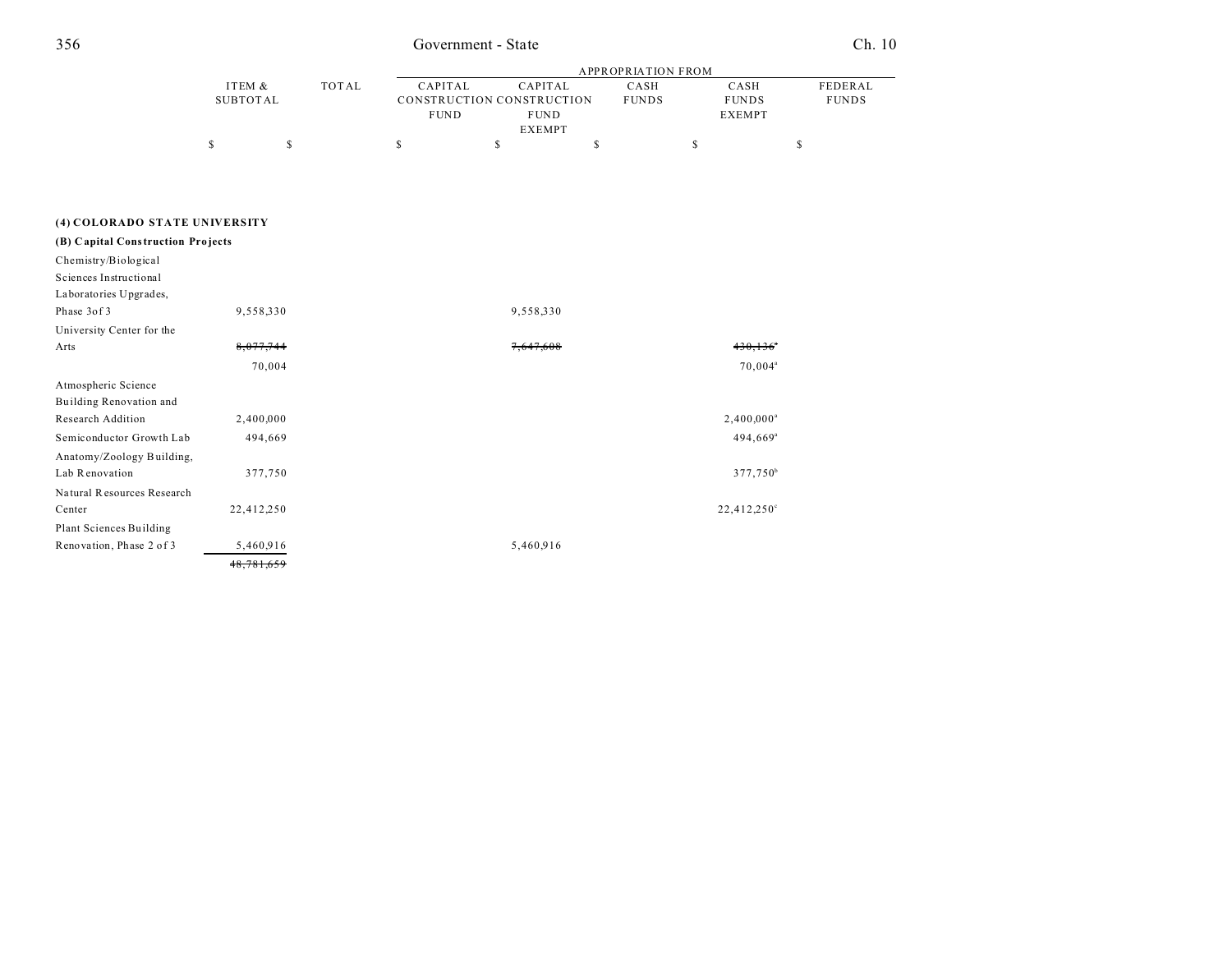#### 54,264,356

46,256,616

<sup>a</sup> These amounts shall be from exempt institutional sources.

<sup>b</sup> Of this amount 43 percent shall be from the Western Interstate Commission on Higher Education and 57 percent shall be from exempt institutional sources.

This amount represents the estimated construction costs to be incurred by the private developer. As the facility will be constructed by a private developer with private funds, this project is shown here for informational purposes only. Therefore, the funds shall not be accounted for in the State's Capital Construction Fund and the limitations on encumbrance timeliness and use of internal workforce do not apply.

| (7) UNIVERSITY OF COLORADO AT BOULDER |           |           |                    |         |                          |
|---------------------------------------|-----------|-----------|--------------------|---------|--------------------------|
| (B) Capital Construction Projects     |           |           |                    |         |                          |
| Alliance for Teaching,                |           |           |                    |         |                          |
| Learning and Society Center,          |           |           |                    |         |                          |
| Phase $2 of 3$                        | 1,476,951 |           |                    | 276,951 | $1,200,000$ <sup>*</sup> |
| <b>Business School Renovation</b>     |           |           |                    |         |                          |
| and Addition, Phase 2 of 3            | 381,092   |           |                    | 381,092 |                          |
| Nuclear Physics Laboratory            |           |           |                    |         |                          |
| Building, Remodel for                 |           |           |                    |         |                          |
| Center for Visualization and          |           |           |                    |         |                          |
| Visual Simulation                     | 1,495,000 |           |                    |         | $1,495,000^{\circ}$      |
|                                       | 3,353,043 |           |                    |         |                          |
|                                       | 1,495,000 |           |                    |         |                          |
|                                       |           |           |                    |         |                          |
|                                       |           | 8,711,732 |                    |         |                          |
|                                       |           | 6,853,689 |                    |         |                          |
|                                       |           |           |                    |         |                          |
| Ch. 10                                |           |           | Government - State |         | 357                      |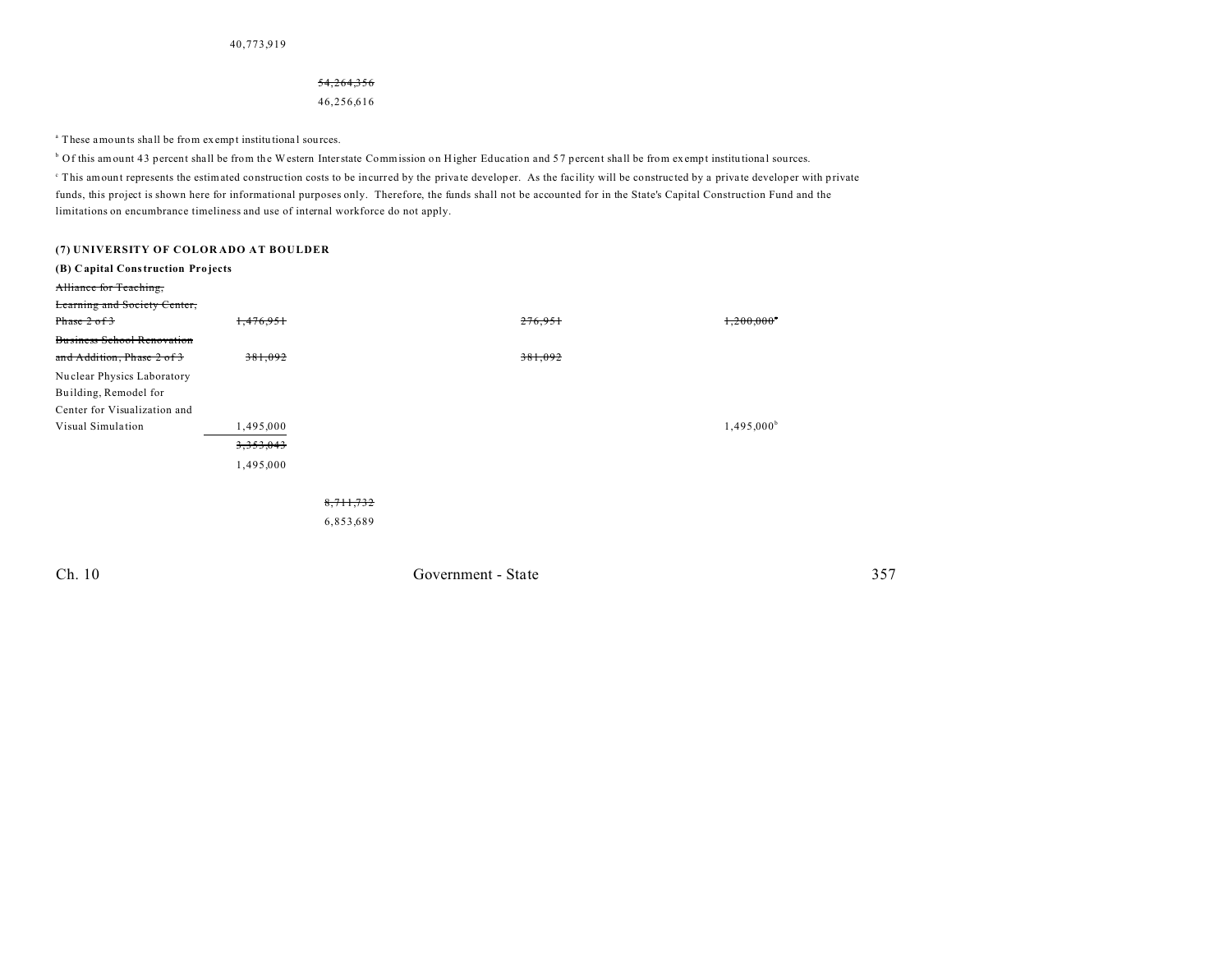|          |       |             | APPROPRIATION FROM        |              |               |                |  |  |  |
|----------|-------|-------------|---------------------------|--------------|---------------|----------------|--|--|--|
| ITEM &   | TOTAL | CAPITAL     | CAPITAL                   | CASH         | CASH          | <b>FEDERAL</b> |  |  |  |
| SUBTOTAL |       |             | CONSTRUCTION CONSTRUCTION | <b>FUNDS</b> | <b>FUNDS</b>  | <b>FUNDS</b>   |  |  |  |
|          |       | <b>FUND</b> | <b>FUND</b>               |              | <b>EXEMPT</b> |                |  |  |  |
|          |       |             | <b>EXEMPT</b>             |              |               |                |  |  |  |
|          |       |             |                           |              |               |                |  |  |  |

#### <sup>a</sup> This amount shall be from exempt institutional sources.

<sup>b</sup> This amount shall be from exempt institutional sources and is shown here for informational purposes only. Therefore, it shall not be accounted for in the State's Capital Construction Fund and the limitations on encumbra nce timeliness and use of internal workforce do not apply.

### **(9) UNIVERSITY OF COLOR ADO HEALTH SCIENCES CENTER**

### **(A) Co ntrolled M aintenance Pro jects**

| Replace Underground         |         |         |                      |
|-----------------------------|---------|---------|----------------------|
| Storage Tanks, Phase 2 of 3 | 862,125 | 565,445 | 296,680 <sup>°</sup> |
|                             | 76,397  | 76,397  |                      |
| Power Plant, Cooling System |         |         |                      |
| Improvements, Phase 6 of 9  | 564,007 | 564,007 |                      |
|                             |         | 267,327 | 296,680 <sup>a</sup> |
| School of Medicine, Exhaust |         |         |                      |
| System Replacement, Phase   |         |         |                      |
| $2-0.14$                    | 596,695 | 596,695 |                      |
| Colorado Psychiatric        |         |         |                      |
| Hospital, Window and Door   |         |         |                      |
| Replacement, Phase 1 of 2   | 515,000 | 515,000 |                      |
|                             | 20,522  | 20,522  |                      |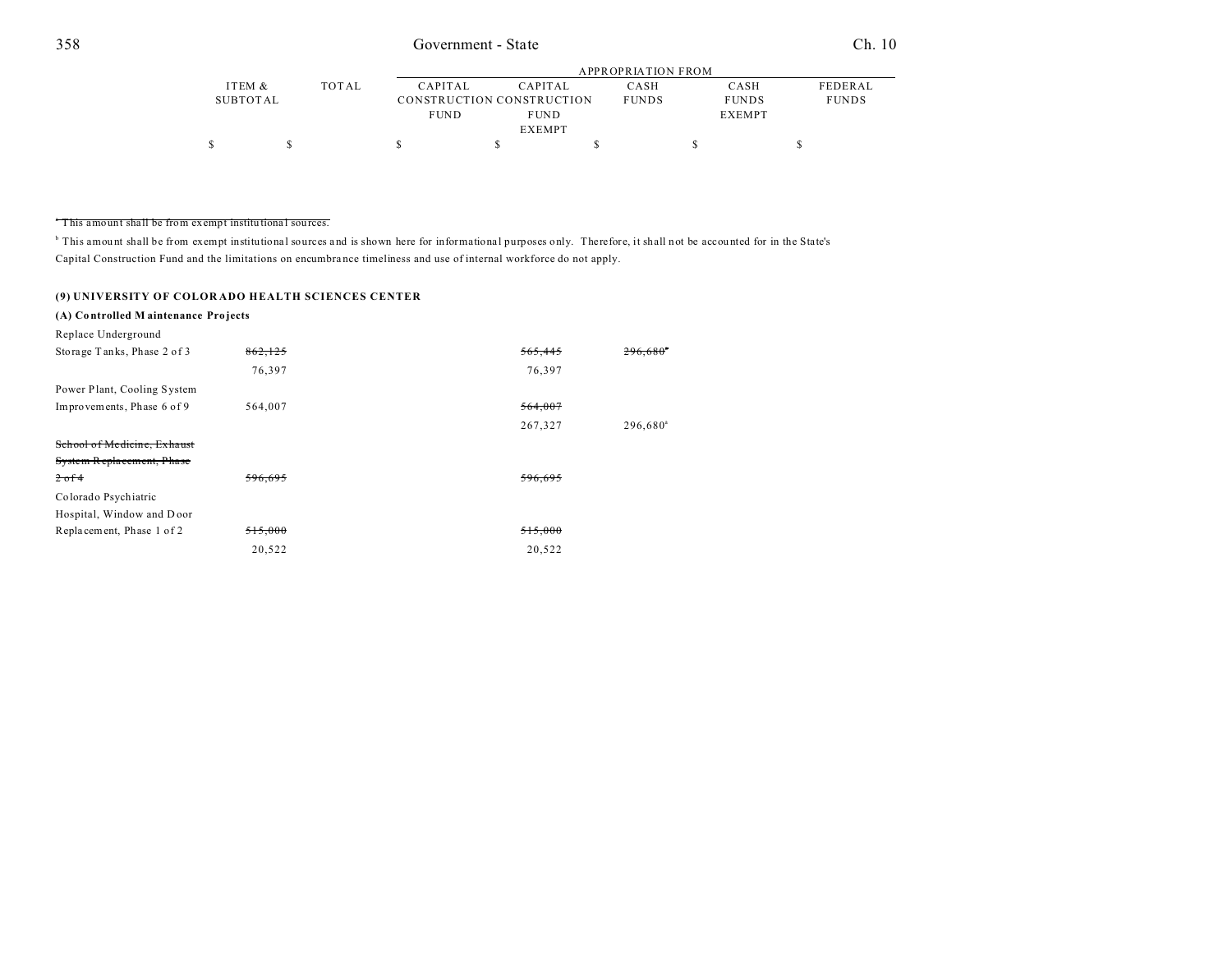#### Colorado Psychiatric

Hospital Infrastructure,

| Phase 4 of 4 | 394,805   |  |
|--------------|-----------|--|
|              | 2,932,632 |  |
|              | 660,926   |  |

<sup>a</sup> This amount shall be from interest earnings in the Controlled Maintenance Trust Fund.

### 29,941,782

27,670,076

| (10) COLORADO SCHOOL OF MINES       |                    |
|-------------------------------------|--------------------|
| (A) Controlled Maintenance Projects |                    |
| Primary Electrical Power            |                    |
| Distribution System                 |                    |
| Replacement                         | 396,740            |
|                                     | 18,990             |
| Green Center, Roof and              |                    |
| Ashestos Abatement                  |                    |
| Assessment                          | 48,620             |
| Various Buildings,                  |                    |
| Secondary Electrical Power          |                    |
| Assessment                          | 55,176             |
| Volk Gymnasium, Pool                |                    |
| HVAC Replacement, Phase             |                    |
| $1$ of $2$                          | <del>887.900</del> |
|                                     | 90,813             |

Ch. 10

Government - State

394,805

359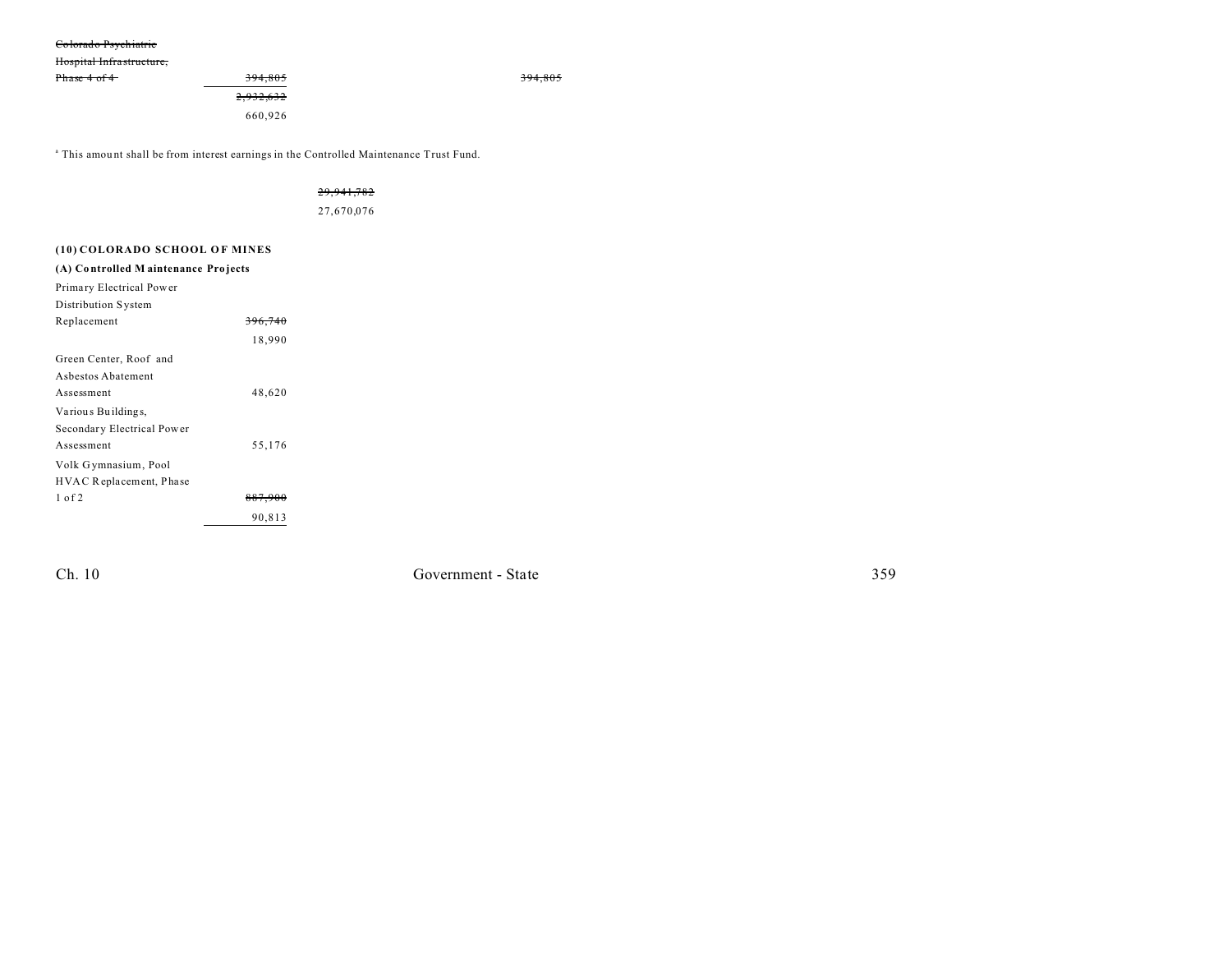## Government - State

Ch. 10

|          |       | APPROPRIATION FROM |                           |              |               |              |  |
|----------|-------|--------------------|---------------------------|--------------|---------------|--------------|--|
| ITEM &   | TOTAL | CAPITAL            | CAPITAL                   | CASH         | CASH          | FEDERAL      |  |
| SUBTOTAL |       |                    | CONSTRUCTION CONSTRUCTION | <b>FUNDS</b> | <b>FUNDS</b>  | <b>FUNDS</b> |  |
|          |       | <b>FUND</b>        | <b>FUND</b>               |              | <b>EXEMPT</b> |              |  |
|          |       |                    | <b>EXEMPT</b>             |              |               |              |  |
|          |       |                    |                           |              |               |              |  |

| <del>1,388,436</del> | 1,388,436 |
|----------------------|-----------|
| 213,599              | 213,599   |

### (11) UNIVERSITY OF NORTHERN COLORADO

| (A) Controlled Maintenance Projects |         |      |
|-------------------------------------|---------|------|
| Butler Hancock Gymnasium,           |         |      |
| Replace Deteriorated                |         |      |
| Systems, Phase 2 of 2               | 480,872 |      |
| Campus wide, Water Main             |         |      |
| Improvements, Phase 1 of 2          | 75,418  |      |
| Frasier Hall, Replace Theater       |         |      |
| Ceiling                             | 360,792 |      |
|                                     | 29,655  |      |
| Various Campus Buildings,           |         |      |
| <b>Exterior Building Systems</b>    |         |      |
| Repair, Phase 3 of 3                | 393,197 |      |
| Campus wide, Replace                |         |      |
| Deteriorated Stairs and             |         |      |
| Walk ways, Phase 2 of 2             | 580,480 |      |
|                                     | 1,902   |      |
|                                     |         | 1.89 |

90,759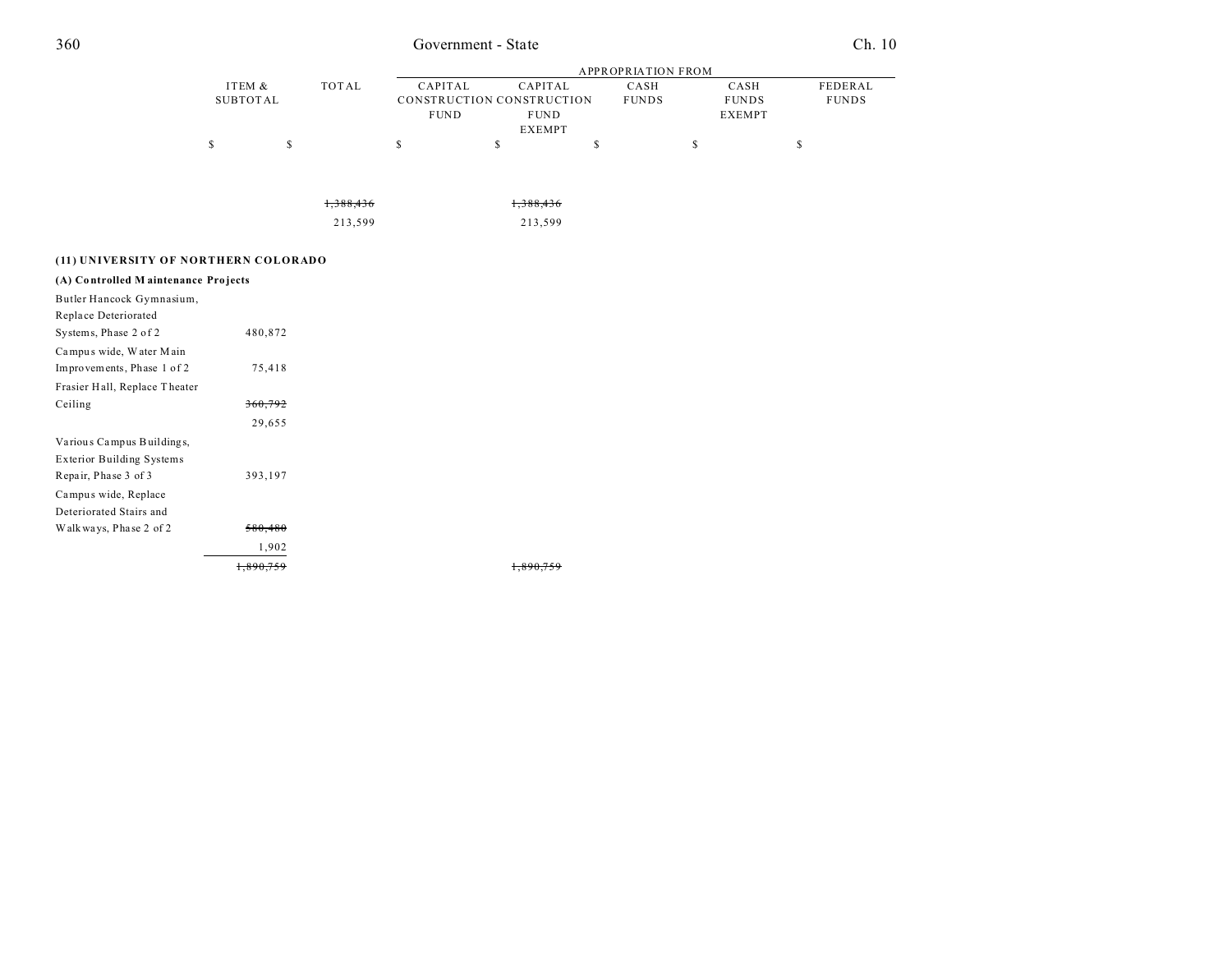|                                   | 981,044    |            | 981,044   |                        |           |
|-----------------------------------|------------|------------|-----------|------------------------|-----------|
|                                   |            |            |           |                        |           |
| (B) Capital Construction Projects |            |            |           |                        |           |
| Ross Hall, Addition and           |            |            |           |                        |           |
| Renovation, Phase 4 of 4          | 6,997,010  |            | 4,997,010 | $2,000,000^{\rm b}$    |           |
| <b>Butler Hancock Addition</b>    | 1,253,500  |            |           | 1,253,500 <sup>a</sup> |           |
| Off-Campus Housing                | 13,200,000 |            |           | $13,200,000^a$         |           |
| Cancer Rehabilitation Center      | 2,200,000  |            |           |                        | 2,200,000 |
| Parking Improvements              | 20,000,000 |            |           | $20,000,000^b$         |           |
| Bishop-Lehr Building,             |            |            |           |                        |           |
| Renovations, Phase 2 of 4         | 1,168,450  |            | 1,168,450 |                        |           |
|                                   | 44,818,960 |            |           |                        |           |
|                                   | 43,650,510 |            |           |                        |           |
|                                   |            |            |           |                        |           |
|                                   |            | 46,709,719 |           |                        |           |
|                                   |            | 44,631,554 |           |                        |           |
|                                   |            |            |           |                        |           |

<sup>a</sup> These amounts ahll SHALL be from exempt institutional sources and is shown here for informational purposes only. Therefore, it shall not be accounted for in the State's Capital Construction Fund and the limitations on encumbrance timeliness and use of internal workforce do not apply.

<sup>b</sup> This amount shall be from exempt institutional sources.

### **(12) ARAPAHOE CO M M UNITY CO LLEGE**

### **(A) Co ntrolled M aintenance Pro jects** Main Annex, Repair Structural and Exterior

Concrete, Phase 2 of 2 375,573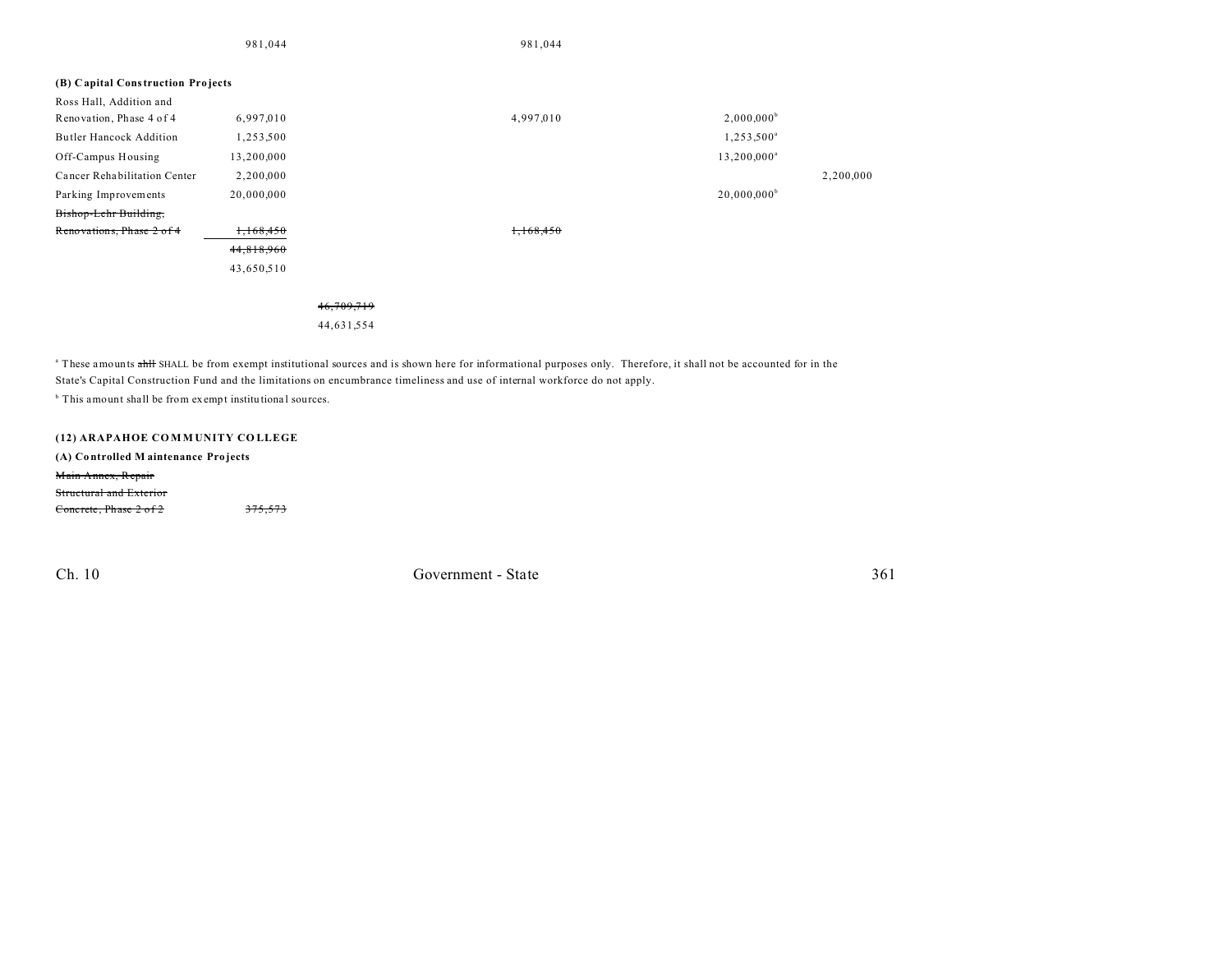## Government - State

|                                     |                 |           |             |                           | <b>APPROPRIATION FROM</b> |               |              |
|-------------------------------------|-----------------|-----------|-------------|---------------------------|---------------------------|---------------|--------------|
|                                     | ITEM &          | TOTAL     | CAPITAL     | CAPITAL                   | CASH                      | CASH          | FEDERAL      |
|                                     | <b>SUBTOTAL</b> |           |             | CONSTRUCTION CONSTRUCTION | <b>FUNDS</b>              | <b>FUNDS</b>  | <b>FUNDS</b> |
|                                     |                 |           | <b>FUND</b> | <b>FUND</b>               |                           | <b>EXEMPT</b> |              |
|                                     |                 |           |             | <b>EXEMPT</b>             |                           |               |              |
|                                     | $\mathbb{S}$    | \$        | \$          | $\mathsf S$               | \$                        | \$            | $\mathbb S$  |
|                                     |                 |           |             |                           |                           |               |              |
|                                     |                 |           |             |                           |                           |               |              |
| Annex Building, Replace             |                 |           |             |                           |                           |               |              |
| HVAC Equipment, Phase               |                 |           |             |                           |                           |               |              |
| $\frac{1}{\text{of }2}$             | 383,179         |           |             |                           |                           |               |              |
| Campus Buildings, Replace           |                 |           |             |                           |                           |               |              |
| Windows and Doors, Phase            |                 |           |             |                           |                           |               |              |
| 20f2                                | 186,538         |           |             |                           |                           |               |              |
|                                     |                 | 945,290   |             | 945,290                   |                           |               |              |
|                                     |                 | 186,538   |             | 186,538                   |                           |               |              |
| (14) FRONT RANGE COMMUNITY COLLEGE  |                 |           |             |                           |                           |               |              |
| (A) Controlled Maintenance Projects |                 |           |             |                           |                           |               |              |
| Larimer Campus, New                 |                 |           |             |                           |                           |               |              |
| Central Plant and Repair            |                 |           |             |                           |                           |               |              |
| Deficiencies in HVAC                |                 |           |             |                           |                           |               |              |
| System, Phase 1 of 2                | 1,605,604       |           |             | 1,605,604                 |                           |               |              |
|                                     | 121,466         |           |             | 121,466                   |                           |               |              |
|                                     |                 |           |             |                           |                           |               |              |
|                                     |                 | 7,612,800 |             |                           |                           |               |              |
|                                     |                 | 6,128,662 |             |                           |                           |               |              |

#### (15) LAMAR COMMUNITY COLLEGE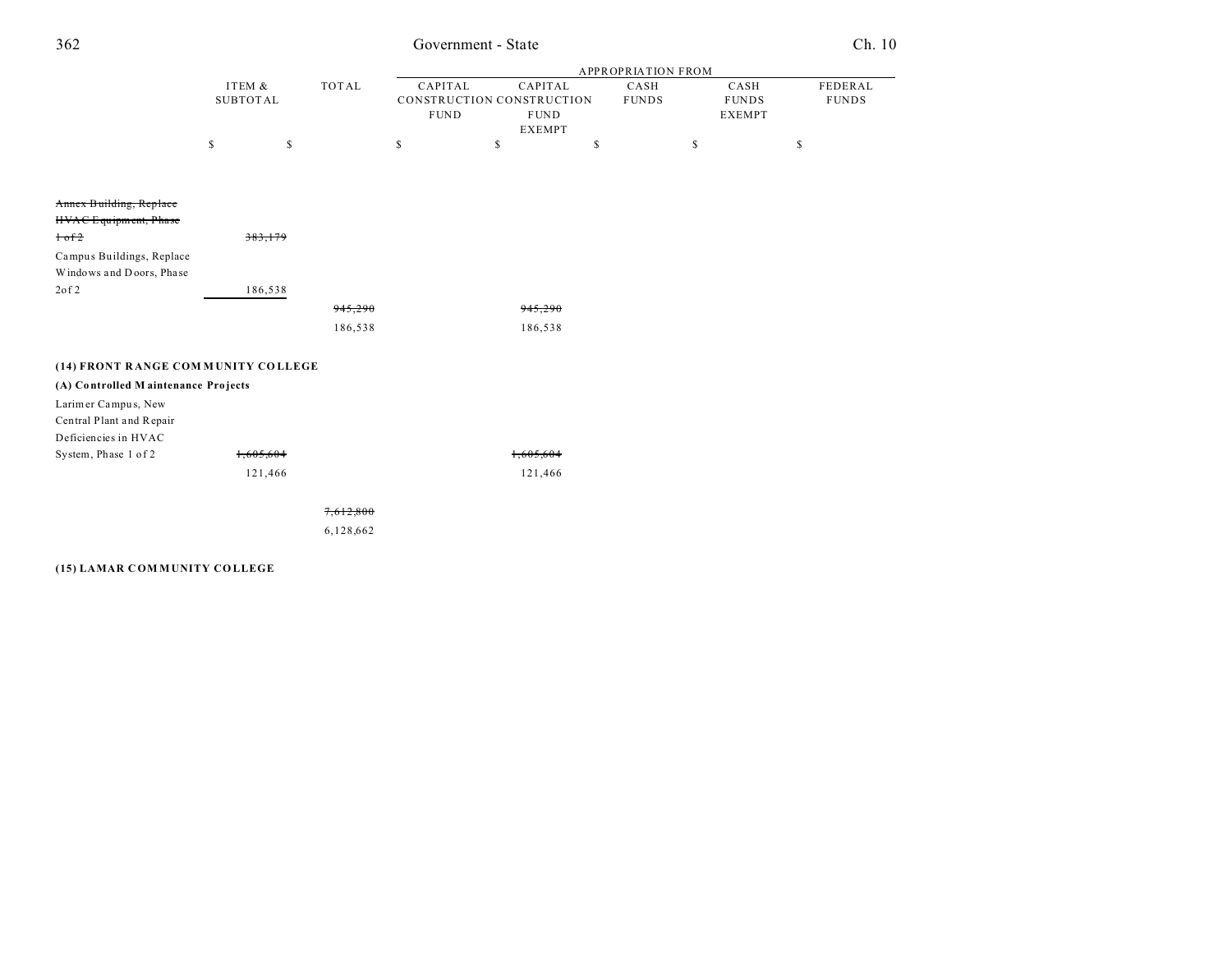| (A) Controlled Maintenance Projects |         |         |         |
|-------------------------------------|---------|---------|---------|
| Bowman and Trustees                 |         |         |         |
| Buildings, Window                   |         |         |         |
| Upgrades, Phase 2 of 2              | 135,192 |         |         |
| Bowman and Trustees                 |         |         |         |
| Buildings, Fire                     |         |         |         |
| Alarm/Emergency Lighting            |         |         |         |
| Replacement, Phase 1 of 2           | 207.211 |         |         |
|                                     | 6,762   |         |         |
|                                     |         | 342,403 | 342,403 |
|                                     |         | 6,762   | 6,762   |
|                                     |         |         |         |
| (16) MORGAN COMMUNITY COLLEGE       |         |         |         |
| (A) Controlled Maintenance Projects |         |         |         |
|                                     |         |         |         |
| Campus Fire Alarm System            |         |         |         |
| Integration                         | 130,406 |         |         |
|                                     | 7,444   |         |         |
| Spruce Hall, Repair HVAC            |         |         |         |
| Systems, Phase 2 of 2               | 237,738 |         |         |
|                                     | 368,144 |         | 368,144 |
|                                     | 245,182 |         | 245,182 |

#### 1,829,628

1,706,666

**(17) NORTHEASTERN JUNIOR COLLEGE**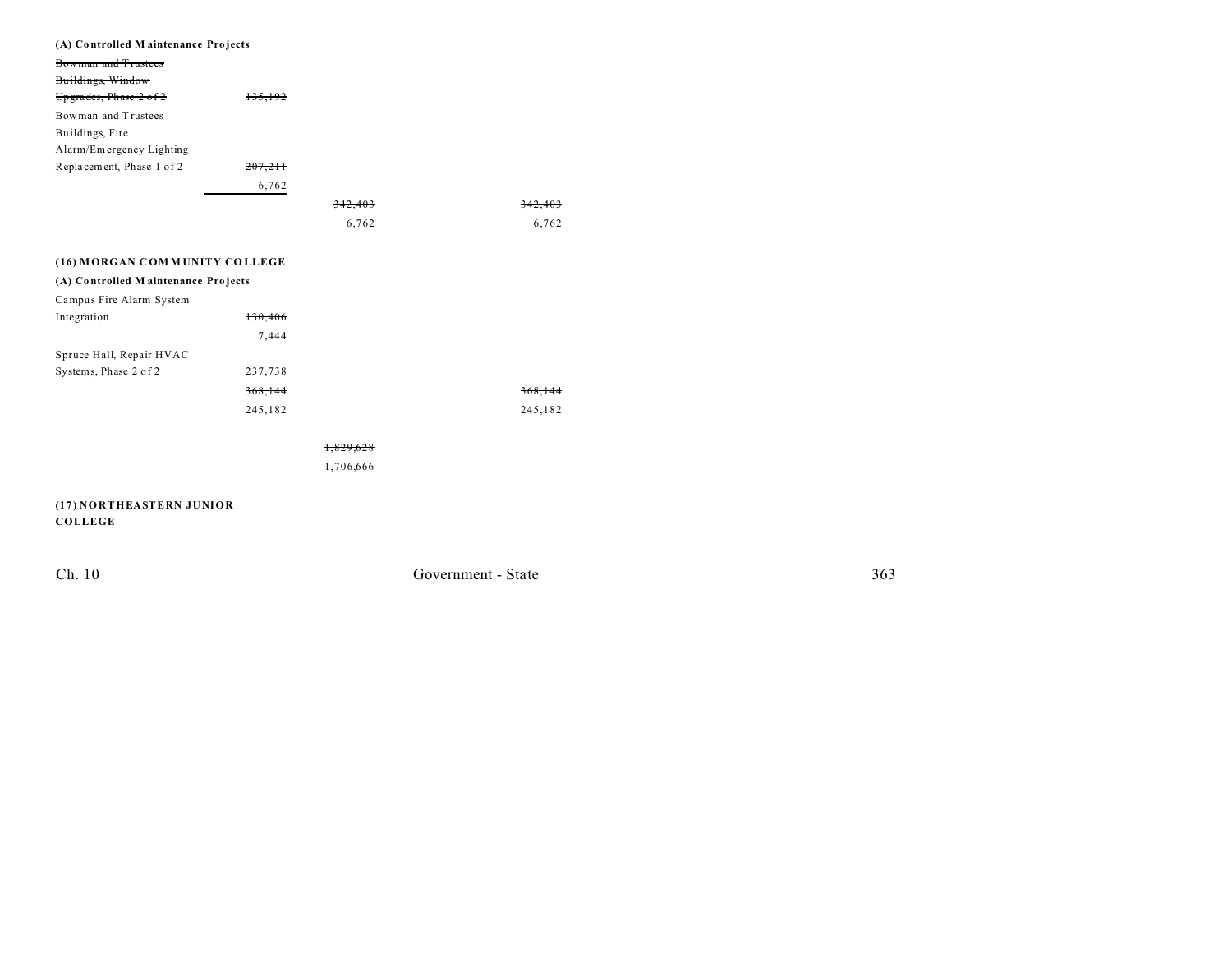## 364 Government - State Ch. 10

|          |       | APPROPRIATION FROM |                           |              |               |              |  |
|----------|-------|--------------------|---------------------------|--------------|---------------|--------------|--|
| ITEM &   | TOTAL | CAPITAL            | CAPITAL                   | CASH         | CASH          | FEDERAL      |  |
| SUBTOTAL |       |                    | CONSTRUCTION CONSTRUCTION | <b>FUNDS</b> | <b>FUNDS</b>  | <b>FUNDS</b> |  |
|          |       | <b>FUND</b>        | <b>FUND</b>               |              | <b>EXEMPT</b> |              |  |
|          |       |                    | <b>EXEMPT</b>             |              |               |              |  |
|          |       |                    |                           |              |               |              |  |

#### **(A) Co ntrolled M aintenance Pro jects**

| Campus Buildings,         |         |         |
|---------------------------|---------|---------|
| Accessibility Design and  |         |         |
| Improvements              | 103.481 |         |
| Campus Buildings, Replace |         |         |
| Roofs, Phase 3 of 3       | 525.938 |         |
|                           | 629,419 | 629,419 |
|                           | 103,481 | 103.481 |

829,419

303,481

<sup>a</sup> This amount shall be from exempt institutional sources.

### **(18) NORT HWESTERN COM M UNITY CO LLEGE**

### **(A) Co ntrolled M aintenance Pro jects**

| Rangley Campus, Replace      |         |
|------------------------------|---------|
| Sewer and Electrical Utility |         |
| Lines                        | 273.333 |
| Rangley Campus, HVAC         |         |
| Modifications and Upgrades   | 611.500 |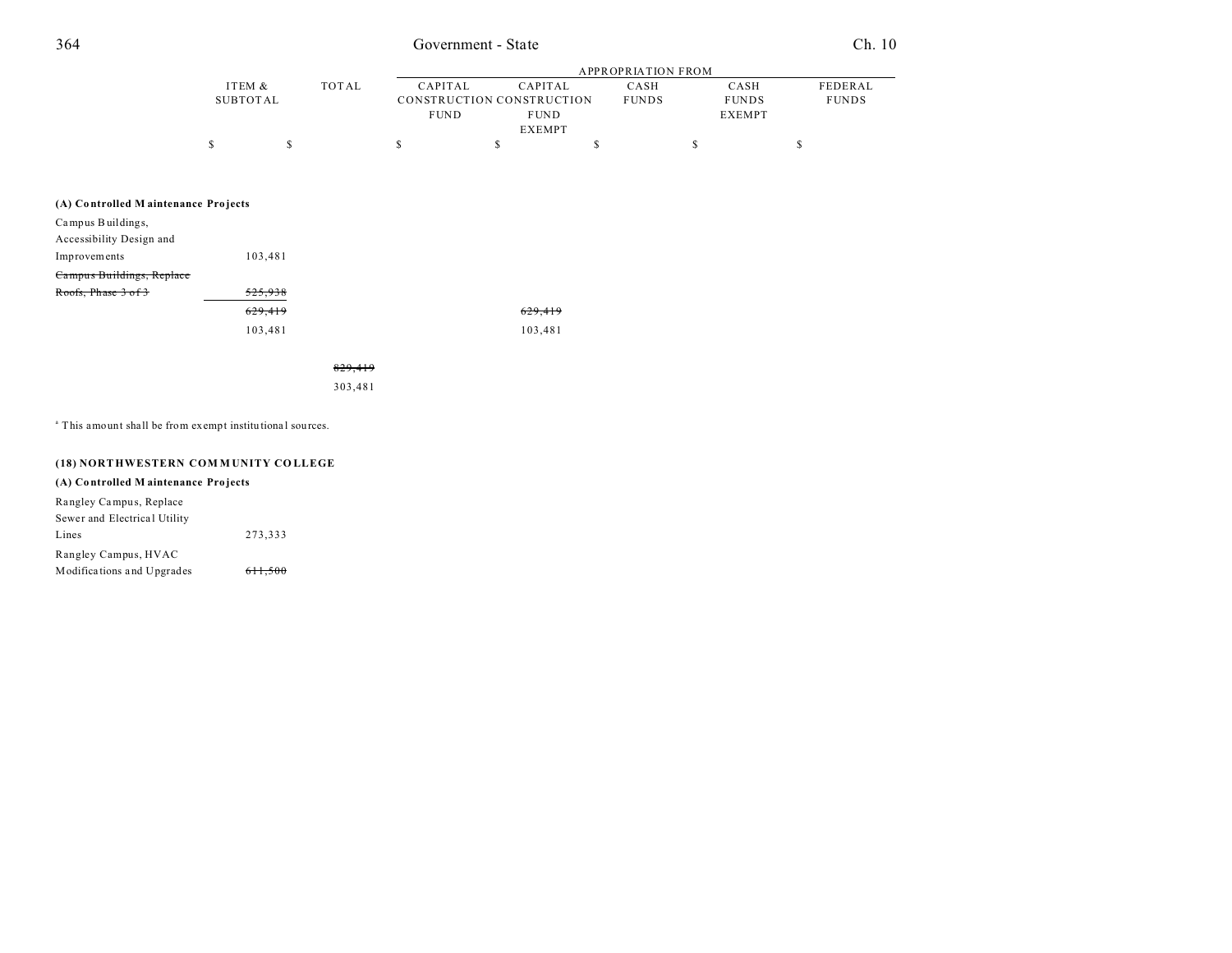|                                                                      | 36,375  |                    |         |
|----------------------------------------------------------------------|---------|--------------------|---------|
|                                                                      |         | 884.833            | 884.833 |
|                                                                      |         | 309,708            | 309,708 |
|                                                                      |         |                    |         |
| (19) OTERO JUNIOR COLLEGE                                            |         |                    |         |
| (A) Controlled Maintenance Projects                                  |         |                    |         |
| Koshare Indian Museum,                                               |         |                    |         |
| Repair and Code                                                      |         |                    |         |
| Corrections, Phase 2 of 2                                            | 335,851 |                    |         |
| Wheller Hall and Life                                                |         |                    |         |
| Science Building, Replace                                            |         |                    |         |
| HVAC Systems, Phase 1 of 2                                           | 202,118 |                    |         |
|                                                                      | 24,901  |                    |         |
|                                                                      | 537,969 |                    | 537,965 |
|                                                                      | 360,752 |                    | 360,752 |
|                                                                      |         |                    |         |
|                                                                      |         | <del>745.425</del> |         |
|                                                                      |         | 568,208            |         |
|                                                                      |         |                    |         |
| <sup>a</sup> This amount shall be from exempt institutional sources. |         |                    |         |

**(21) PUEBLO C OM M UNITY CO LLEGE**

### **(A) Co ntrolled M aintenance Pro jects** Boiler House, Repla ce Boilers and Associated Equipment 197,495 12,712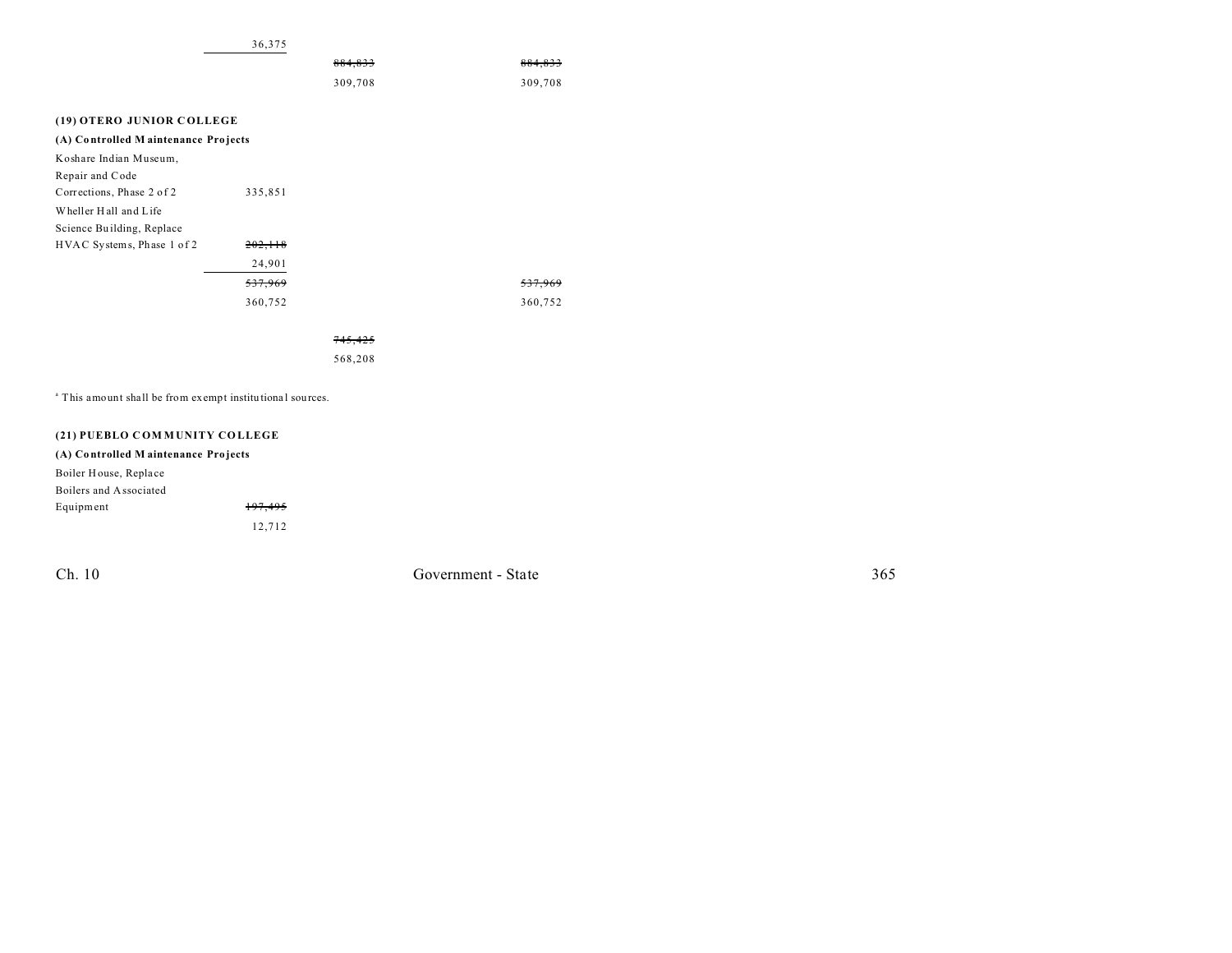## Government - State

|                                     |                           |         |              | APPROPRIATION FROM |                         |                                                                      |    |                      |    |                                       |                         |
|-------------------------------------|---------------------------|---------|--------------|--------------------|-------------------------|----------------------------------------------------------------------|----|----------------------|----|---------------------------------------|-------------------------|
|                                     | ITEM &<br><b>SUBTOTAL</b> |         | <b>TOTAL</b> |                    | CAPITAL<br>${\rm FUND}$ | CAPITAL<br>CONSTRUCTION CONSTRUCTION<br><b>FUND</b><br><b>EXEMPT</b> |    | CASH<br><b>FUNDS</b> |    | CASH<br><b>FUNDS</b><br><b>EXEMPT</b> | FEDERAL<br><b>FUNDS</b> |
|                                     | $\mathsf S$               | \$      |              | \$                 | $\mathbb{S}$            |                                                                      | \$ |                      | \$ |                                       | \$                      |
|                                     |                           |         |              |                    |                         |                                                                      |    |                      |    |                                       |                         |
| Health Science Annex                |                           |         |              |                    |                         |                                                                      |    |                      |    |                                       |                         |
| Building, Replace HVAC              |                           |         |              |                    |                         |                                                                      |    |                      |    |                                       |                         |
| System and Repair Roof              |                           | 162,659 |              |                    |                         |                                                                      |    |                      |    |                                       |                         |
|                                     |                           | 14,100  |              |                    |                         |                                                                      |    |                      |    |                                       |                         |
|                                     |                           | 360,154 |              |                    |                         | 360, 154                                                             |    |                      |    |                                       |                         |
|                                     |                           | 26,812  |              |                    |                         | 26,812                                                               |    |                      |    |                                       |                         |
|                                     |                           |         | 6,016,636    |                    |                         |                                                                      |    |                      |    |                                       |                         |
|                                     |                           |         | 5,683,294    |                    |                         |                                                                      |    |                      |    |                                       |                         |
| (22) RED ROCKS COMMUNITY COLLEGE    |                           |         |              |                    |                         |                                                                      |    |                      |    |                                       |                         |
| (A) Controlled Maintenance Projects |                           |         |              |                    |                         |                                                                      |    |                      |    |                                       |                         |
| West Building, Correct              |                           |         |              |                    |                         |                                                                      |    |                      |    |                                       |                         |
| Groundwater Problem                 |                           | 221,088 |              |                    |                         |                                                                      |    |                      |    |                                       |                         |
| West Building, Exterior             |                           |         |              |                    |                         |                                                                      |    |                      |    |                                       |                         |
| Kilns, Safety Improvements          |                           | 76,336  |              |                    |                         |                                                                      |    |                      |    |                                       |                         |
|                                     |                           | 2,905   |              |                    |                         |                                                                      |    |                      |    |                                       |                         |
| Campus Buildings, Replace           |                           |         |              |                    |                         |                                                                      |    |                      |    |                                       |                         |

38,284 1,030  $335,708$ 

335,708

**Expansion Tank**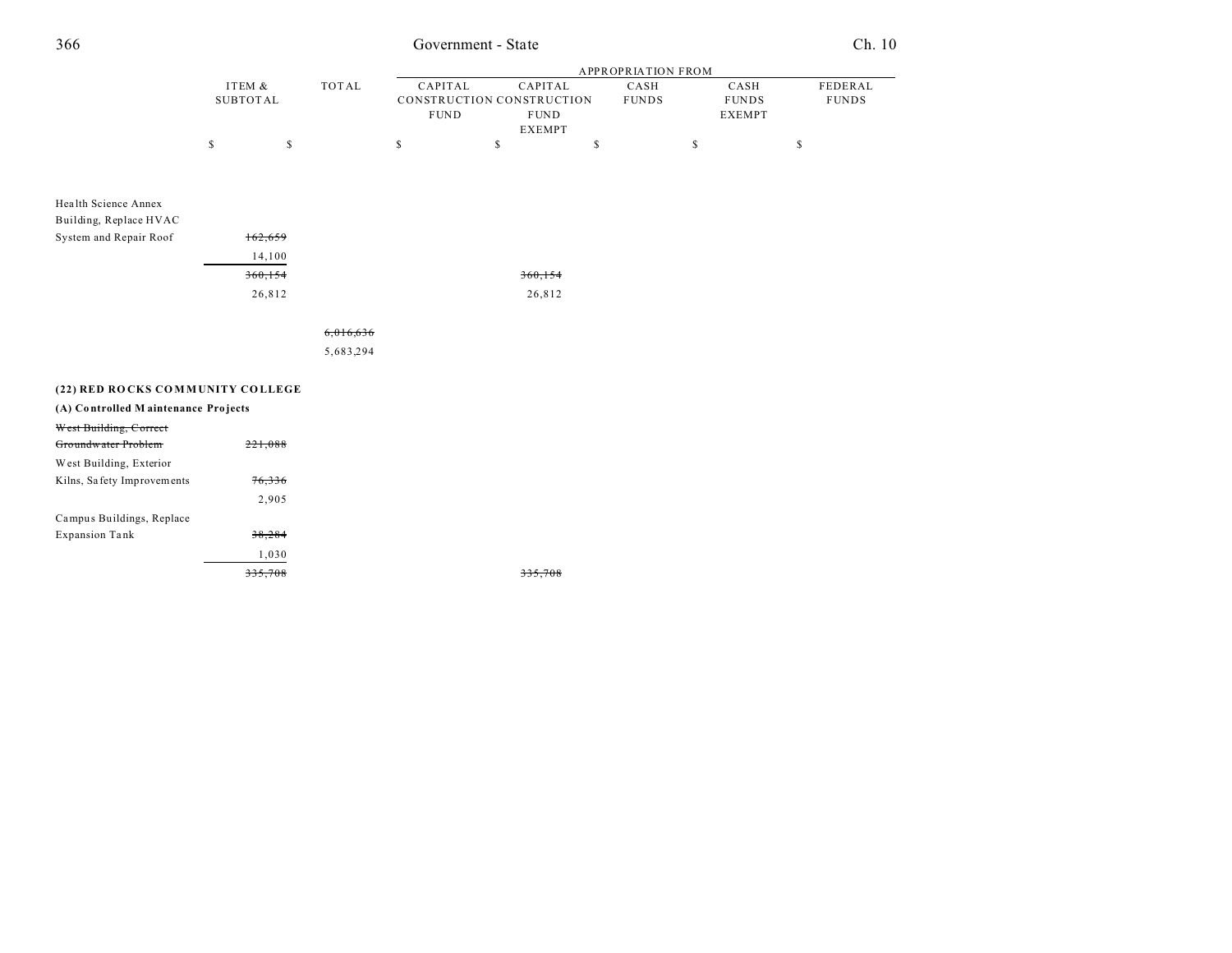3,935 3,935

|                                     |         | 809,186 |                    |
|-------------------------------------|---------|---------|--------------------|
|                                     |         |         |                    |
| (23) TRINIDAD STATE JUNIOR COLLEGE  |         |         |                    |
| (A) Controlled Maintenance Projects |         |         |                    |
| Campus Streets, Parking             |         |         |                    |
| Lots, and                           |         |         |                    |
| Basketball/Volleyball               |         |         |                    |
| Courts, Repairs                     | 253,710 |         |                    |
|                                     | 15,575  |         |                    |
| Campus Buildings, Electric          |         |         |                    |
| Power Upgrades, Phase 2 of          |         |         |                    |
| $\mathbf{2}$                        | 271,175 |         |                    |
|                                     |         | 524,885 | <del>524,885</del> |
|                                     |         | 286,750 | 286,750            |
| (25) COLORADO HISTORICAL            |         |         |                    |
| <b>SOCIETY</b>                      |         |         |                    |
| (A) Controlled Maintenance Projects |         |         |                    |
| Trinidad Facilities, Site           |         |         |                    |
| Accessibility and Building          |         |         |                    |
| Improvements                        | 293,572 |         | 293.572            |
|                                     | 3,944   |         | 3,944              |
|                                     |         |         |                    |
| Fort Vasquez, Energy and            |         |         |                    |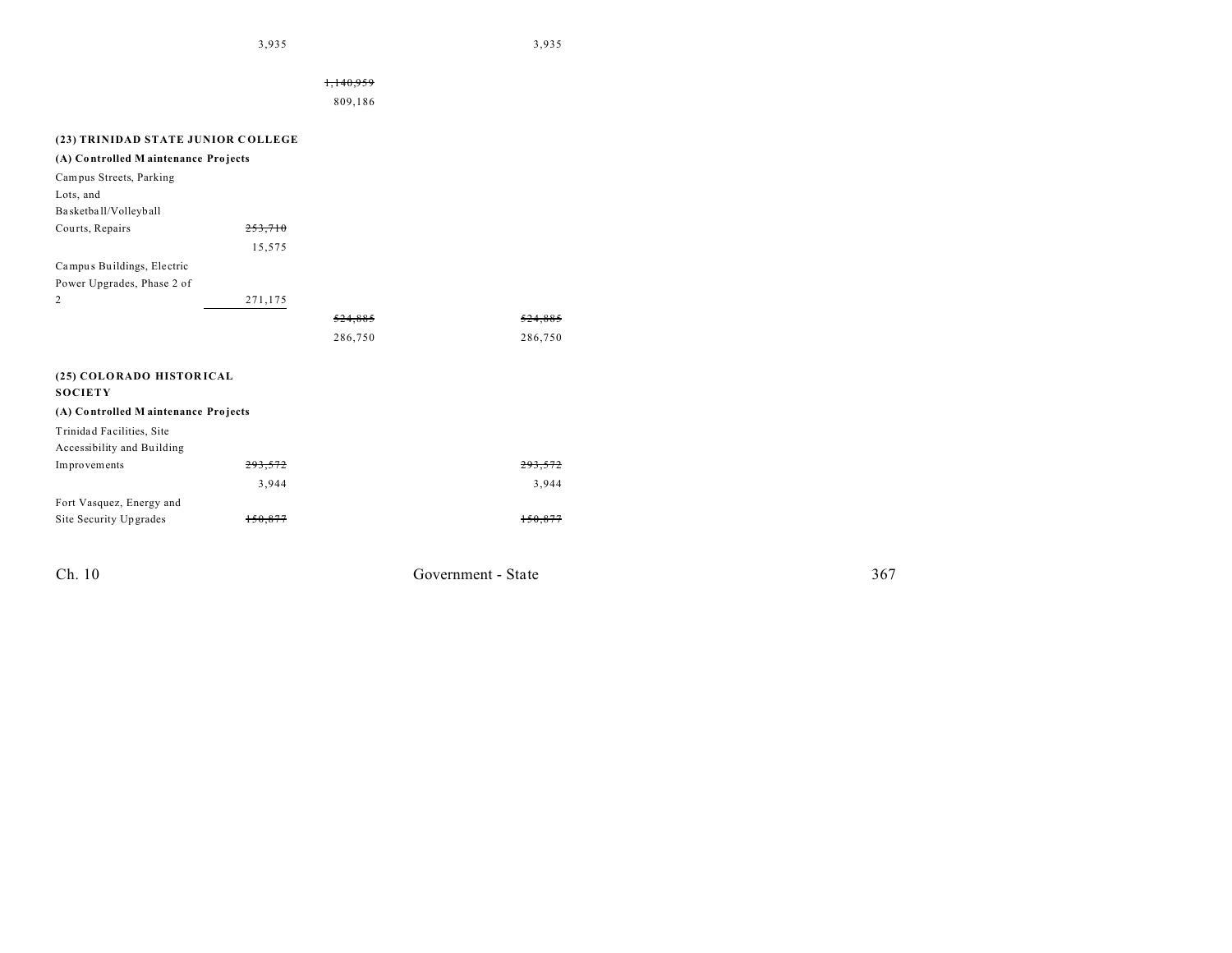| 368                                                 | Government - State        |           |                        |                                          |                          |  |                                       |                       | Ch. 10                  |
|-----------------------------------------------------|---------------------------|-----------|------------------------|------------------------------------------|--------------------------|--|---------------------------------------|-----------------------|-------------------------|
|                                                     |                           |           |                        | APPROPRIATION FROM                       |                          |  |                                       |                       |                         |
|                                                     | ITEM &<br><b>SUBTOTAL</b> | TOTAL     | CAPITAL<br><b>FUND</b> | CONSTRUCTION CONSTRUCTION<br><b>FUND</b> | CAPITAL<br><b>EXEMPT</b> |  | CASH<br><b>FUNDS</b><br><b>EXEMPT</b> |                       | FEDERAL<br><b>FUNDS</b> |
|                                                     | \$                        | \$        | \$                     | \$                                       | \$                       |  | <sup>\$</sup>                         | \$                    |                         |
|                                                     |                           |           |                        |                                          |                          |  |                                       |                       |                         |
|                                                     | 5,729                     |           |                        | 5,729                                    |                          |  |                                       |                       |                         |
| Cumbres & Toltec Scenic                             |                           |           |                        |                                          |                          |  |                                       |                       |                         |
| Railroad Commission,                                |                           |           |                        |                                          |                          |  |                                       |                       |                         |
| Antonito Shop, Mechanical                           |                           |           |                        |                                          |                          |  |                                       |                       |                         |
| and Electrical Upgrades                             | 122,800                   |           |                        | 61,400                                   |                          |  |                                       | $61,400$ <sup>*</sup> |                         |
| Ft. Garland, Code/Safety                            |                           |           |                        |                                          |                          |  |                                       |                       |                         |
| Upgrade, Phase 2 of 2                               | 134,645                   |           |                        | 134,645                                  |                          |  |                                       |                       |                         |
|                                                     | 701,894                   |           |                        |                                          |                          |  |                                       |                       |                         |
|                                                     | 9,673                     |           |                        |                                          |                          |  |                                       |                       |                         |
| "This amount shall be from the State of New Mexico. |                           |           |                        |                                          |                          |  |                                       |                       |                         |
|                                                     |                           | 2,864,438 |                        |                                          |                          |  |                                       |                       |                         |
|                                                     |                           | 2,172,217 |                        |                                          |                          |  |                                       |                       |                         |
| <b>TOTALS PART VI</b>                               |                           |           |                        |                                          |                          |  |                                       |                       |                         |

| (HIGHER EDUCATION) | \$200,528,912 | \$85,835,801 | \$19.560.496 | \$92.059.615 | \$3,073,000 |
|--------------------|---------------|--------------|--------------|--------------|-------------|
|                    | \$179.563.177 | \$66,491,598 |              | \$90.438.083 |             |

PART VII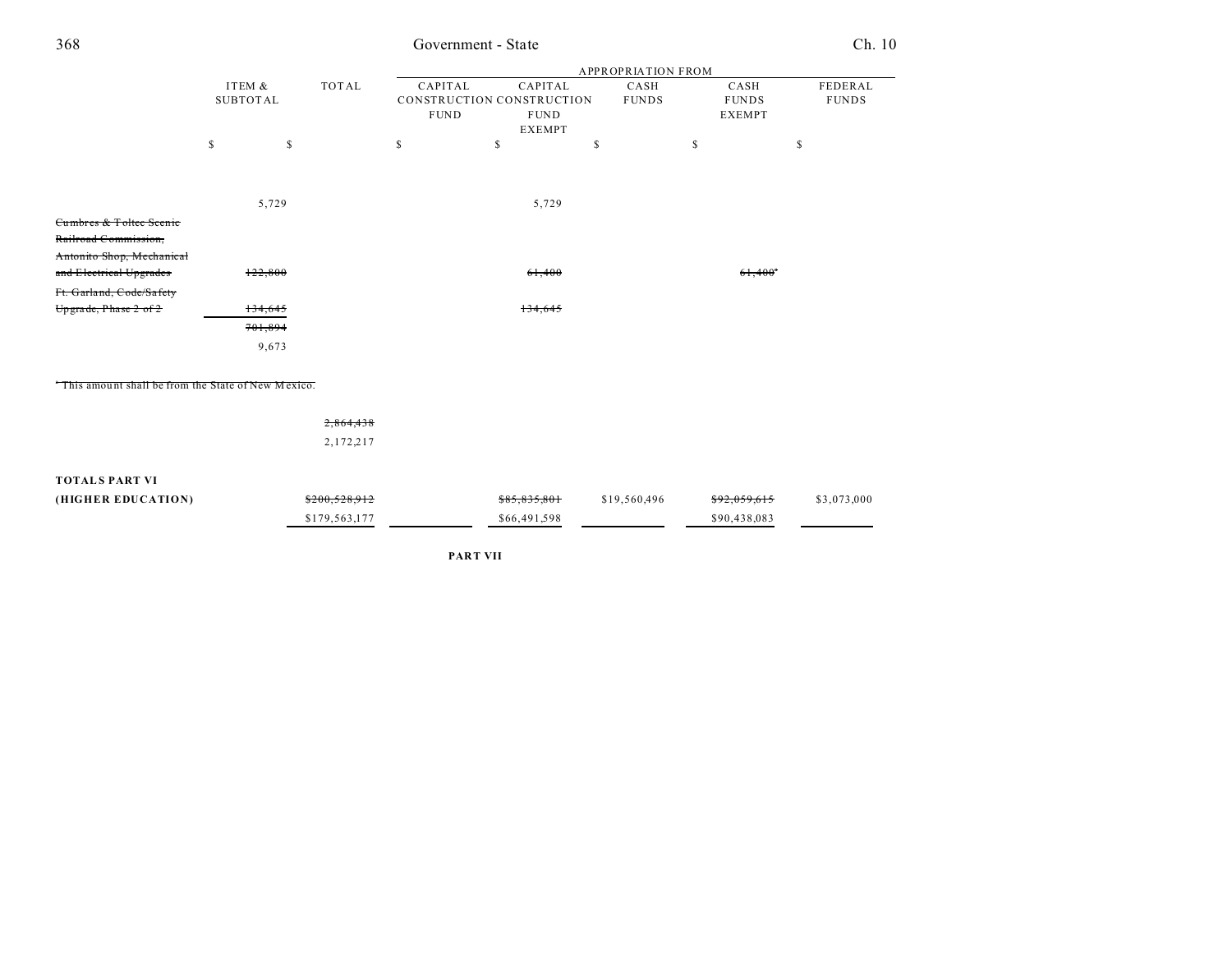### **DEPARTMENT OF H UM AN SERVICES**

| (1) EXECUTIVE DIRECTOR'S OFFICE     |           |         |
|-------------------------------------|-----------|---------|
| (A) Controlled Maintenance Projects |           |         |
| Various Department                  |           |         |
| Campuses, Suicide Risk              |           |         |
| Assessment and Prevention           | 796,300   |         |
|                                     | 36,306    |         |
| Various Department                  |           |         |
| Campuses, Fire Alarm                |           |         |
| System Upgrades, Phase              |           |         |
| $2$ of $2$                          | 436,056   |         |
|                                     | 1,232,356 |         |
|                                     | 472,362   | 472,362 |
| (B) (deleted by amendment,          |           |         |
| L. 2002, p. 2617, §5,               |           |         |
| effective April $30, 2002$ .)       |           |         |
|                                     |           |         |
|                                     |           |         |

472,362

### **(2) OFFICE OF DIRECT SERVICES**

**(A) Co ntrolled M aintenance Pro jects**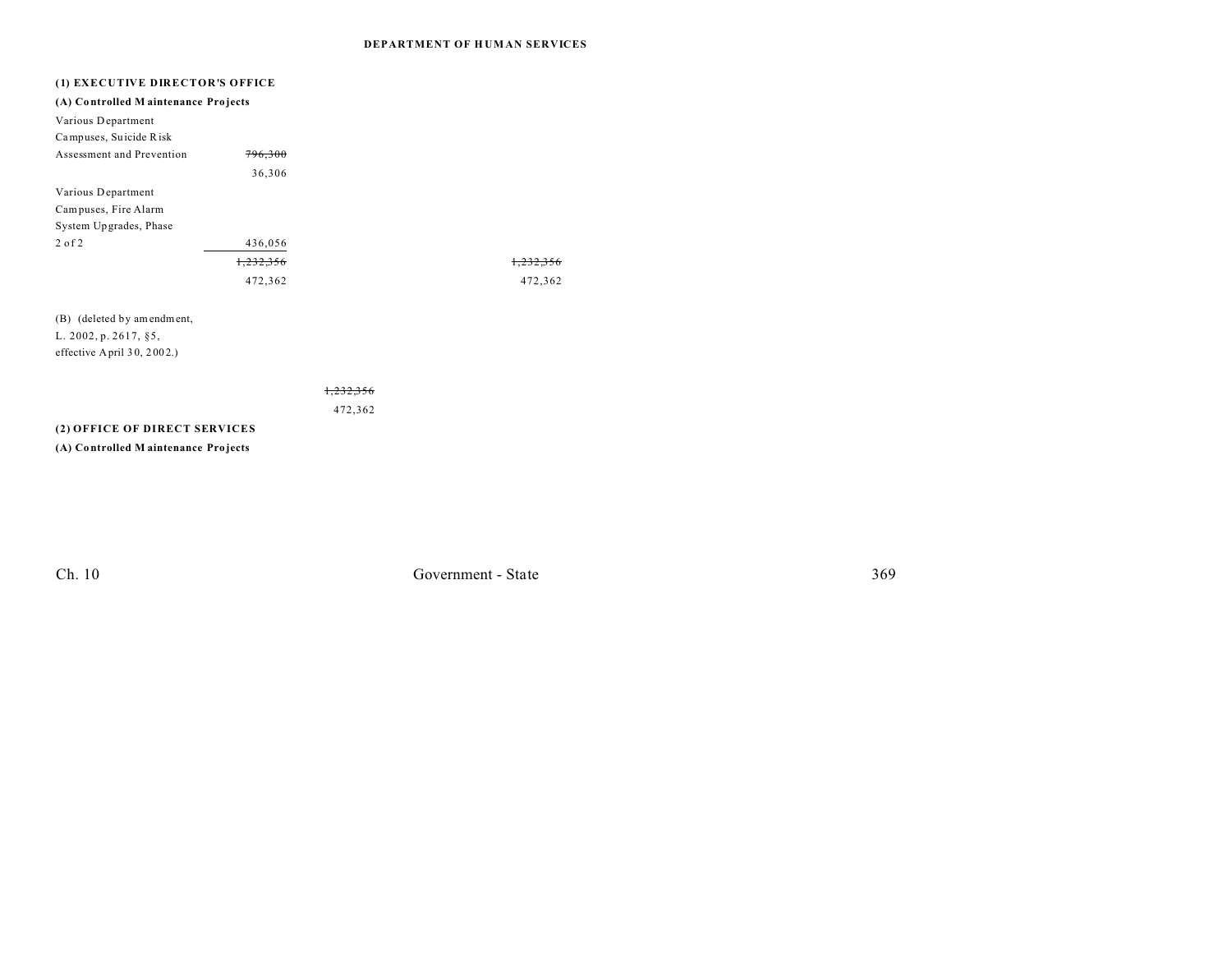## Government - State

 $Ch. 10$ 

|                              |                 |       |              | <b>APPROPRIATION FROM</b>                |    |               |              |                               |              |  |  |
|------------------------------|-----------------|-------|--------------|------------------------------------------|----|---------------|--------------|-------------------------------|--------------|--|--|
|                              | ITEM &          |       | <b>TOTAL</b> | CAPITAL                                  |    | CAPITAL       | CASH         | CASH                          | FEDERAL      |  |  |
|                              | <b>SUBTOTAL</b> |       |              | CONSTRUCTION CONSTRUCTION<br><b>FUND</b> |    | <b>FUND</b>   | <b>FUNDS</b> | <b>FUNDS</b><br><b>EXEMPT</b> | <b>FUNDS</b> |  |  |
|                              |                 |       |              |                                          |    | <b>EXEMPT</b> |              |                               |              |  |  |
|                              | \$              | \$    |              | \$                                       | \$ |               | \$           | \$                            | $\mathbb{S}$ |  |  |
|                              |                 |       |              |                                          |    |               |              |                               |              |  |  |
|                              |                 |       |              |                                          |    |               |              |                               |              |  |  |
| Colorado Mental Health       |                 |       |              |                                          |    |               |              |                               |              |  |  |
| Institute at Pueblo,         |                 |       |              |                                          |    |               |              |                               |              |  |  |
| Repair/Replace Campus        |                 |       |              |                                          |    |               |              |                               |              |  |  |
| Tunnel and Utility           |                 |       |              |                                          |    |               |              |                               |              |  |  |
| Infrastructure System, Phase |                 |       |              |                                          |    |               |              |                               |              |  |  |
| $1$ of $5$                   | 1,057,801       |       |              |                                          |    |               |              |                               |              |  |  |
|                              | 79,483          |       |              |                                          |    |               |              |                               |              |  |  |
| Colorado Mental Health       |                 |       |              |                                          |    |               |              |                               |              |  |  |
| Institute at Fort Logan,     |                 |       |              |                                          |    |               |              |                               |              |  |  |
| Repair/Replace HVAC          |                 |       |              |                                          |    |               |              |                               |              |  |  |
| Systems, Phase 3 of 4        | 375,000         |       |              |                                          |    |               |              |                               |              |  |  |
| Colorado Mental Health       |                 |       |              |                                          |    |               |              |                               |              |  |  |
| Institute at Pueblo, Repair  |                 |       |              |                                          |    |               |              |                               |              |  |  |
| Structural Problems in       |                 |       |              |                                          |    |               |              |                               |              |  |  |
| Building 54                  | 180,000         |       |              |                                          |    |               |              |                               |              |  |  |
|                              |                 | 7,650 |              |                                          |    |               |              |                               |              |  |  |
| Colorado Mental Health       |                 |       |              |                                          |    |               |              |                               |              |  |  |
| Institute at Fort Logan,     |                 |       |              |                                          |    |               |              |                               |              |  |  |
| Replace Deteriorated         |                 |       |              |                                          |    |               |              |                               |              |  |  |
| Campus Infrastructure        |                 |       |              |                                          |    |               |              |                               |              |  |  |
| System, Phase 1 of 5         | 575,000         |       |              |                                          |    |               |              |                               |              |  |  |
|                              | 38,326          |       |              |                                          |    |               |              |                               |              |  |  |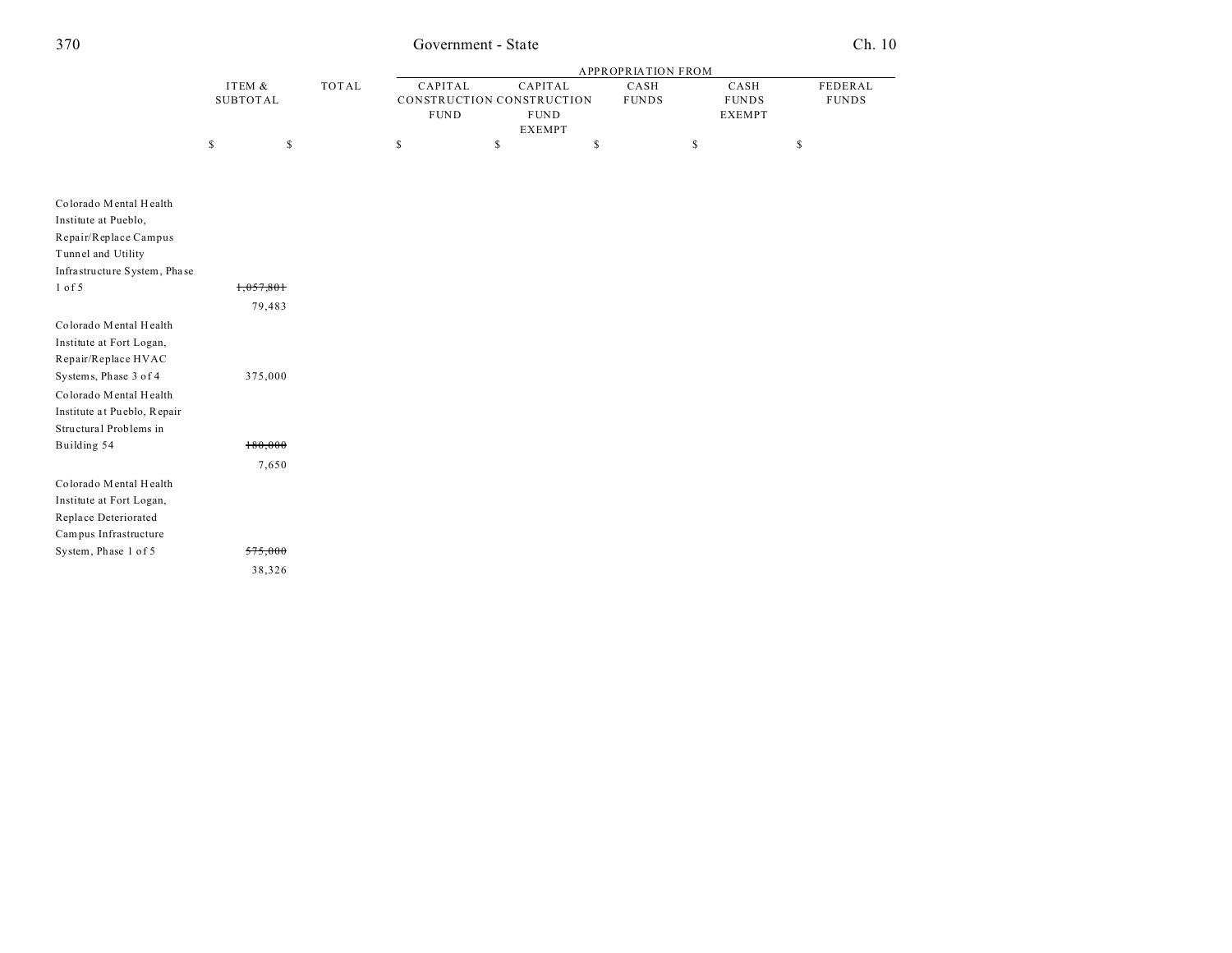| Colorado Mental Health<br>Institute at Pueblo,<br>Repair/Replace Secondary |             |             |  |  |
|----------------------------------------------------------------------------|-------------|-------------|--|--|
| Electrical Systems                                                         | 698,750     |             |  |  |
|                                                                            | 2,886,551   | 2,886,551   |  |  |
|                                                                            | 1,199,209   | 1,199,209   |  |  |
| <b>TOTALS PART VII</b>                                                     |             |             |  |  |
| (HUM AN SERVICES)                                                          | \$4,118,907 | \$4,118,907 |  |  |
|                                                                            | \$1,671,571 | \$1,671,571 |  |  |

**PART XII**

### **DEPARTMENT OF MILITARY AFFAIRS**

| (1) CONTROLLED MAINTENANCE PROJECTS |         |         |         |
|-------------------------------------|---------|---------|---------|
| State Armories, Heating,            |         |         |         |
| Ventilation and Air                 |         |         |         |
| Conditioning Modifications,         |         |         |         |
| Phase 1 of 5                        | 425,561 | 299,104 | 126,457 |
|                                     | 28,627  | 20,039  | 8,588   |
| State Armories, Emergency           |         |         |         |
| Lighting/Electrical                 |         |         |         |
| Violations, Phase 2 of 3            | 314,126 | 236,293 | 77,833  |
| State Armories, Armory              |         |         |         |
| Roof Projects, Phase 2 of 5         | 271,813 | 214,413 | 57,400  |
|                                     | 11,457  |         | 11,457  |
|                                     |         |         |         |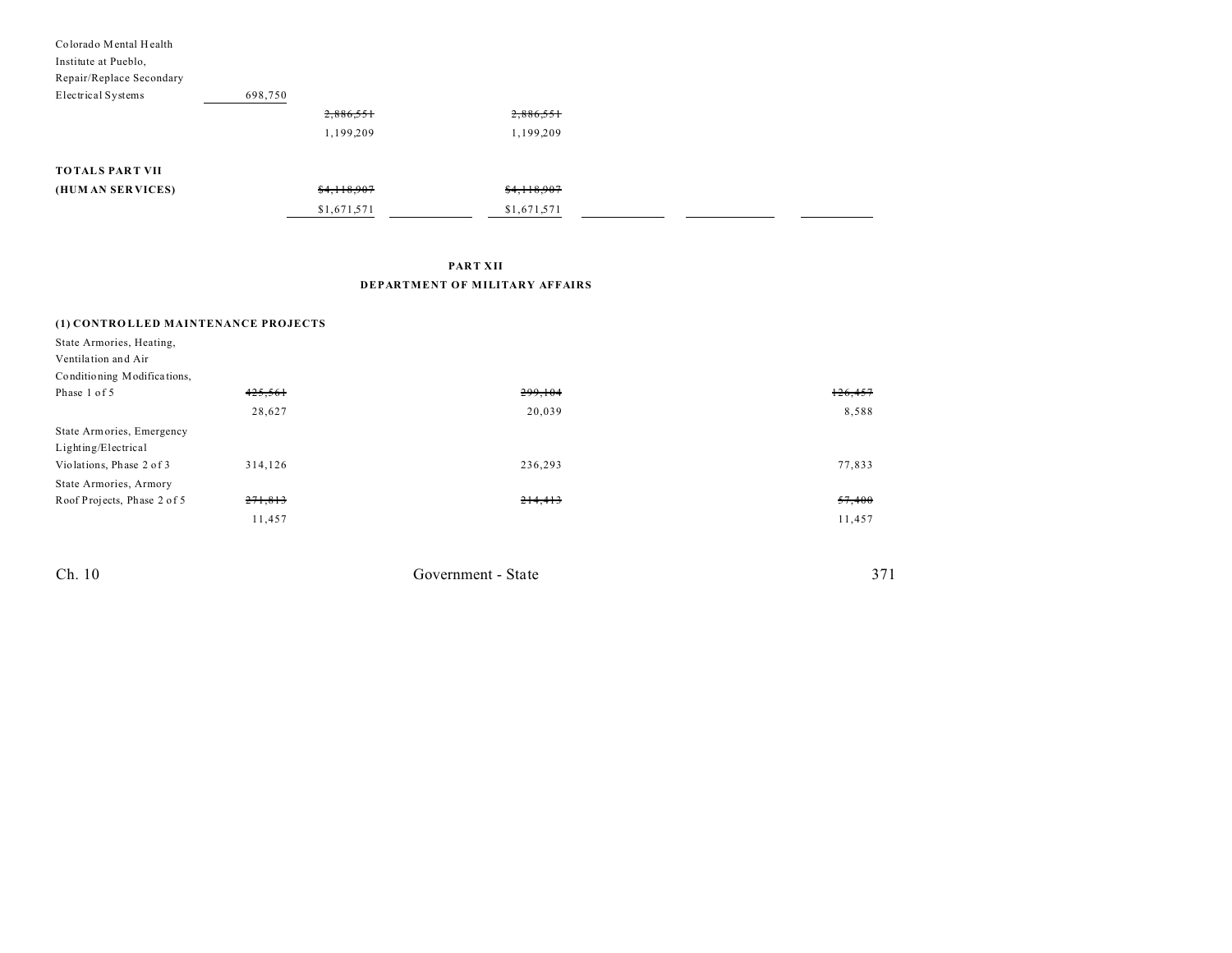| 372                    | Government - State        |             |    |                 |                           |    |              |    | Ch. 10        |              |
|------------------------|---------------------------|-------------|----|-----------------|---------------------------|----|--------------|----|---------------|--------------|
|                        | <b>APPROPRIATION FROM</b> |             |    |                 |                           |    |              |    |               |              |
|                        | ITEM &                    | TOTAL       |    | CAPITAL         | CAPITAL                   |    | CASH         |    | CASH          | FEDERAL      |
|                        | <b>SUBTOTAL</b>           |             |    |                 | CONSTRUCTION CONSTRUCTION |    | <b>FUNDS</b> |    | <b>FUNDS</b>  | <b>FUNDS</b> |
|                        |                           |             |    | <b>FUND</b>     | <b>FUND</b>               |    |              |    | <b>EXEMPT</b> |              |
|                        |                           |             |    |                 | <b>EXEMPT</b>             |    |              |    |               |              |
|                        | $\mathbb S$               | \$          | \$ |                 | \$                        | \$ |              | \$ |               | \$           |
|                        |                           |             |    |                 |                           |    |              |    |               |              |
|                        |                           |             |    |                 |                           |    |              |    |               |              |
| State Armories, Safety |                           |             |    |                 |                           |    |              |    |               |              |
| Standards Compliance,  |                           |             |    |                 |                           |    |              |    |               |              |
| Phase 1 of 3           | 329,246                   |             |    |                 | 329,246                   |    |              |    |               |              |
|                        |                           | 12,305      |    |                 | 12,305                    |    |              |    |               |              |
|                        |                           | 1,340,746   |    |                 |                           |    |              |    |               |              |
|                        |                           | 366,515     |    |                 |                           |    |              |    |               |              |
|                        |                           |             |    |                 |                           |    |              |    |               |              |
| <b>TOTALS PART XII</b> |                           |             |    |                 |                           |    |              |    |               |              |
|                        |                           |             |    |                 |                           |    |              |    |               |              |
| (MILITARY AFFAIRS)     |                           | \$1,340,746 |    |                 | \$1,079,056               |    |              |    |               | \$261,690    |
|                        |                           | \$366,515   |    |                 | \$268,637                 |    |              |    |               | \$97,878     |
|                        |                           |             |    |                 |                           |    |              |    |               |              |
|                        |                           |             |    | <b>PART XIV</b> |                           |    |              |    |               |              |
|                        |                           |             |    |                 | DEPARTMENT OF PERSONNEL   |    |              |    |               |              |
|                        |                           |             |    |                 |                           |    |              |    |               |              |
|                        |                           |             |    |                 |                           |    |              |    |               |              |

### **(2) CONTRO LLED MAINTENANCE PROJECTS**

| Emergency Fund              | 1.000.000 |
|-----------------------------|-----------|
| State Capitol Building,     |           |
| Renovate First Floor Lights | 466.375   |
|                             | 43.779    |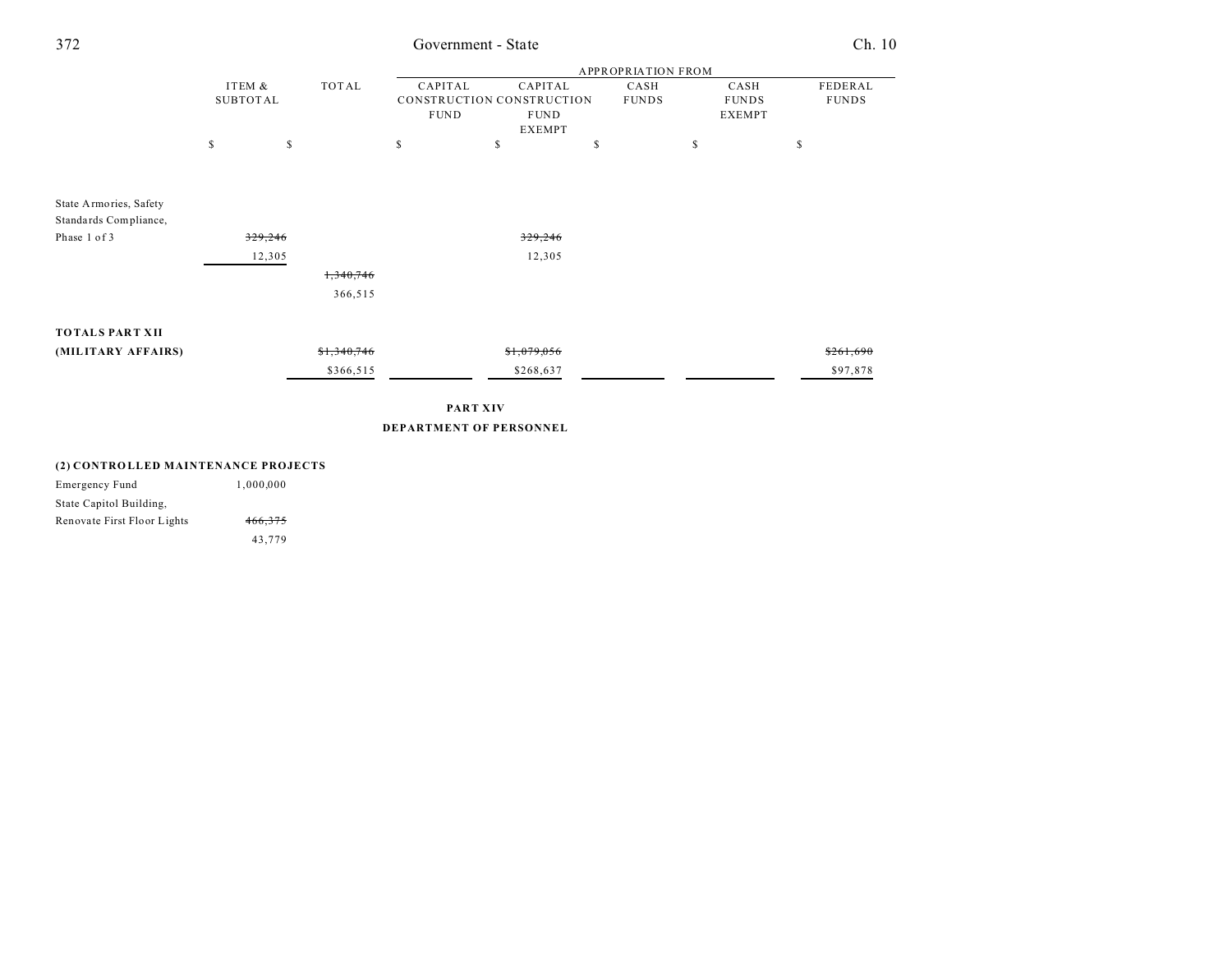| State Capitol Building,       |                      |  |
|-------------------------------|----------------------|--|
| House and Senate Chambers,    |                      |  |
| Brass Handrail Safety         |                      |  |
| Improvements                  | 193,735              |  |
|                               | 12.572               |  |
| State Capitol Building,       |                      |  |
| Repairs/Replace Roof          | 131,890              |  |
|                               | 28,706               |  |
| State Office, Centennial, and |                      |  |
| Power Plant Buildings,        |                      |  |
| Replace Deteriorated Roofs    | 607,180              |  |
|                               | 22,986               |  |
| Centennial and Annex          |                      |  |
| Buildings, Repair Passenger   |                      |  |
| and Freight Elevators, Phase  |                      |  |
| $1$ of $3$                    | 325,670              |  |
|                               | 35,036               |  |
| Camp George West, Repair      |                      |  |
| Paving and Removal of         |                      |  |
| <b>Buildings</b>              | 122,346              |  |
|                               | 5,750                |  |
| Remote Telecommunications     |                      |  |
| Buildings, Roof               |                      |  |
| Replacement, Phase 3 of 5     | 53,280               |  |
| Centennial Building, Replace  |                      |  |
| Variable Air Volume Boxes     | <del>1,396,800</del> |  |
|                               | 129,224              |  |

 $Ch. 10$ 

Government - State

373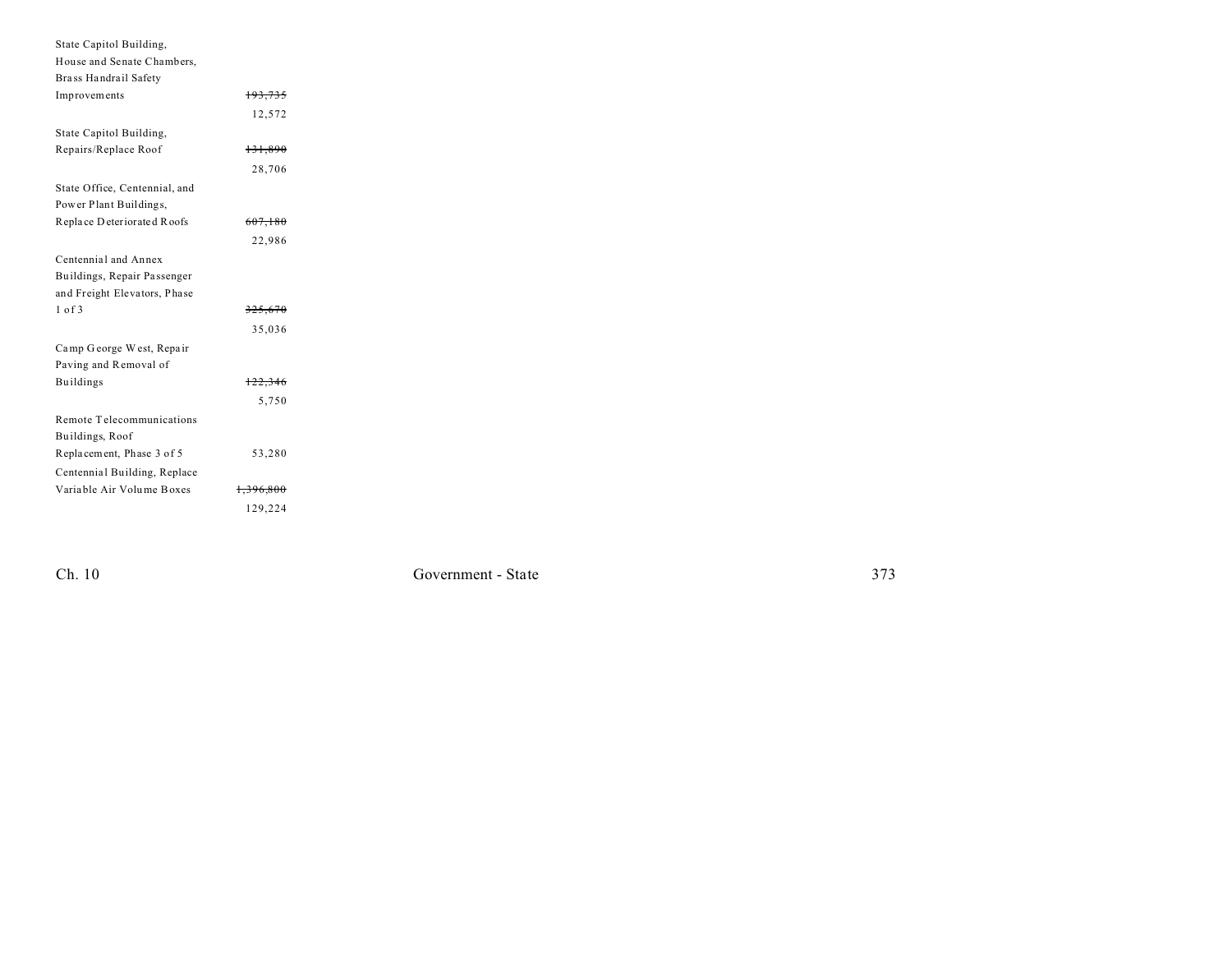## Government - State

## $Ch. 10$

|                              |                 |              | <b>APPROPRIATION FROM</b> |                           |              |                   |              |  |  |
|------------------------------|-----------------|--------------|---------------------------|---------------------------|--------------|-------------------|--------------|--|--|
|                              | ITEM &          | <b>TOTAL</b> | CAPITAL                   | CAPITAL                   | CASH         | CASH              | FEDERAL      |  |  |
|                              | <b>SUBTOTAL</b> |              |                           | CONSTRUCTION CONSTRUCTION | <b>FUNDS</b> | <b>FUNDS</b>      | <b>FUNDS</b> |  |  |
|                              |                 |              | <b>FUND</b>               | <b>FUND</b>               |              | <b>EXEMPT</b>     |              |  |  |
|                              |                 |              |                           | <b>EXEMPT</b>             |              |                   |              |  |  |
|                              | \$<br>\$        |              | \$                        | \$<br>\$                  |              | \$<br>$\mathbb S$ |              |  |  |
|                              |                 |              |                           |                           |              |                   |              |  |  |
| Telecommunications           |                 |              |                           |                           |              |                   |              |  |  |
| Buildings, Emergency         |                 |              |                           |                           |              |                   |              |  |  |
| Generator Replacement,       |                 |              |                           |                           |              |                   |              |  |  |
| Phase 3 of 5                 | 71,060          |              |                           |                           |              |                   |              |  |  |
| Centennial, Power Plant, and |                 |              |                           |                           |              |                   |              |  |  |
| State Services Buildings,    |                 |              |                           |                           |              |                   |              |  |  |
| Upgrade/Replace Domestic     |                 |              |                           |                           |              |                   |              |  |  |
| Water Pump Systems and       |                 |              |                           |                           |              |                   |              |  |  |
| Heat Exchanges               | 326,315         |              |                           |                           |              |                   |              |  |  |
|                              | 24,755          |              |                           |                           |              |                   |              |  |  |
| Telecommunications           |                 |              |                           |                           |              |                   |              |  |  |
| Buildings, Replace Batteries |                 |              |                           |                           |              |                   |              |  |  |
| for Back-Up Generators,      |                 |              |                           |                           |              |                   |              |  |  |
| Phase 2 of 3                 | 87,780          |              |                           |                           |              |                   |              |  |  |
| 1881 Pierce Street Building, |                 |              |                           |                           |              |                   |              |  |  |
| Replace Fire Alarm System    | 398,360         |              |                           |                           |              |                   |              |  |  |
|                              |                 | 28,170       |                           |                           |              |                   |              |  |  |
|                              |                 | 5,180,791    |                           | 4,782,431                 |              | 398,360(T)        |              |  |  |
|                              |                 | 1,543,098    |                           | 1,514,928                 |              | 28,170(T)         |              |  |  |

<sup>a</sup> This amount shall be from the Department of Revenue.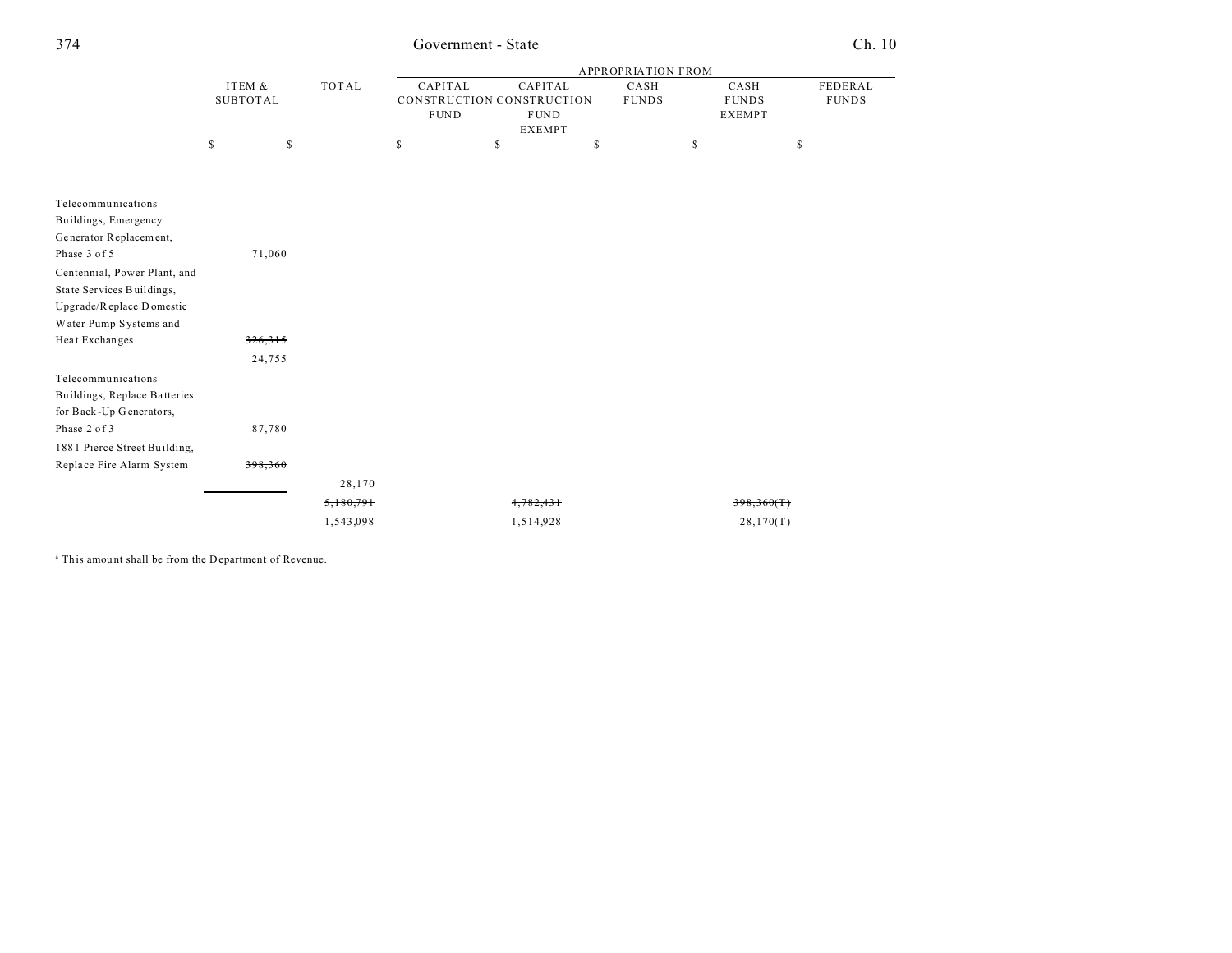| <b>TOTALS PART XIV</b> |  |
|------------------------|--|
|------------------------|--|

| (PERSONNEL) | \$46,439,208 | \$26,660,403 | \$333.865 | <del>\$19,444,940</del> <sup>a</sup> |
|-------------|--------------|--------------|-----------|--------------------------------------|
|             | \$42,801.515 | \$23,392,900 |           | $$19.074.750$ <sup>a</sup>           |

<sup>a</sup> Of this amount,  $1,720,664$  \$1,350,474 contains a (T) notation.

# PART XVII

### **DEPARTMENT OF REVENUE**

### (1) CONTROLLED MAINTENANCE PROJECT

| 1881 Pierce Street Building, |         |         |                       |                   |
|------------------------------|---------|---------|-----------------------|-------------------|
| Replace Fire Alarm System    | 398,360 | 219.098 | $75.688$ <sup>*</sup> | $103.574^{\circ}$ |
|                              | 28.170  | 12.543  | $4.333^{\circ}$       | $11.294^b$        |

<sup>a</sup> Of this amount \$48,080 \$2,753 shall be from the Limited Gaming Fund, \$17,009 \$974 shall be from the Auto Dealer License Fund, and \$10,599 \$606 shall be from the Liquor Enforcement Cash Fund.

<sup>b</sup> Of this amount \$89,878 \$5,146 shall be from the Distributive Data Processing Account, \$8,006 \$458 shall be from the Automobile Inspection Readjustment Account, and \$5,690 shall be from the Highway Users Tax Fund.

### **TOTALS PART XVII**

| (REVENUE) | <del>\$1,128,360</del> | \$219.098 | \$805,688 | \$103.574"             |  |
|-----------|------------------------|-----------|-----------|------------------------|--|
|           | \$758.170              | \$12.543  | \$734.333 | $$11.294$ <sup>a</sup> |  |

<sup>a</sup> Of this amount, \$5,690 is from the Highway Users Tax Fund pursuant to Section 43-4-201 (3) (a), C.R.S.

| <b>GRAND TOTALS</b>                  |               |                    |              |               |              |
|--------------------------------------|---------------|--------------------|--------------|---------------|--------------|
| (CAPITAL CONSTRUCTION) <sup>5a</sup> | \$338,440,320 | \$131,723,940      | \$53.006.632 | \$140,438,837 | \$13,270,911 |
| Ch. 10                               |               | Government - State |              |               | 375          |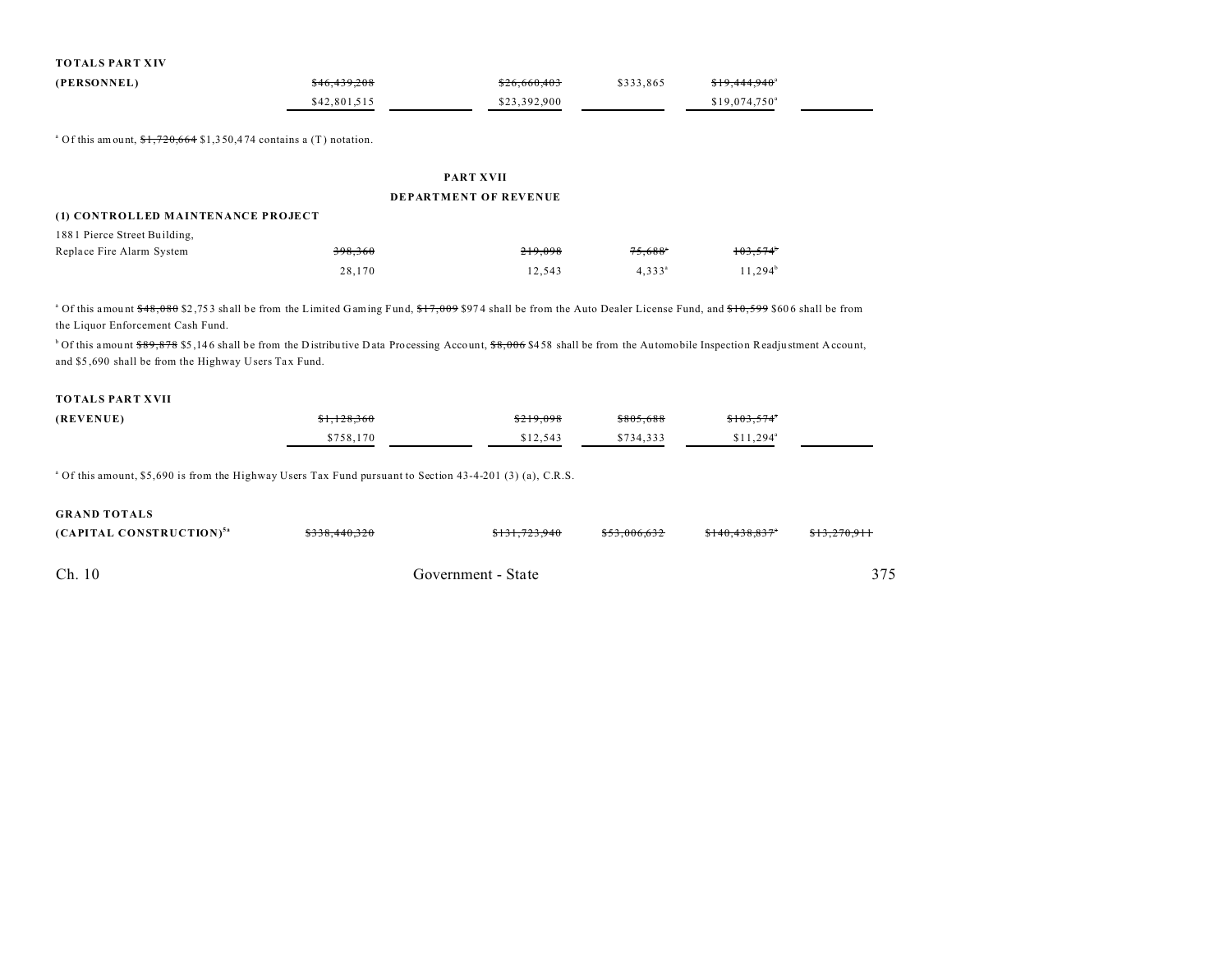| Government - State |   |          |                        |                        |                                                                                      |                           | Ch. 10 |  |
|--------------------|---|----------|------------------------|------------------------|--------------------------------------------------------------------------------------|---------------------------|--------|--|
|                    |   |          |                        |                        |                                                                                      |                           |        |  |
| ITEM &             |   |          |                        | CASH                   | CASH                                                                                 | FEDERAL                   |        |  |
|                    |   |          |                        | <b>FUNDS</b>           | <b>FUNDS</b>                                                                         | <b>FUNDS</b>              |        |  |
|                    |   |          |                        |                        | <b>EXEMPT</b>                                                                        |                           |        |  |
| S                  | S | S        | S                      | .ъ                     | S                                                                                    | J.                        |        |  |
|                    |   |          |                        | \$52,935,277           | $$138,354,835^a$                                                                     | \$13,107,099              |        |  |
|                    |   | SUBTOTAL | TOTAL<br>\$303,301,935 | CAPITAL<br><b>FUND</b> | CAPITAL<br>CONSTRUCTION CONSTRUCTION<br><b>FUND</b><br><b>EXEMPT</b><br>\$98,904,724 | <b>APPROPRIATION FROM</b> |        |  |

<sup>a</sup> Of this amount, <del>\$4,174,078</del> \$3,803,888 contains a (T) notation and \$5,690 is from the Highway Users Tax Fund pursuant to Section 43-4-201 (3) (a), C.R.S.

**SECTION 15.** Part I (1) and Part VIII (1) (A) and the affected totals of section 3 of chapter 399, Session Laws of Colorado 2002, are amended to read:

## Section 3. **Capital Construction Appropriation.**

**PART I DEPARTMENT OF CORRECTIONS**

#### **(1) CAPITAL CONSTRUCTION**

| Fremont Correctional Facility,     |           |                      |                          |
|------------------------------------|-----------|----------------------|--------------------------|
| Gymnasium Expansion                | 1,033,453 |                      | $1,033,453$ <sup>*</sup> |
|                                    | 689       |                      | 689 <sup>a</sup>         |
| Correctional Industries, Minor     |           |                      |                          |
| Construction Projects <sup>1</sup> | 400,000   |                      | 400,000 <sup>b</sup>     |
|                                    |           | <del>1,433,453</del> |                          |
|                                    |           | 400.689              |                          |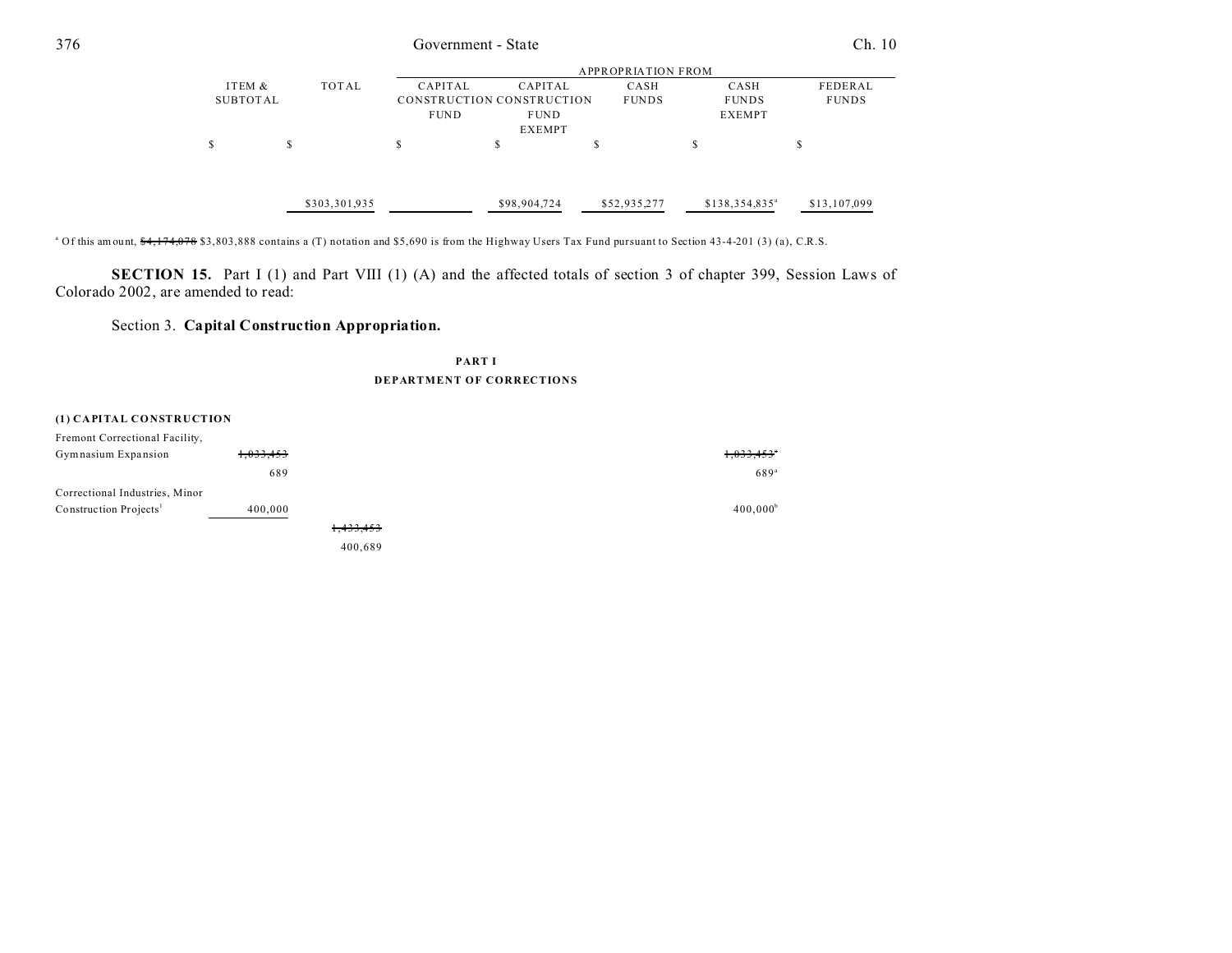<sup>a</sup> This amount shall be from sales revenues earned by the Canteen Operation.

<sup>b</sup> This amount shall be from sales revenues earned by Correctional Industries.

### **TOTALS PART I**

| (CORRECTIONS) | \$1,433,453 | \$1,433,453 |  |
|---------------|-------------|-------------|--|
|               | \$400.689   | \$400.689   |  |

PART VIII

### DEPARTMENT OF NATURAL RESOURCES

### (1) DIVISION OF PARKS AND OUTDOOR RECREATION

| (A) CAPITAL CONSTRUCTION AND CONTROLLED |  |
|-----------------------------------------|--|
| <b>MAINTENANCE</b>                      |  |

| Major Repairs, Minor           |           |                          |           |
|--------------------------------|-----------|--------------------------|-----------|
| Recreation Improvements        | 2,475,000 | $2,475,000$ <sup>*</sup> |           |
|                                | 2,907,000 | $2,907,000^{\circ}$      |           |
| Barr Lake Special Lease        | 100,000   | $100,000$ <sup>*</sup>   |           |
| Water Acquisitions/Lease       |           |                          |           |
| Options and Dam Repairs        | 550,000   | 550,000 <sup>a</sup>     |           |
| Park Improvements and          |           |                          |           |
| <b>Buffer Acquisitions</b>     | 639,000   | 639,000 <sup>a</sup>     |           |
| Renovation of Bureau of        |           |                          |           |
| <b>Reclamation State Parks</b> | 3,400,000 | 1,800,000 <sup>a</sup>   | 1,600,000 |
|                                | 3,600,000 |                          | 1,800,000 |
| Grants for State Trails        |           |                          |           |
| Program                        | 1,527,000 | 567,000                  | 960,000   |
|                                | 1,679,000 | 529,000 <sup>a</sup>     | 1,150,000 |

Ch. 10

Government - State

377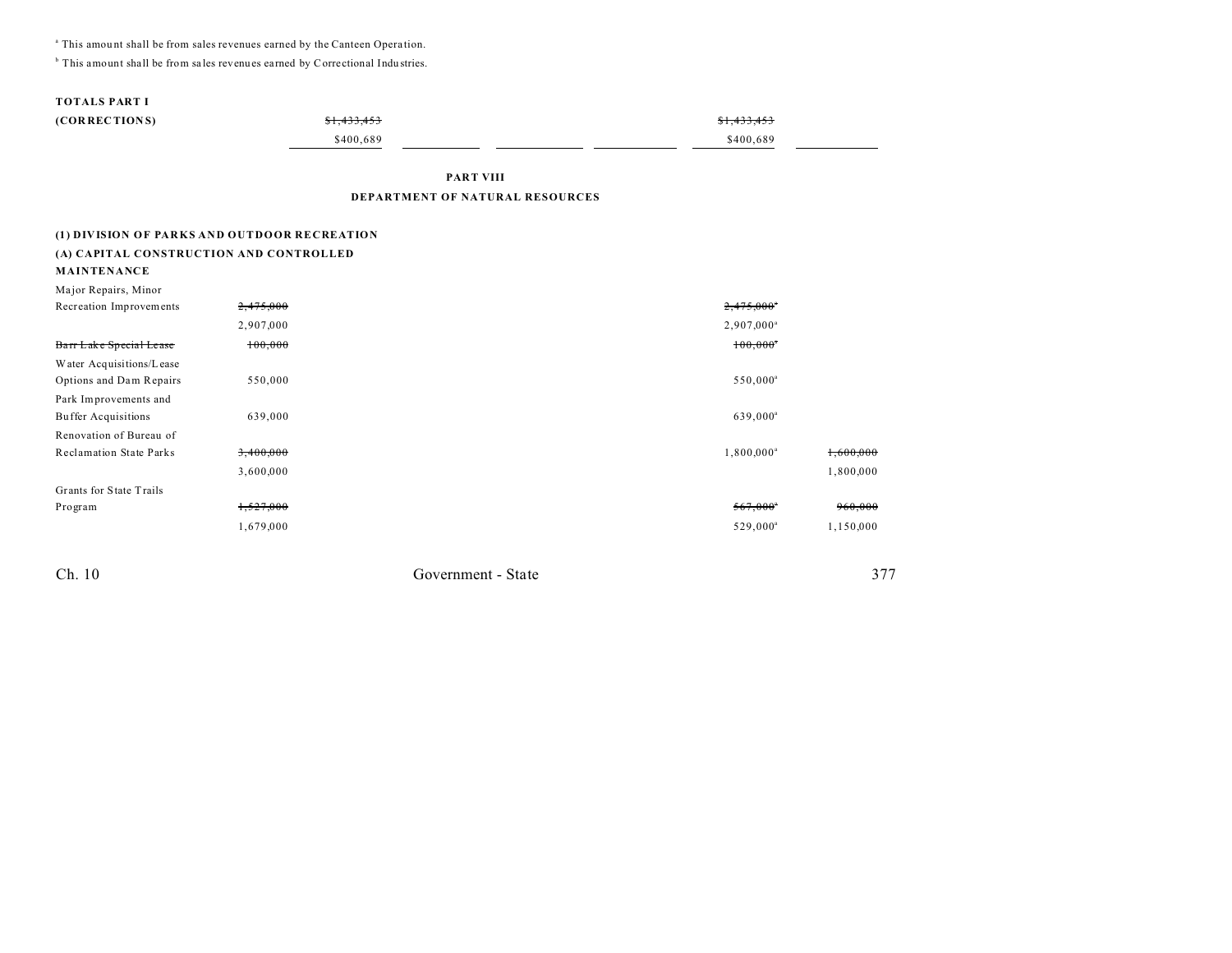## Government - State

## $Ch. 10$

|          |       | APPROPRIATION FROM |                           |              |               |              |
|----------|-------|--------------------|---------------------------|--------------|---------------|--------------|
| ITEM &   | TOTAL | CAPITAL            | CAPITAL                   | CASH         | CASH          | FEDERAL      |
| SUBTOTAL |       |                    | CONSTRUCTION CONSTRUCTION | <b>FUNDS</b> | <b>FUNDS</b>  | <b>FUNDS</b> |
|          |       | <b>FUND</b>        | <b>FUND</b>               |              | <b>EXEMPT</b> |              |
|          |       |                    | <b>EXEMPT</b>             |              |               |              |
|          |       |                    |                           |              |               |              |

| Lathrop State Park,           |           |                          |         |
|-------------------------------|-----------|--------------------------|---------|
| Campground Renovation         | 511,000   | $511,000$ <sup>*</sup>   |         |
| Highline State Park           |           |                          |         |
| Renovation                    | 200,000   | $200,000$ <sup>*</sup>   |         |
| Chatfield State Park          |           |                          |         |
| Renovation                    | 775,000   | $775,000^{\circ}$        |         |
| Cheyenne Mountain State       |           |                          |         |
| Park Development              | 1,020,000 | $383,000$ <sup>*</sup>   | 637,000 |
|                               | 814,000   | 754,000 <sup>a</sup>     | 60,000  |
| Barbour Ponds State Park      |           |                          |         |
| Renovation                    | 200,000   | $200,000^a$              |         |
| Barbour Ponds State Park,     |           |                          |         |
| Visitor Center                | 500,000   | $500,000$ <sup>*</sup>   |         |
| Sylvan Lake State Park        |           |                          |         |
| Renovation and Development,   |           |                          |         |
| <b>Brush Creek Section</b>    | 126,000   | $126,000^a$              |         |
| Trail Linkages in State Parks | 1,050,500 | $1,050,500$ <sup>*</sup> |         |
|                               | 99,000    | 99,000 <sup>a</sup>      |         |
| Watchable Wildlife in Parks   |           |                          |         |
| Projects and Visitor Center   |           |                          |         |
| Exhibits                      | 199,000   | $199,000^a$              |         |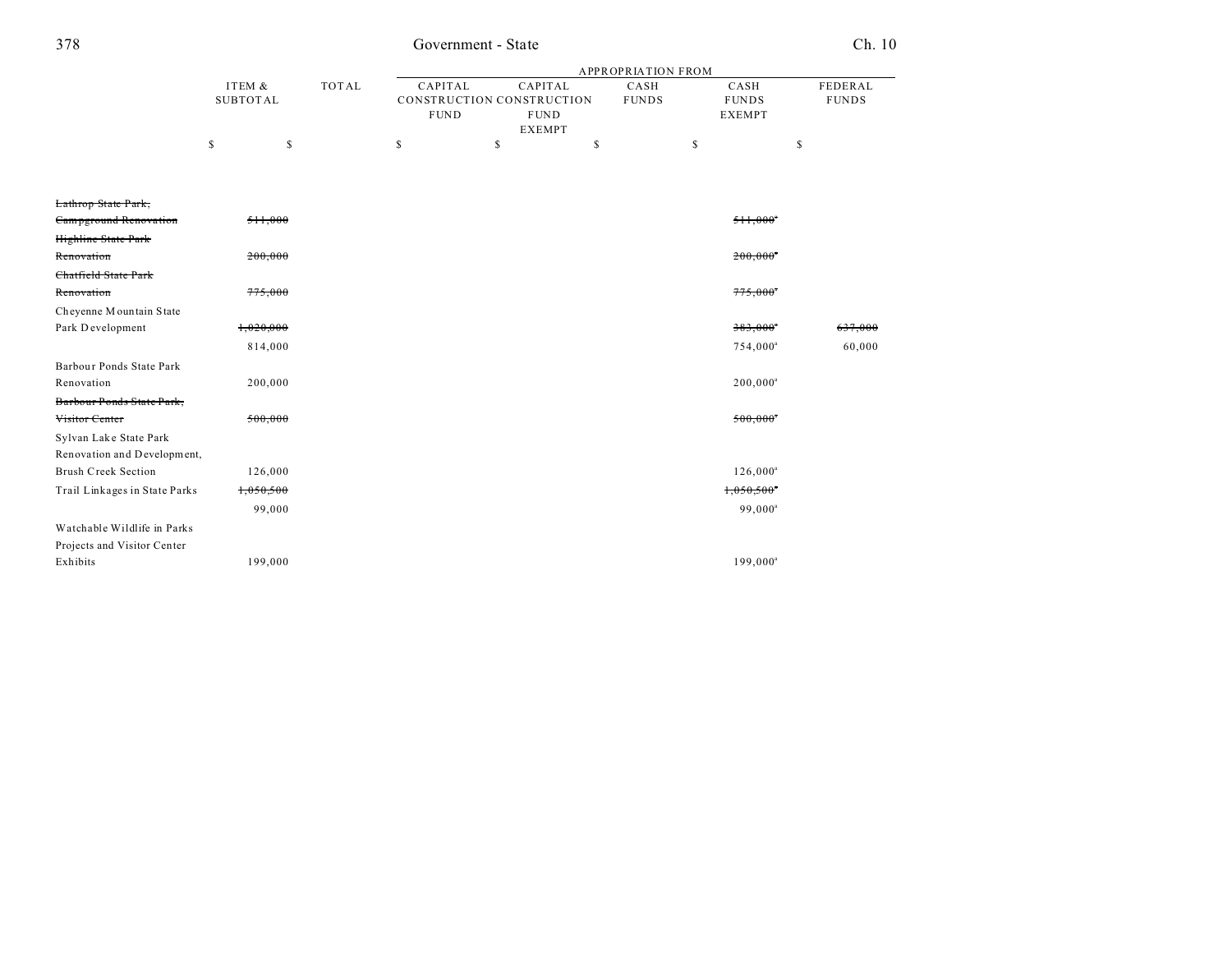| PROJECT                                        | 168,000   | 16,434,000        | $168,000^a$              |           |
|------------------------------------------------|-----------|-------------------|--------------------------|-----------|
| <b>MULTI-USER NETWORK</b>                      |           |                   |                          |           |
| <b>SYSTEM PROJECTS</b>                         | 450,000   |                   | 450,000 <sup>a</sup>     |           |
| <b>INFORMATION TECHNOLOGY</b>                  |           |                   |                          |           |
| <b>CABINS AND YURTS</b>                        | 720,000   |                   | $720,000^a$              |           |
| <b>IMPROVEMENTS</b>                            | 2,350,000 |                   | 850,000 <sup>a</sup>     | 1,500,000 |
| <b>CORPS COST SHARE</b>                        |           |                   |                          |           |
| RESERVOIR ENHANCEMENTS                         | 1,450,000 |                   | $1,450,000^a$            |           |
| <b>JOHN MARTIN STATE PARK</b>                  | 476,000   |                   | $476,000^a$              |           |
| <b>FRONT RANGE TRAIL</b>                       | 1,150,000 |                   |                          | 1,150,000 |
| <b>LONE MESA STATE PARK</b>                    | 200,000   |                   | $200,000^a$              |           |
|                                                | 1,550,000 |                   |                          | 150,000   |
| Renovation                                     | 1,400,000 | $700,000^{\circ}$ | $700,000$ <sup>d</sup>   |           |
| New Construction and                           |           |                   |                          |           |
| Program Grants and Minor                       |           |                   |                          |           |
| Off-Highway Vehicle                            |           |                   |                          |           |
|                                                | 419,000   |                   | 419,000 <sup>a</sup>     |           |
| Saint Vrain Corridor                           | 274,000   |                   | $274,000$ <sup>*</sup>   |           |
| Park Road Repairs                              | 1,000,000 |                   | $1,000,000$ <sup>*</sup> |           |
| Improvements                                   | 300,000   |                   | $300,000^b$              |           |
| Road Maintenance and                           |           |                   |                          |           |
|                                                | 375,000   |                   |                          | 375,000   |
| Reservoir                                      | 187,500   |                   |                          | 187,500   |
| Boat Ramp Breakwater<br>Structure, John Martin |           |                   |                          |           |

Ch. 10

Government - State

379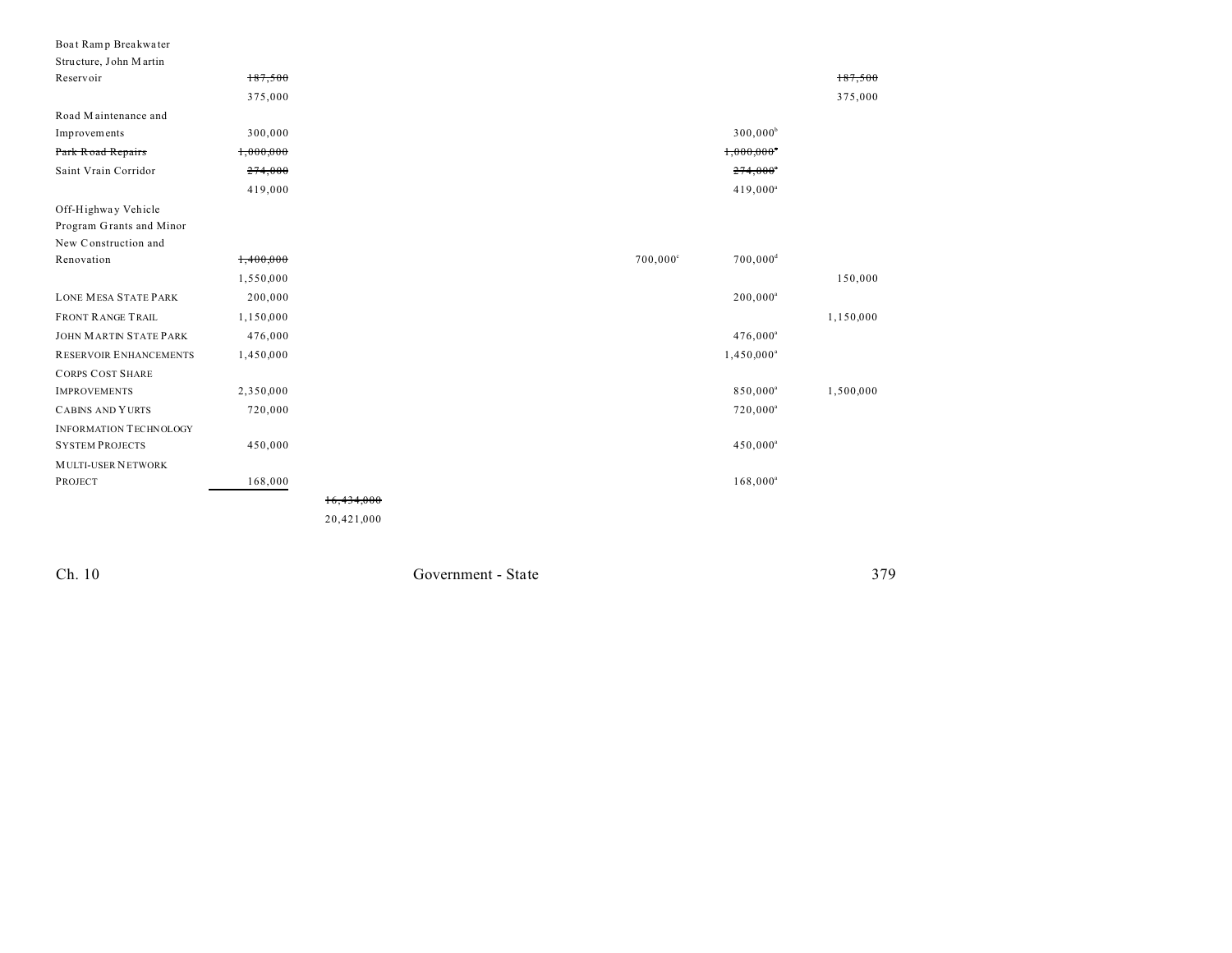|               |       |                |                           | APPROPRIATION FROM |               |                |  |  |  |
|---------------|-------|----------------|---------------------------|--------------------|---------------|----------------|--|--|--|
| ITEM &        | TOTAL | <b>CAPITAL</b> | <b>CAPITAL</b>            | CASH               | CASH          | <b>FEDERAL</b> |  |  |  |
| SUBTOTAL      |       |                | CONSTRUCTION CONSTRUCTION | <b>FUNDS</b>       | <b>FUNDS</b>  | <b>FUNDS</b>   |  |  |  |
|               |       | <b>FUND</b>    | <b>FUND</b>               |                    | <b>EXEMPT</b> |                |  |  |  |
| <b>EXEMPT</b> |       |                |                           |                    |               |                |  |  |  |
|               |       |                |                           |                    |               |                |  |  |  |

<sup>a</sup> Of these amounts,  $\frac{68,300,000}{3,000}$  \$9,594,000 shall be from the Division of Parks and Outdoor Recreation distribution of Lottery proceeds, and \$3,049,500 \$2,942,000 shall be from Great Outdoors Colorado Board Grants. These amounts are shown for informational purposes only. Lottery proceeds are based on estimates and shown for informational purposes only. As more current projections of Lottery proceeds become available, the Division may make adjustments to the amounts and projects shown here.

<sup>b</sup> This amount shall be from the Highway Users Tax Fund pursuant to Section 33-10-111(4), C.R.S.

This amount shall be from the Off-Highway Vehicle Recreation Fund pursuant to Section 33-14.5-106, C.R.S.

d This amount shall be from reserves in the Off-Highway Vehicle Recreation Fund pursuant to Section 33-14.5-106, C.R.S.

# **TOTALS PART VIII (NATURAL RESOURCES)**  $\frac{$26,345,253}{26,345,253}$  \$3,849,010 \$21,796,243 \$3,849,010 \$30,332,253 \$22,982,743 \$6,649,510

#### **GRAND TOTALS (CAPITAL CONSTRUCTION)** \$210,417,279 \$22,199,158 \$45,126,854 \$126,978,798 \$16,112,469 \$210,068,515 \$126,240,034<sup>a</sup> \$16,502,469

<sup>a</sup> Of this amount, \$8,435,454 contains a (T) notation and \$1,010,012 is from the Highway Users Tax Fund pursuant to Section 43-4-201 (3) (a), C.R.S.